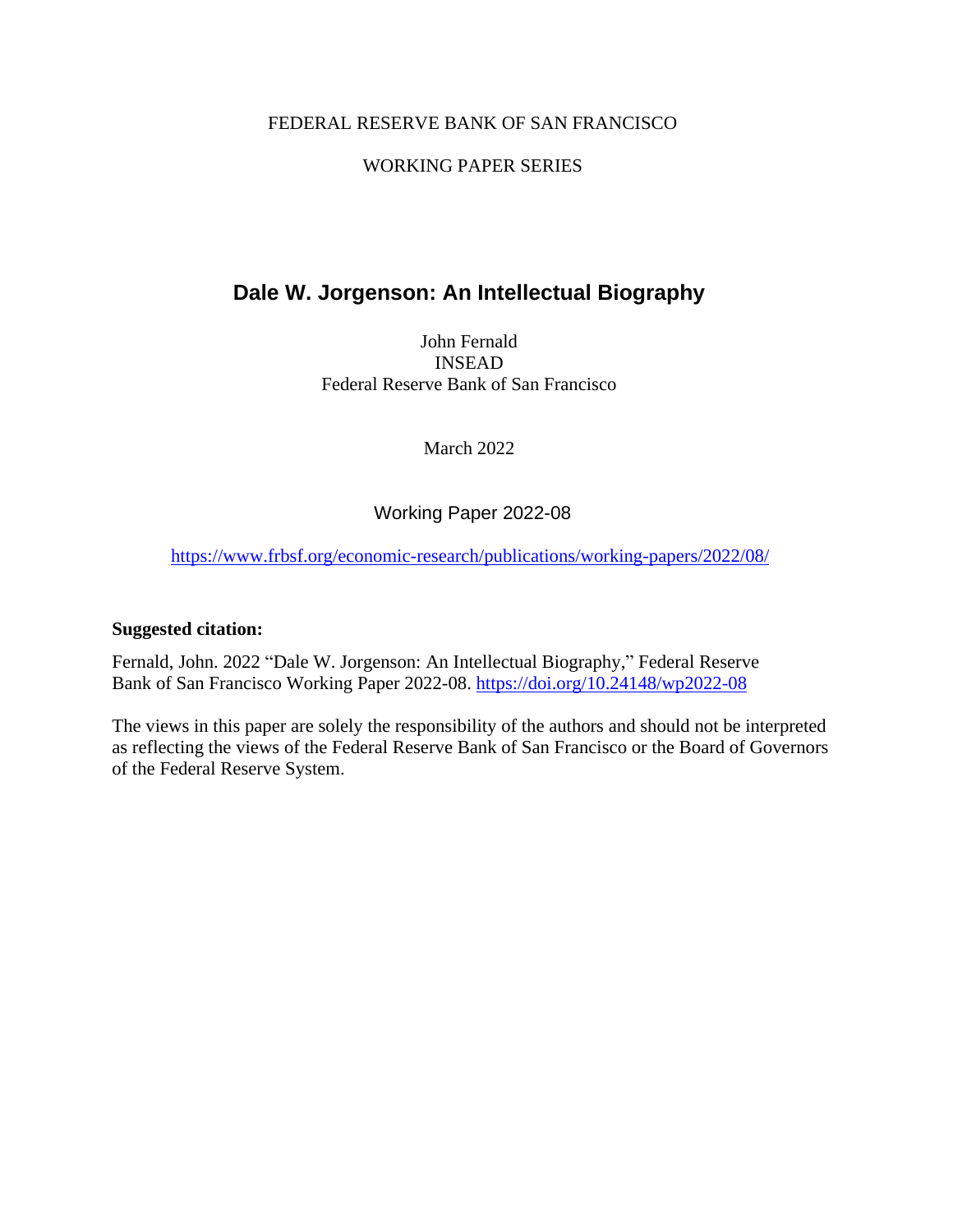#### **Dale W. Jorgenson: An intellectual biography1**

John Fernald<sup>2</sup> Federal Reserve Bank of San Francisco and INSEAD March 30, 2022

#### **Abstract**

Dale W. Jorgenson has been a central contributor to a wide range of economic and policy issues over a long and productive career. His research is characterized by a tight integration of economic theory, appropriate data that matches the theory, and sound econometrics. His groundbreaking work on the theory and empirics of investment established the research path for the economics profession. He is a founder of modern growth accounting: Official statistics in many countries, including the United States, implement Jorgenson's methods. Relatedly, without Jorgenson's unflagging efforts, consistent industry KLEMS datasets for many countries—which have been widely used in recent decades for growth accounting, econometrics, and other applications—would not exist. Jorgenson is also a pioneer in econometric modeling of producer and consumer behavior and of econometrically estimated, intertemporal general equilibrium modeling for policy analysis.

Keywords: Dale Jorgenson, Investment, Growth Accounting JEL Codes: B21, B31, D20, O40

<sup>&</sup>lt;sup>1</sup> Prepared for a Palgrave volume on Harvard University economics and economists. I thank Dale Jorgenson for helpful conversations in preparing this article. I am grateful for helpful conversations and/or correspondence with Susanto Basu, Ben Bernanke, Barbara Fraumeni, Robert Hall, Mun Ho, Charles Hulten, Robert Inklaar, Dale Jorgenson, Linda Jorgenson, Lawrence Lau, Trina Ott, and Jon Samuels.

 $2$  Email: john.fernald@insead.edu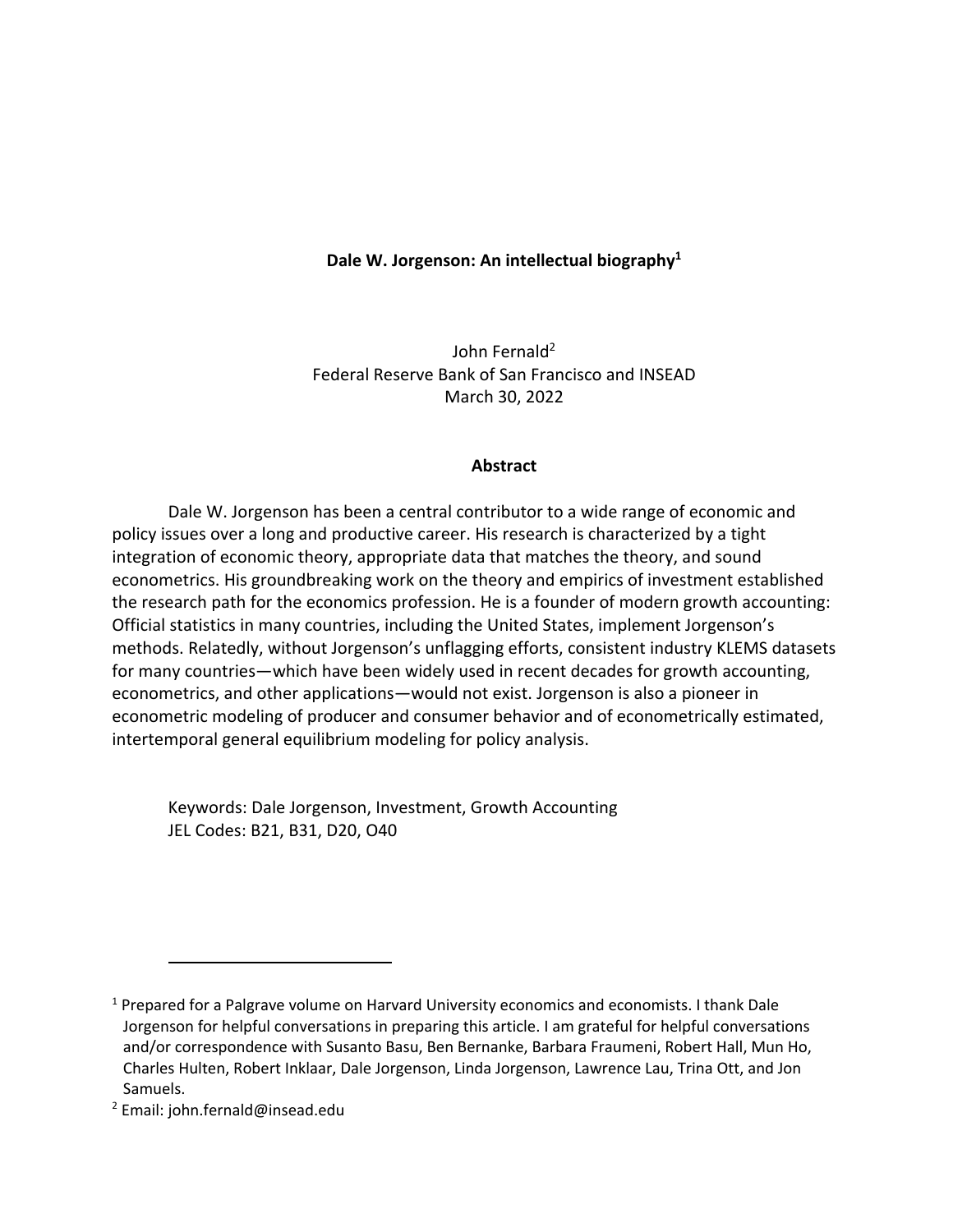### 1. Introduction

Dale W. Jorgenson has been a central contributor to a wide range of economic and policy issues over a long, productive, and influential career. As of 2022, he has written well over 300 articles and authored or edited some 37 books, with more than 70 coauthors. He has advised more than 70 Ph.D. theses. Even in his late 80s, Dale's research productivity has barely slowed. $3$ 

As a newly minted Harvard Ph.D., Dale started as an assistant professor at Berkeley in 1959. He returned to Harvard aas a full professor a decade later, in 1969. He remained an active full professor for the next 52 years. In fall 2021, at the age of 88, he became a research professor, which offers most of the perks of professorship but without the teaching. Even in his final year as part of the teaching faculty, he introduced a timely new undergraduate course on "The Economics of the Coronavirus"—taught remotely from his home office.

Jorgenson is perhaps best known for his research on investment, growth accounting, and the econometric modeling of producer and consumer behavior. For many years, he was the foremost authority in the theory and empirics of investment. Even today, academic theories of investment have their roots in Jorgenson (1963), which viewed demand for investment as a derived demand from the value of capital as a factor of production. The cost of capital, or the implicit rental rate per real dollar of capital stock, plays a key role in many macroeconomic models.

<sup>3</sup> Throughout this essay, I use the more formal 'Jorgenson' and the less formal 'Dale', depending on what seems most appropriate in context.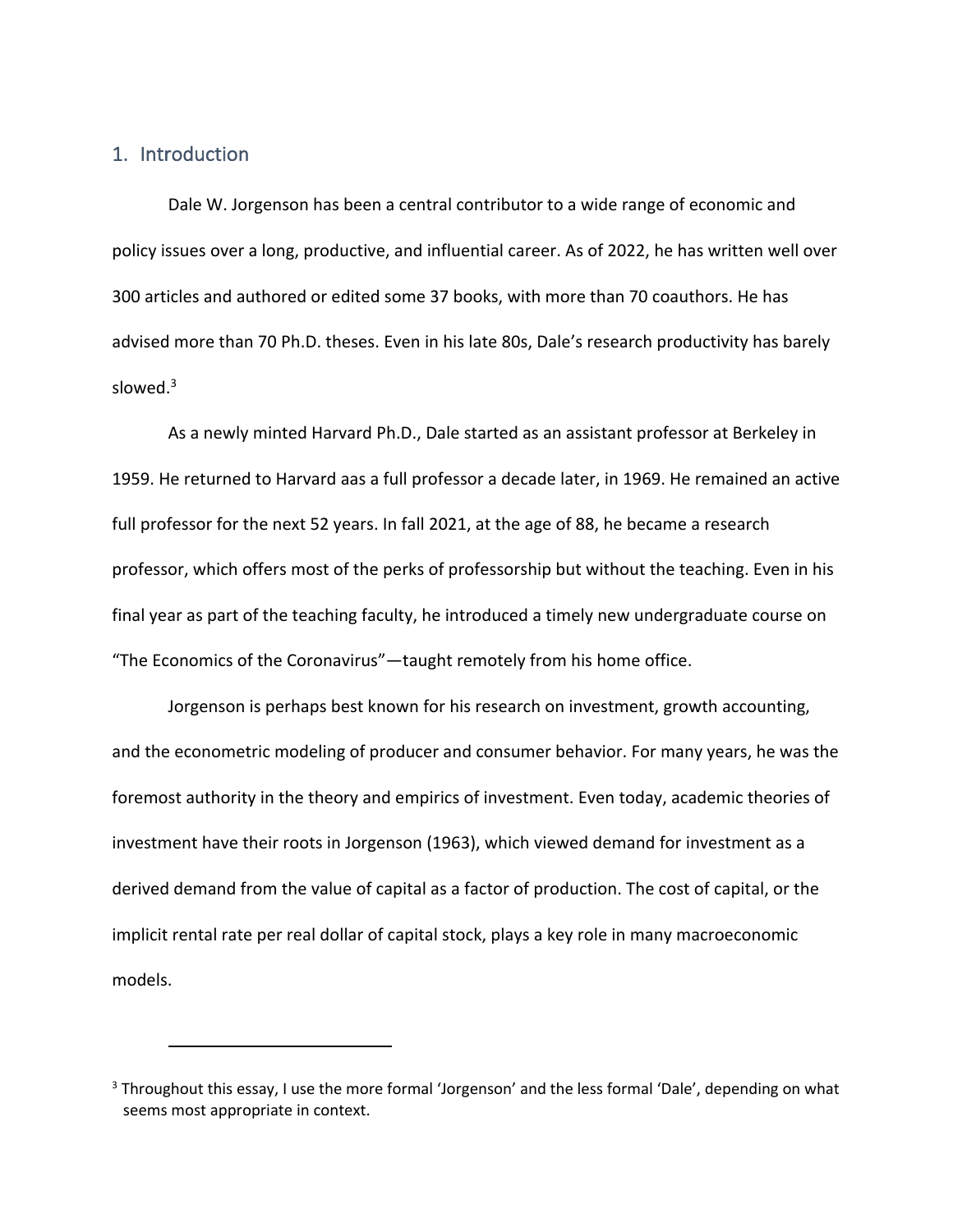Jorgenson is a founder of modern growth accounting. Official statistics in many countries, including the United States, implement Jorgenson's growth-accounting approach. Jorgenson pioneered industry productivity datasets for several countries that look at gross output and separate measurement of inputs of capital (K), labor (L), energy (E), materials (M) and services (S) (KLEMS). Beyond his own research, his efforts and inspiration drove the creation of many internationally comparable and consistent KLEMS datasets, which have found a large number of research and policy applications. Without Jorgenson, these datasets would almost surely not exist. In some countries, these datasets are now produced by official statistical agencies.4

Jorgenson was also a pioneer in econometric modeling of producer and consumer behavior. This modeling is important on its own, and as part of econometrically estimated intertemporal and multi-sectoral general equilibrium models. He was an early developer of these types of models, which offer a complete and coherent perspective on the economy and economic policy. By moving beyond the assumption of a representative consumer, he showed how to do policy analysis in these models in ways that explicitly captured considerations of both efficiency and equity.

Jorgenson's contributions go well beyond these three areas of investment, growth accounting, and econometric modeling. This essay will touch on some of these other contributions, largely in the context of these three areas. His large body of work shows a tremendous consistency of research style. The hallmarks are a tight integration of economic

<sup>4</sup> The collection of essays in Fraumeni (2020), which were inspired by Jorgenson's pathbreaking work, demonstrate the wide application of KLEMS models around the world.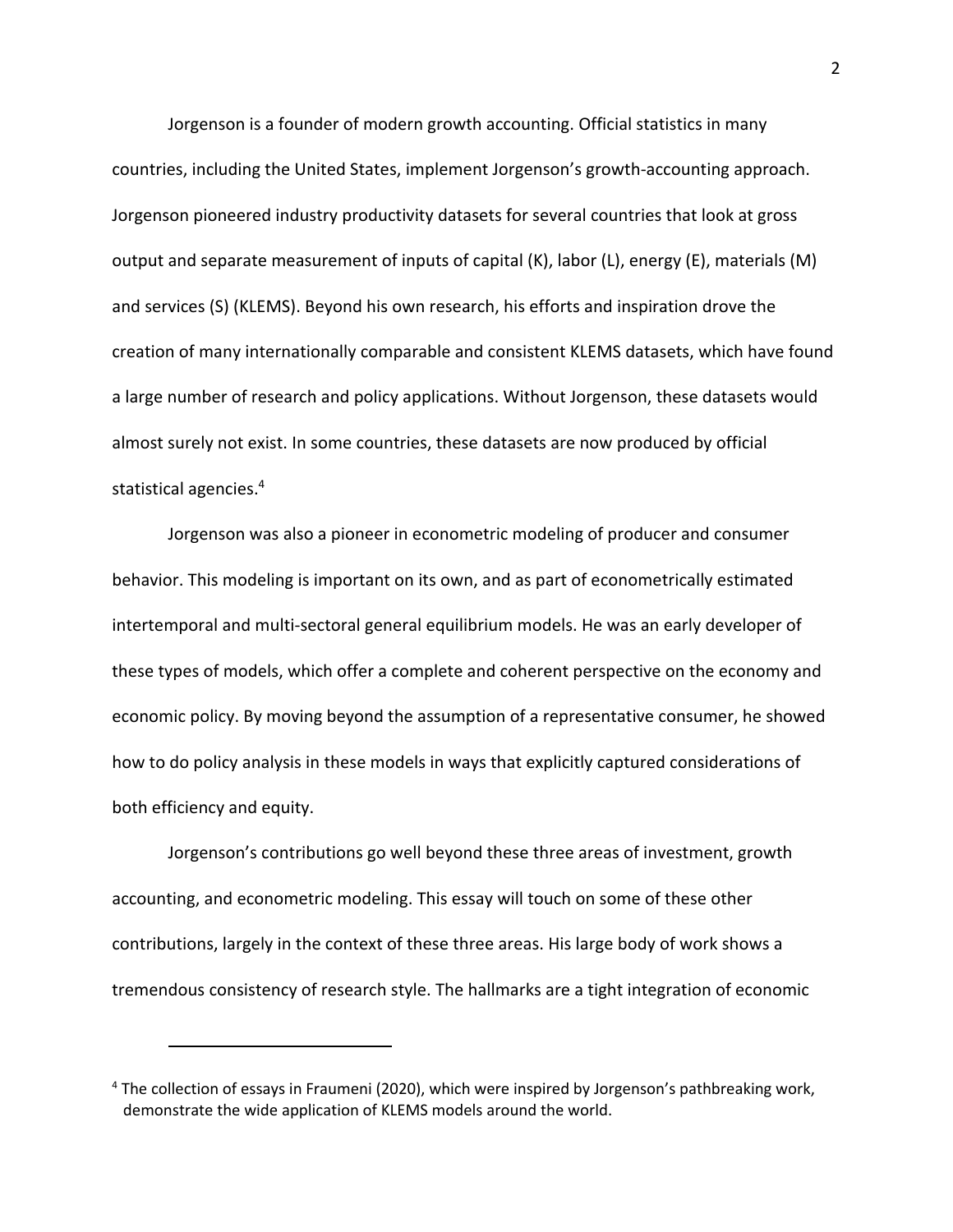theory, appropriate data that matches the theory, and sound econometrics. His research has consistently addressed pressing academic and policy issues.

Various threads connect the different strands of research. One thread is investment and the cost of capital. Dale's research has consistently emphasized the role of investment in tangible and human capital, and it has consistently emphasized how the user cost—that is, the implicit rental cost of the accumulated capital—yields a service flow that we can measure. Another thread is intertemporal and multi-sectoral general equilibrium modeling: Much of his research provides key building blocks for econometric estimation of those models, and for interpreting the welfare implications of the models. A final thread is that Jorgenson consistently uses economic theory to inform data collection and measurement.

This essay begins with a short personal note in Section 2 that illustrates aspects of Dale's personality. Section 3 provides some background on Dale's life. Section 4 reviews some of his key intellectual contributions. That section focuses in detail on investment; growth accounting; and econometric modeling and general equilibrium. I connect other research contributions to these three themes. Section 5 discusses Dale's substantial influence on data collection specifically, on official statistical measures of the economy. Section 6 concludes.

### 2. A Personal Note

I first met Dale in 1988 when he taught my Harvard Ph.D. econometrics course. My classmates and I found Dale an intimidating, formal figure with enormous presence. <sup>5</sup> He was

<sup>5</sup> One of Dale's coauthors noted, "Dale is never informal."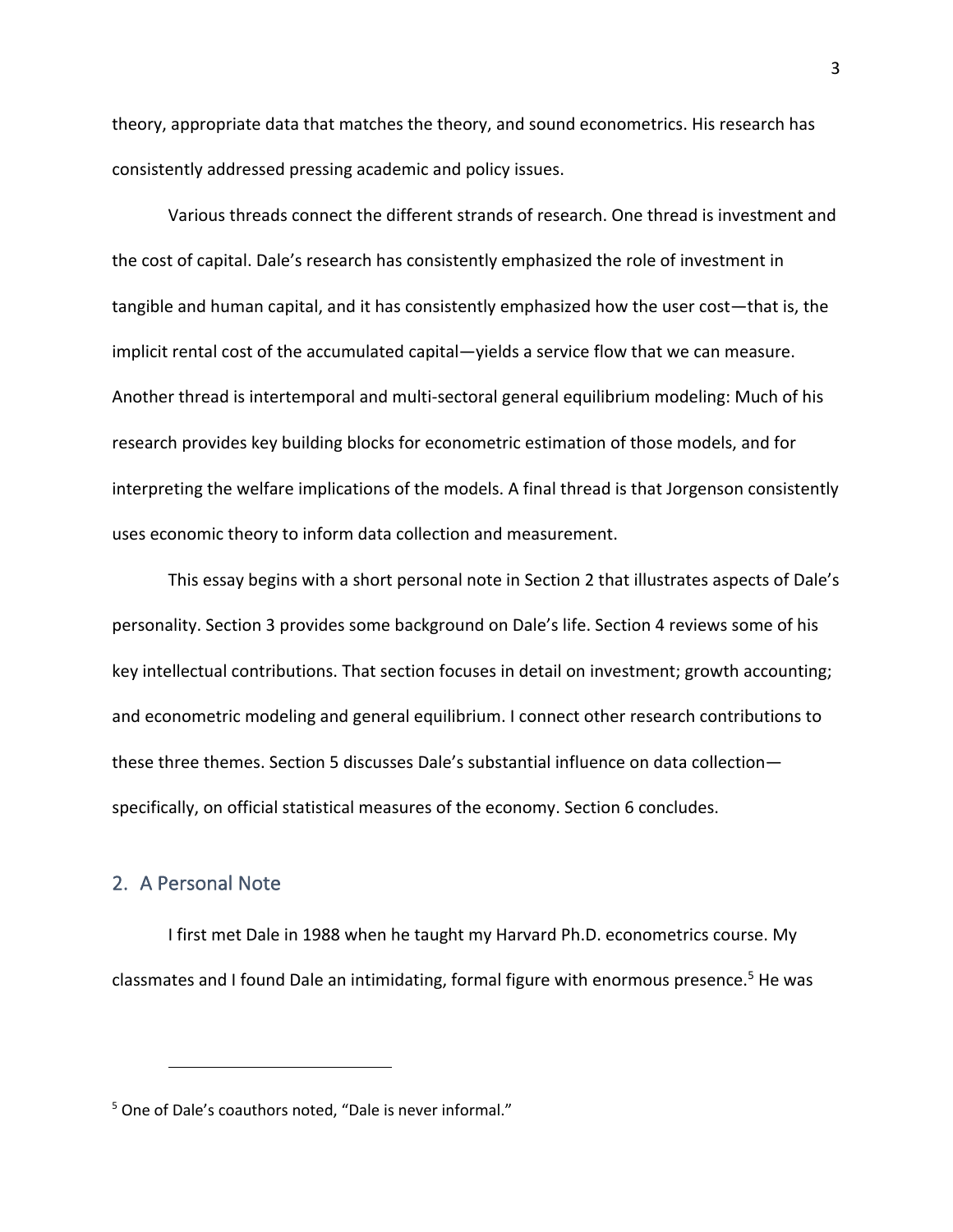always impeccably dressed in a jacket and tie. He spoke crisply and authoritatively as neat rows of matrix algebra sprouted on the chalk board behind him—much faster than I could scribble down.

Behind his serious demeanor was a dry wit. On the first day of class, he reminded us that we needed to receive at least a B+ in the course in order to continue in the PhD program. "Last year," he said with a straight face, "a student tried very hard not to achieve that mark. However, at the last minute, the student failed in his attempt. He received a grade of B+."

It was several years before I talked with Dale again. I had begun a project looking at the productivity of infrastructure. But I had reached a point where I felt overwhelmed and adrift. Since this project was at the intersection of macroeconomics and productivity, I made an appointment to meet with Dale.

I met Dale in his Belfer Center office, in the Kennedy School of Government building**.** Dale had a suite of offices there for his students, collaborators, and international visitors. He held office hours there rather than in his spacious Littauer (economics department) office.

I was nervous—intimidated by Dale's authority and keenly aware of all I did not know. Dale listened attentively as I described what I had done so far. He nodded along and asked clarifying questions. He made helpful suggestions. He then concluded with something that l remember to this day: "You're making great progress. Keep up the good work."

Those words of support were exactly what I needed to hear. I felt relief, gratitude, and excitement. Dale's inspiration propelled me forward. Some three decades later, I will always appreciate what I experienced that day and have seen many times since: Dale's attentiveness, support, warmth, and kindness.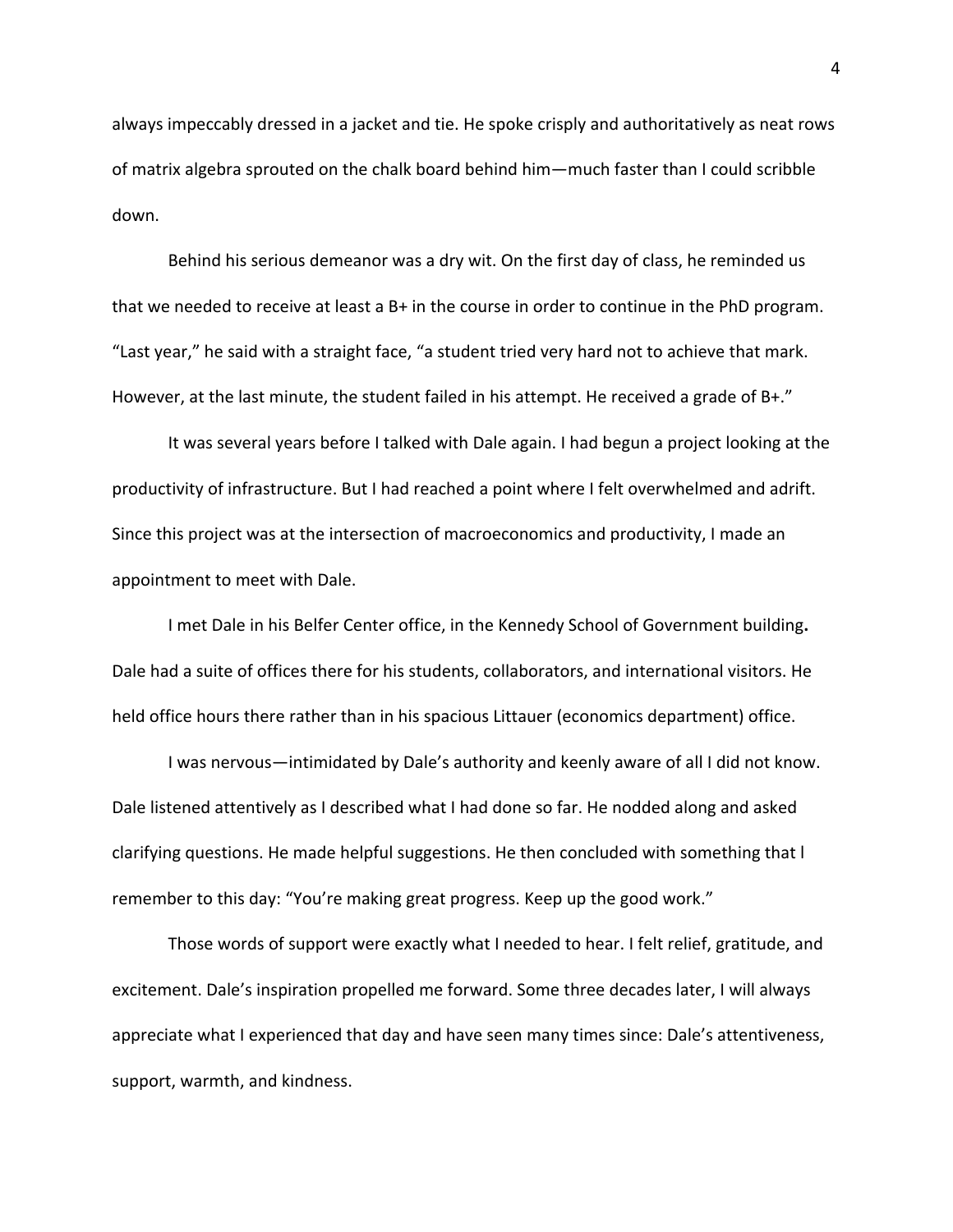I am hardly alone in seeing this supportive side of Dale. Dale was Ben Bernanke's undergraduate thesis advisor. Ben is, of course, the former chair of the Federal Reserve Board of Governors, as well as being an enormously influential academic economist. Ben was a Harvard undergraduate, class of 1975. He describes Dale as "an extraordinarily kind and effective mentor." Dale hired Ben as a research assistant the summer after his junior year, and again after his senior year. Dale advised his senior thesis on the economic effects of natural gas price caps. The thesis won the prize for the best thesis in the economics department and was the basis of Ben's first professional publication, joint with Dale (Bernanke and Jorgenson, 1975). Ben told me that "Dale has been supportive of me throughout my whole career."6

The support and mentorship that Dale showed so many throughout their careers has endeared him to generations of students.

### 3. Jorgenson's life

Dale was born in Bozeman, Montana on May 7, 1933. He was an only child. His parents had grown up and met in Minnesota. After marrying, they drove west, intending to go to California. They arrived in Bozeman during a nice time of year and stayed. Three years after Dale was born, the family moved to Helena, Montana, which is where Dale grew up. "Montana was a pleasant place," he told me, "especially if you like winters." He paused. "I don't."

After high school, Dale had hoped to attend the U.S. Naval Academy, but his eyesight wasn't good enough. Instead, he enrolled at Reed College in Oregon. Reed was a formative

 $6$  This paragraph is based on email from Ben Bernanke to the author, September 1, 2021.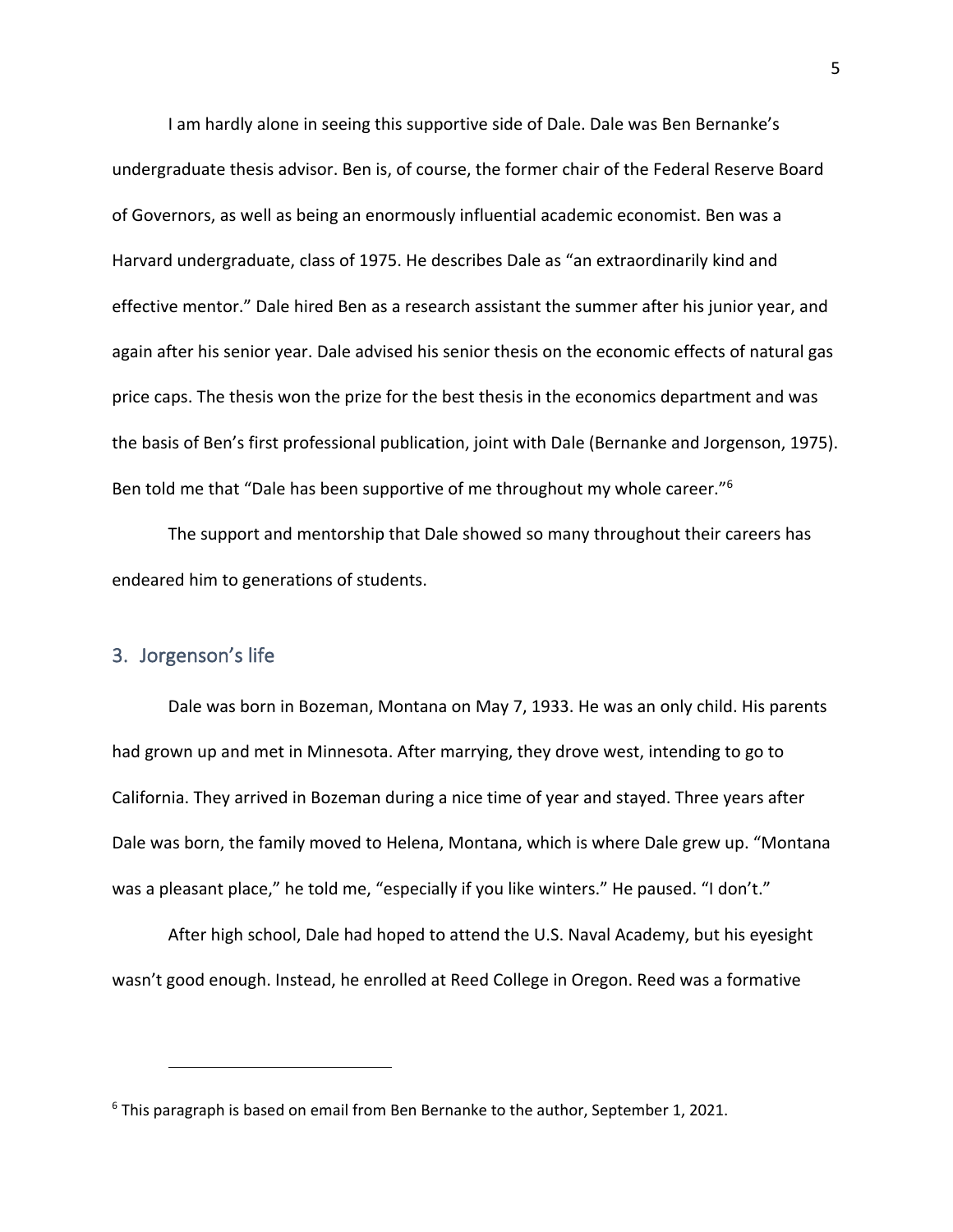experience, with a high-level academic program. Initially, Dale thought he would be a physics major. But he found physics boring. Economics was more exciting than, and as quantitative as, the physical sciences.

One Reed professor was particularly influential. Carl M. Stevens had earned his economics PhD at Harvard (1951) and, after three years at Yale, joined the Reed faculty in 1954. Stevens was Jorgenson's undergraduate thesis adviser. After graduating from Reed in 1955, Stevens encouraged Dale to go to Harvard for his Ph.D.

Dale found Harvard to be a multi-cultural and diverse place, even in the 1950s. He made lifelong friends from around the world. He was in a hurry to get on with his life and career and finished his Ph.D. in 3½ years under Wassily Leontief's supervision. His thesis, entitled "Duality and Stability in Dynamic Input-Output Analysis," analyzed and extended aspects of Leontief's (1953) dynamic input-output model.

After receiving his Ph.D. in 1959, Dale started at U.C. Berkeley as an assistant professor. His rise in the profession was swift. He was tenured in 1961 and promoted to full professor in 1963, at age 30. He visited the University of Chicago for a year in 1962-3, where he began an important if short collaboration with Zvi Griliches, highlighted by Jorgenson and Griliches (1967). We discuss that seminal paper in the next section.

In 1969, Harvard persuaded Dale to leave Berkeley and return to Harvard. He arrived the same year as Zvi Griliches and a year after Kenneth Arrow. Dale thought Harvard could be better than it was, and Dick Caves, the chair of the economics department, told Dale that this was his chance to help rebuild the department. Caves wanted to modernize (and mathematicise) the department—with a goal of helping it to compete with MIT's economics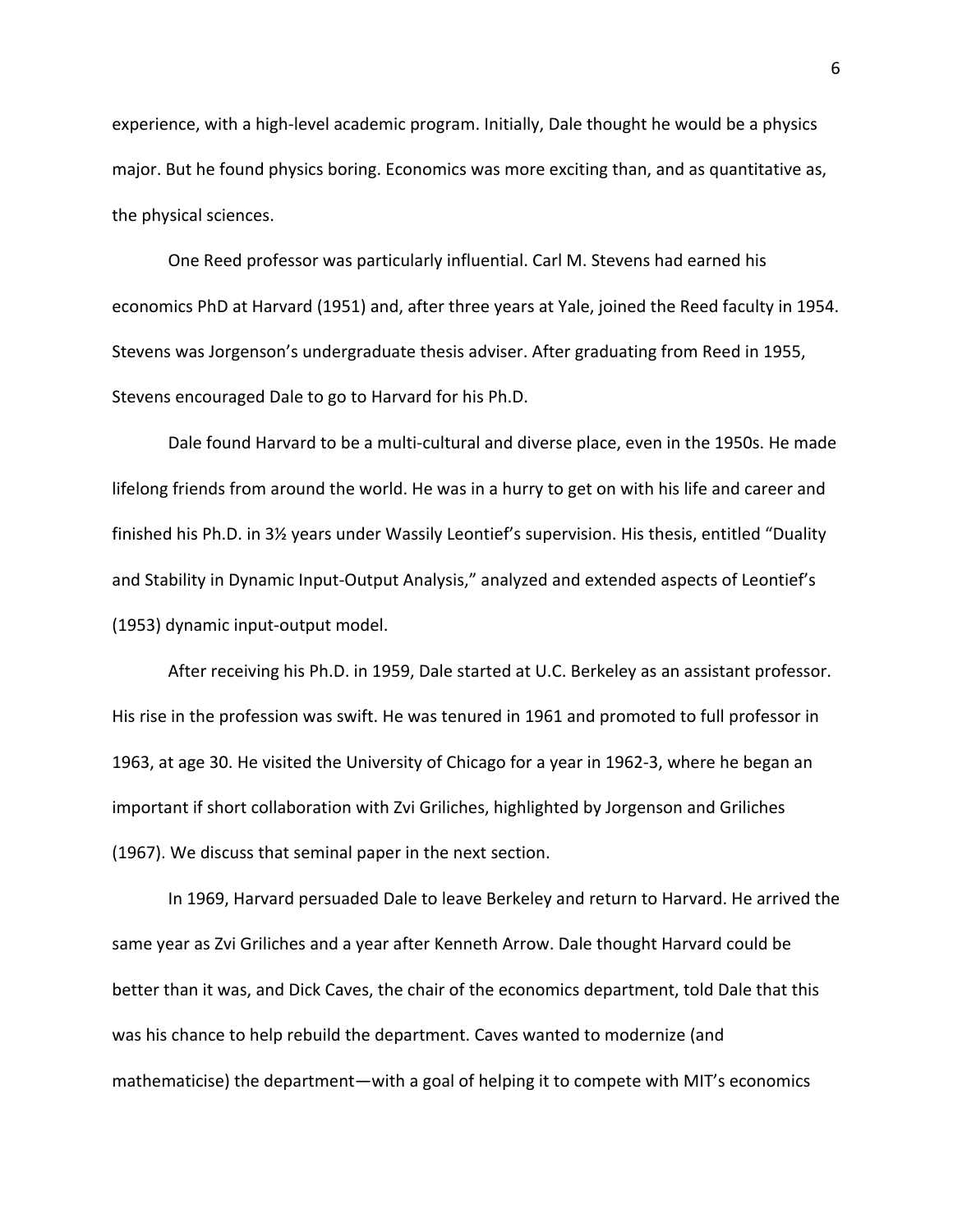department downriver. Dale and Zvi were two of the brightest young empirical economists in the country.7

In 2002, Dale was named a University Professor, Harvard's highest honor. Among other things, that gave Dale the right to teach whatever he wanted. Following the financial crisis, Dale began teaching two new undergraduate courses. In his initial offerings, "Growth and Crisis in the World Economy" and "The Rise of Asia and the World Economy," he provided up-to-theminute data and analysis that kept the students engaged. He wanted to have time to work with each student, so he aimed for an enrollment of 30. When the first-class day was standing room only, Jorgenson was forced to pare down the nearly 150 applications to a more manageable 40. In his mid-70s, Dale began forming meaningful personal and academic bonds with students nearly 60 years his junior.

Dale's faculty assistant, Trina Ott, says that students found Jorgenson intimidating, with his requisite sport coat, tie and stiff upper lip. But it was a course requirement that students meet with him. So students would come with trepidation to their first meeting, carrying notes and reading materials. But then Dale would ask about their hobbies, hometown, siblings, and extracurricular activities, as well as economics. He became a familiar face at Harvard House dinners, where students were encouraged to invite favorite professors each semester. Dale and his wife Linda reciprocated by inviting the students to their home. The students would chat with Jorgenson about their aspirations and interests. Dale would tell stories of his work throughout the world, such as a spring-break visit to meet with Japan's Prime Minister Shinzo

 $7$  Warsh (1994) focuses on Richard Caves's role in rejuvenating Harvard economics.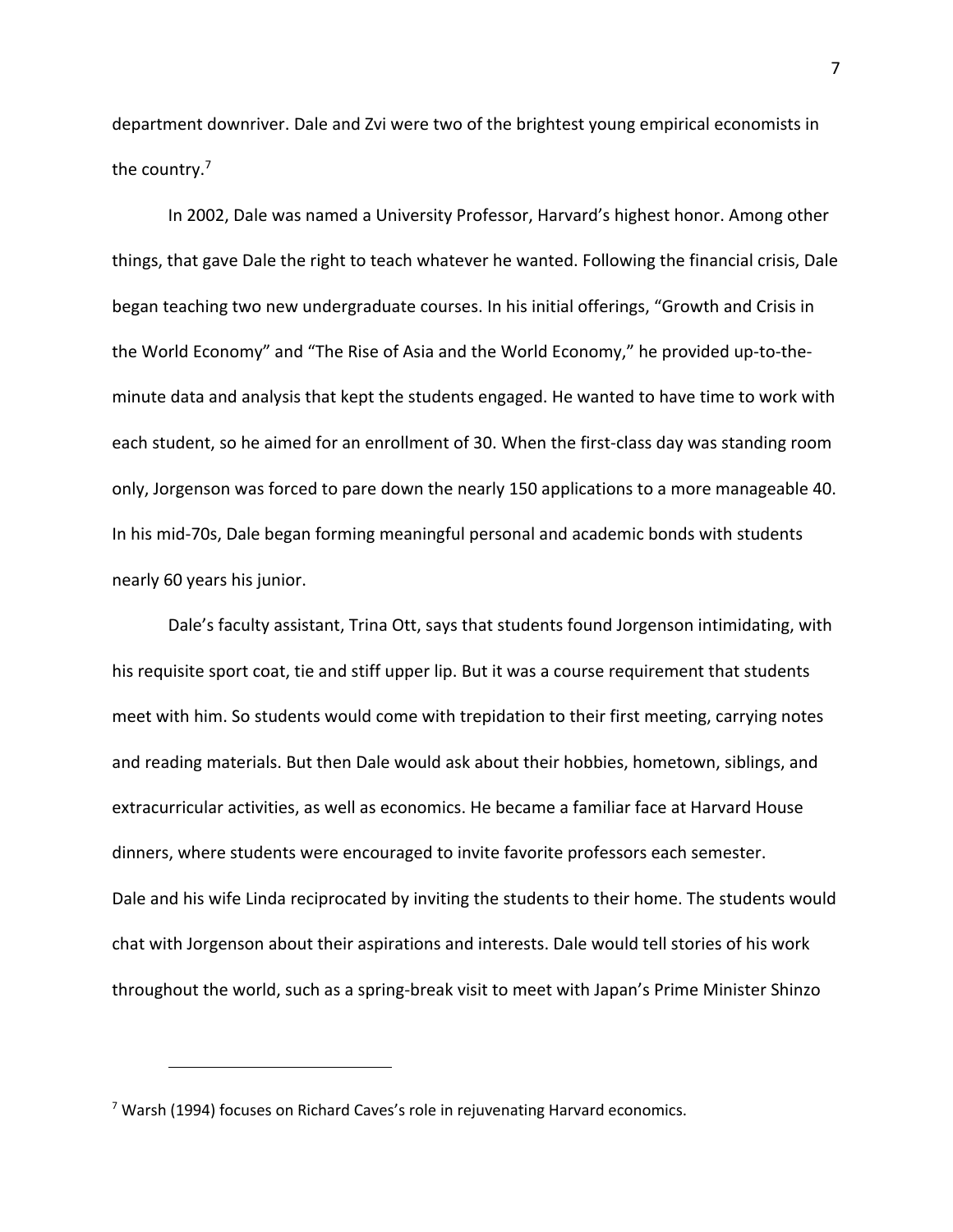Abe, or a summer visit with Republic of China's President Ma Ying-jeou. Two consecutive Harvard senior classes voted Dale as one of their favorite professors.

Linda often travels with Dale and attends his conferences and seminars. Linda is a lively, energetic, and personable attorney. "Linda is a lot more colorful than Dale," a Harvard colleague told me. That comment is more a reflection of Linda than Dale. Professionally, Linda is one of the foremost legal experts on cases of sexual misconduct by psychiatrists and psychologists. But despite her professional obligations, she actively engages with Dale's research: They talk about his research over dinner, she analyzes the reactions of audiences to Dale's talks, and she happily interacts with his colleagues.<sup>8</sup> Those who know Dale regard the couple as a close team.

Dale and Linda's teamwork was evident in the raising of their two children, Eric and Kari. Eric has Ph.D. in human genetics from Stanford; Kari has a law degree from Columbia. Eric and Kari reportedly say that their father was primarily responsible for raising them. Dale worked from home three days a week, so he was often there when the kids came home from school. However, Linda was always responsible for discipline because, she told me, "Dale is really, really nice."

Dale travels extensively, mostly internationally. He began research on Japan in the 1970s; he started research on China in the mid-1980s. He went to Japan and China at least once a year from 1990 until the pandemic (with the exception of 2018). His World KLEMS work has

<sup>8</sup> In 2004, Dale discussed a paper of mine. Dale's comments were delivered with his habitual politeness, even as they were quite critical, even dismissive, of aspects of the paper. The next day, Linda apologized to me, and said she'd given Dale a hard time for being unnecessarily critical in tone.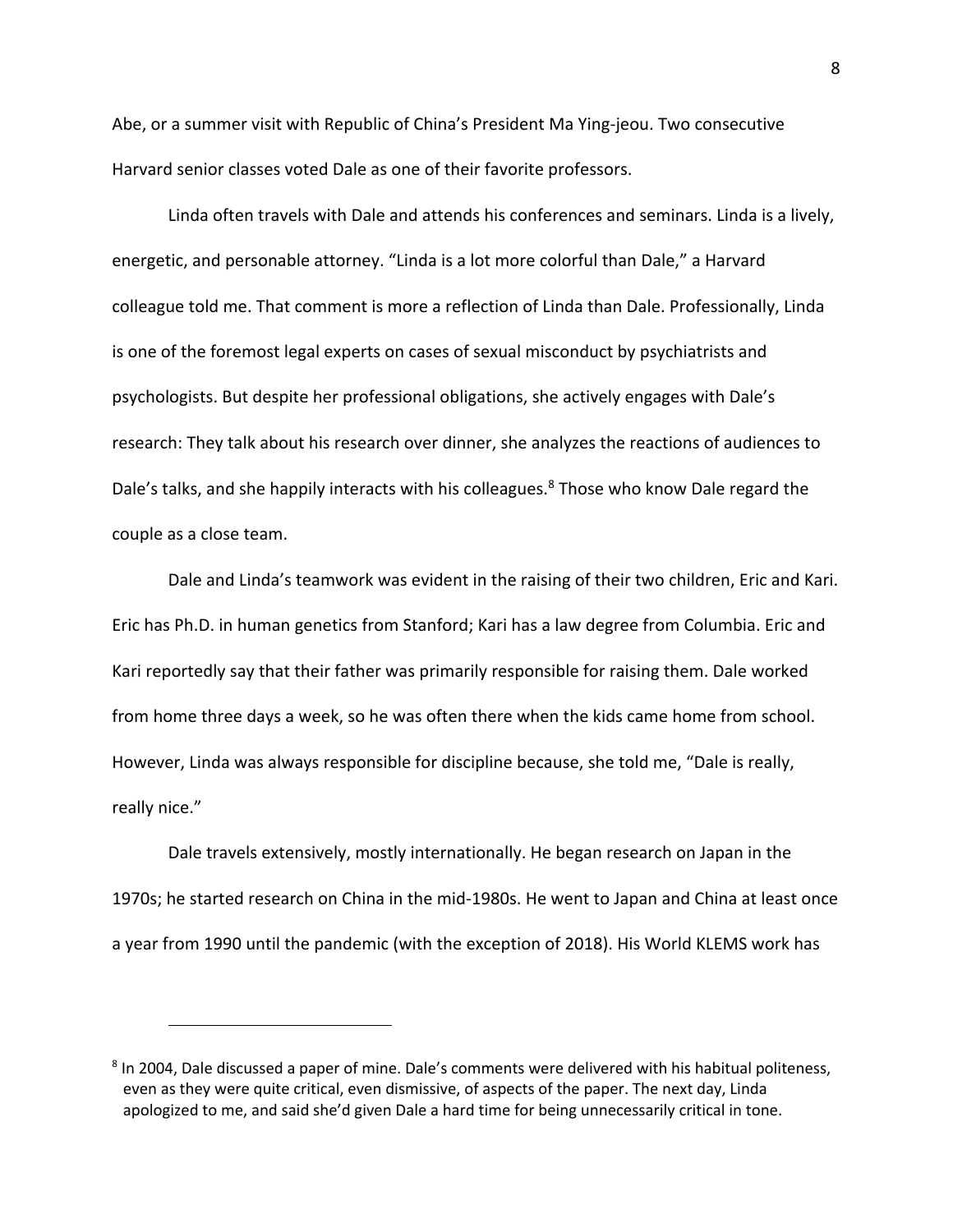regularly taken him to Europe, Latin America, and Asia. He has received nine honorary degrees from universities around the world, including six in Europe and three in Asia. Few if any Harvard economics professors have had as much global impact.

Dale has contributed in many ways to the economics profession beyond his research. Here are just a few examples. He served as president of the Econometrics Society (1987) and the American Economic Association (2000). He was elected to the National Academy of Sciences in 1978 and served as Chairman of the Economic Sciences section from 2000 to 2003. In 1991, he was a Founding Member of the Board on Science, Technology, and Economic Policy of the National Research Council; he served as the Board's Chair from 1998 to 2006.

A number of his roles helped advance Jorgenson's long-standing interest in having data and data systems that were grounded in economic theory. For example, he has served for several decades on the Bureau of Economic Analysis's (BEA) Advisory Committee, including serving as Chair from 2004 to 2011. He was also a member of the U.S. Commerce Secretary's Advisory Committee on Measuring Innovation in the 21<sup>st</sup> Century Economy from 2006 to 2008.

#### 4. Major research themes

As already noted, Jorgenson has written prolifically and broadly. Some of Dale's early work was pure economic theory. But most of his research has been empirical, typically motivated by big-picture academic and policy debates. Of course, even his most applied research has been solidly grounded in economic theory.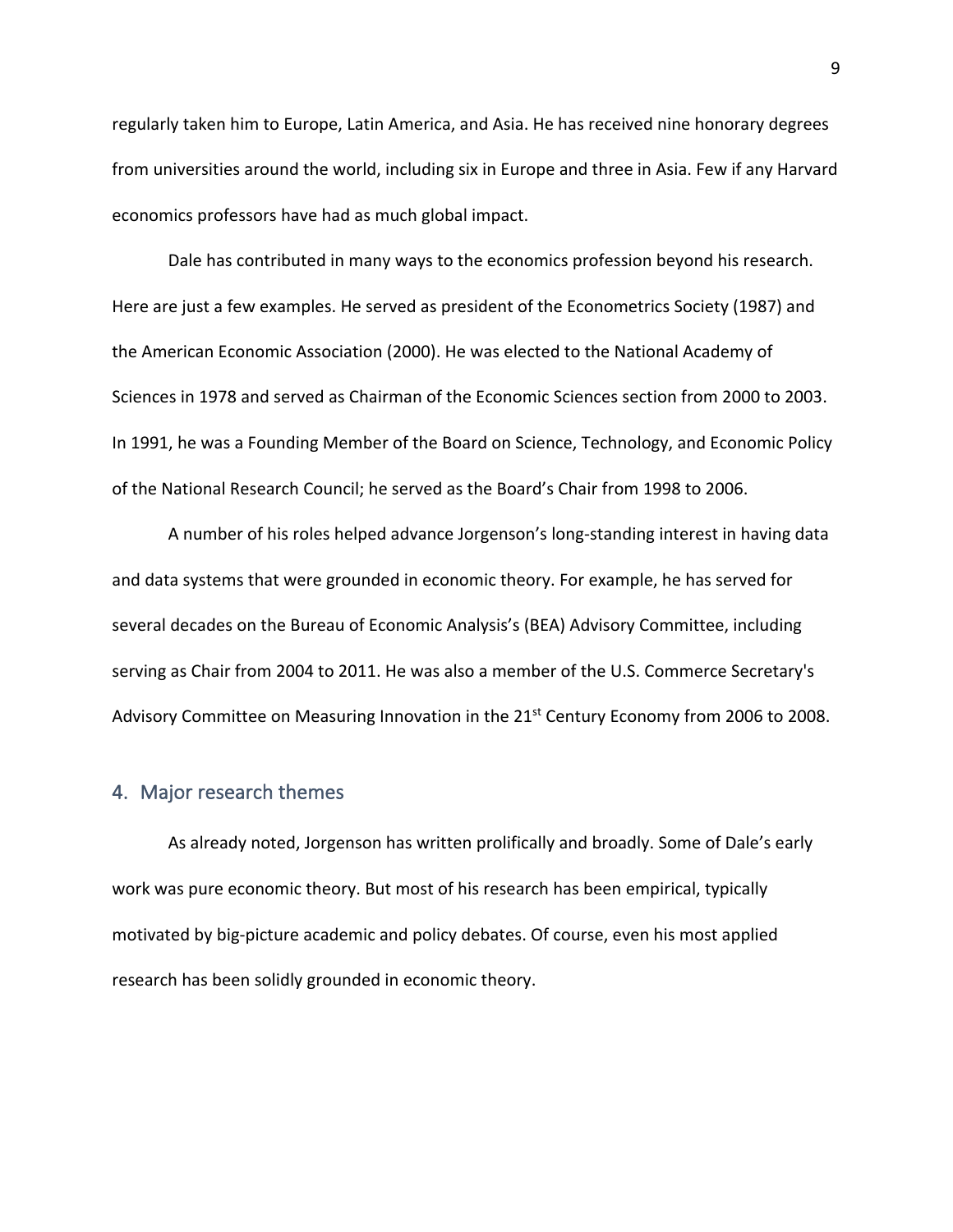Nobel prize winner Kenneth Arrow has described Jorgenson as "one of [the] deepest

and most energetic students" of "neoclassically based empirical analysis."<sup>9</sup> Jorgenson typically

has found little role for externalities or non-constant returns. In several areas, Jorgenson's

research opened up and has shaped entire fields. These include the empirical modeling of

investment, where the field was shaped by his classic (1963) article. It also includes productivity

and growth accounting, where modern practice follows the path that Dale blazed in a number

of important papers.

Jorgenson's research has addressed a wide range of policy-relevant macroeconomic

questions. These include, but are certainly not limited to, the following:

- Understanding the process of economic growth in the United States and other countries (e.g., Jorgenson and Griliches, 1967; Jorgenson, Gollop, and Fraumeni, 1987).
- Understanding the role of information technology in the productivity acceleration of the 1990s (e.g., Jorgenson, Ho, and Stiroh, 2005).
- Characterizing the economic effects of energy-price shocks and policies designed in response to those shocks (e.g., Hudson and Jorgenson, 1974).
- Modeling and measuring welfare in a world with heterogeneous agents; and considering the empirical implications for standards of living, inequality, and the cost of living (e.g., Jorgenson, Lau, and Stoker, 1982; Jorgenson and Slesnick, 1984, and Jorgenson, 1990).
- Assessing how alternative tax policies would affect growth and well-being (e.g., Jorgenson and Yun, 1986a, 1986b).
- Considering fiscal policies that would address climate change *and,* simultaneously, improve the efficiency of the economy (e.g., Jorgenson, Goettle, Ho, and Wilcoxen, 2014).

Often, he addressed policy debates by building theoretically consistent, multi-sector,

intertemporal general equilibrium models that could be estimated econometrically. For the

models to be internally consistent and for the estimation to be reliable, it was important to

 $9$  Quoted on the bookjacket of Jorgenson (1998a).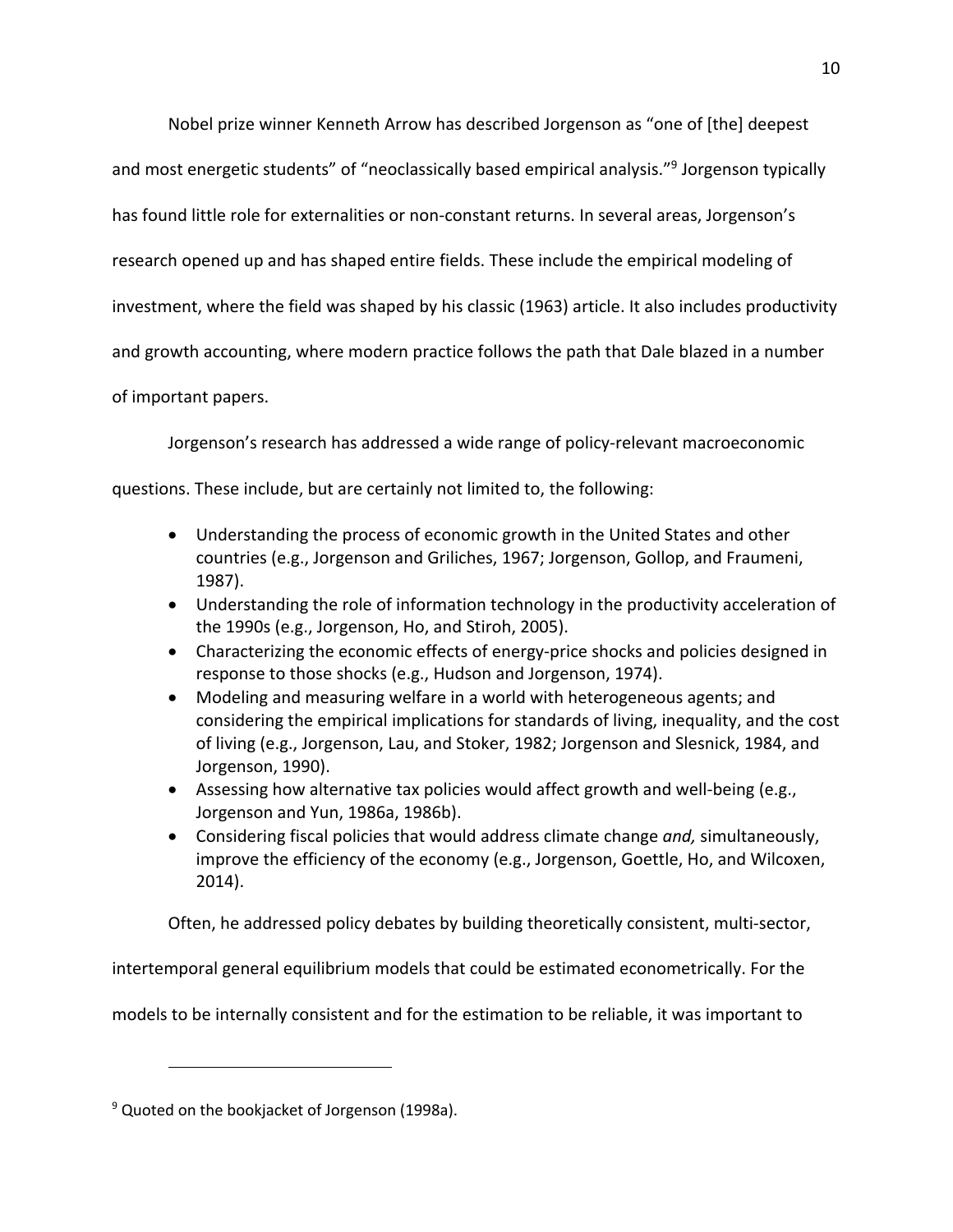measure the data accurately and appropriately—in a way consistent with theory. With the estimated model in hand, Jorgenson and his collaborators could undertake policy counterfactuals.

As noted in the introduction, Jorgenson is perhaps best known in the broader economics profession for his seminal work on investment, growth accounting, and the econometric modeling of producer behavior. Certainly, in terms of both theory and practice, these contributions have been profound, pervasive, and lasting for the economics profession.

I discuss those areas in some detail below. But as the discussion highlights, his contributions go well beyond those areas. One could equally highlight his important breakthroughs in the econometric modeling of consumption with heterogeneous households, or in developing new tools for applied welfare analysis. Where possible, I bring other contributions into the discussion. In Section 5, I discuss some of the ways in which Jorgenson's research and advocacy have influenced official economic measurement.

Three themes run through this discussion. First, investment and the cost of capital play an important role in many of Jorgenson's papers, because they allow a dramatic simplification of the complicated intertemporal environment. Second, different parts of Jorgenson's research form crucial building blocks for constructing realistic, econometrically estimated, intertemporal general equilibrium models. These models are necessary for policy counterfactuals. Third, Jorgenson consistently uses economic theory to inform data collection and measurement

11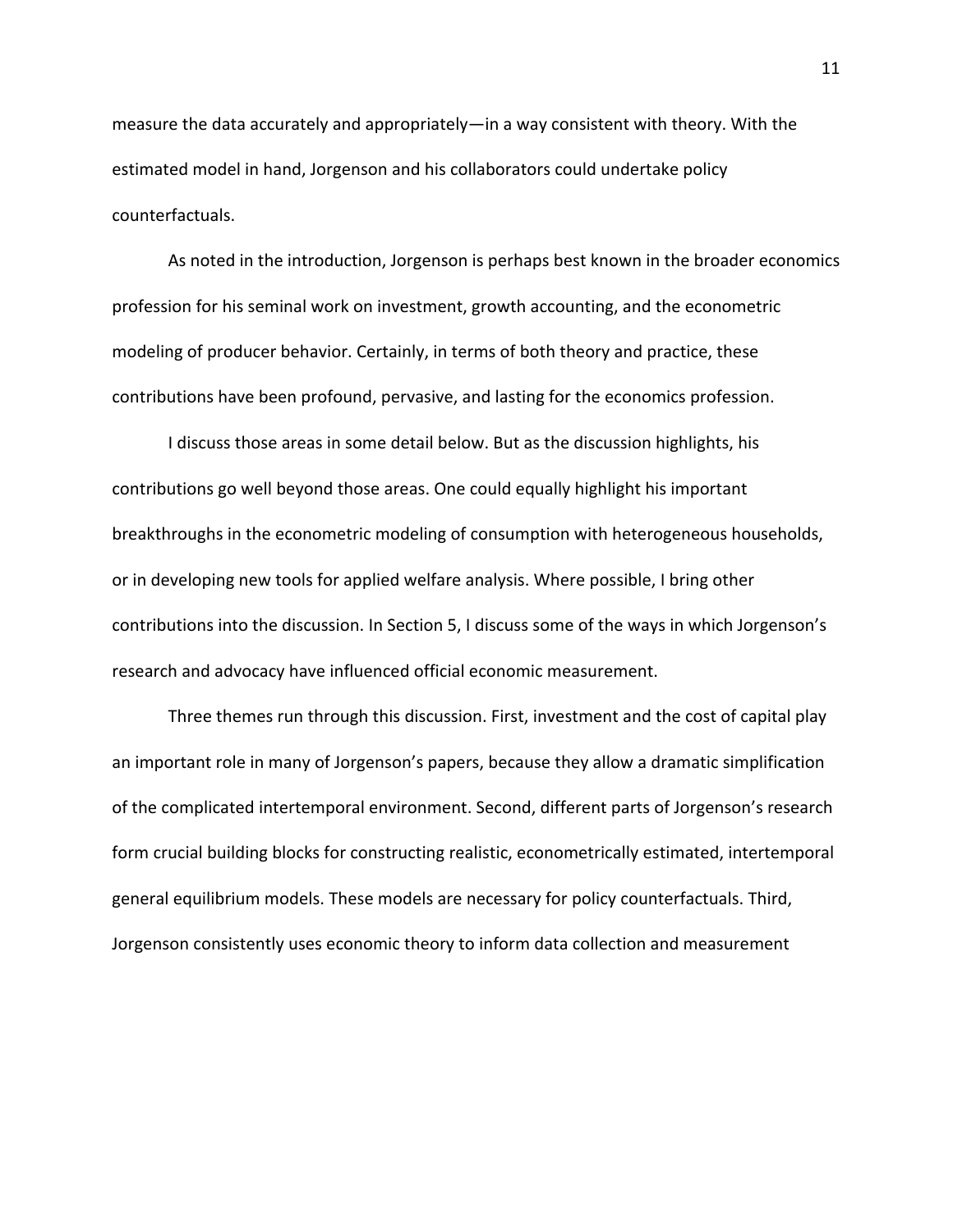We now turn to investment, where Jorgenson's (1963) paper on "Capital Theory and Investment Behavior" started him on an intellectual path he would follow for the next six decades.10

#### 4.1.Investment

Understanding investment is crucially important for understanding both business cycles and economic growth. The volatility of business investment contributes to the volatility of aggregate activity and business cycles. And, through the accumulation of tangible and intangible capital, investment is a central driver of economic growth.

Jorgenson's seminal 1963 paper transformed theoretical and empirical work on investment. Indeed, the way economists model investment has been critically shaped by what the investment literature refers to as "Jorgenson's Neoclassical Model" (e.g., Chirinko, 1993).

Why was Jorgenson's investment research so transformative? As the opening sentence of Jorgenson (1963) reads, "There is no greater gap between economic theory and econometric practice than that which characterizes the literature on business investment in fixed capital." The 1963 paper closed that gap.

The key insight of Jorgenson's approach was that the demand for investment is a derived demand from the value of capital as a factor of production. Jorgenson started from a neoclassical model of production. The optimizing first order conditions implied that the

 $10$  Lau's (2000b) excellent survey of the first three decades of Jorgenson's research career highlights these two themes of the cost of capital and intertemporal general equilibrium modeling. Other chapters in Lau (2000a) focus in more detail on other aspects of Jorgenson's research. I mention several of those chapters in what follows.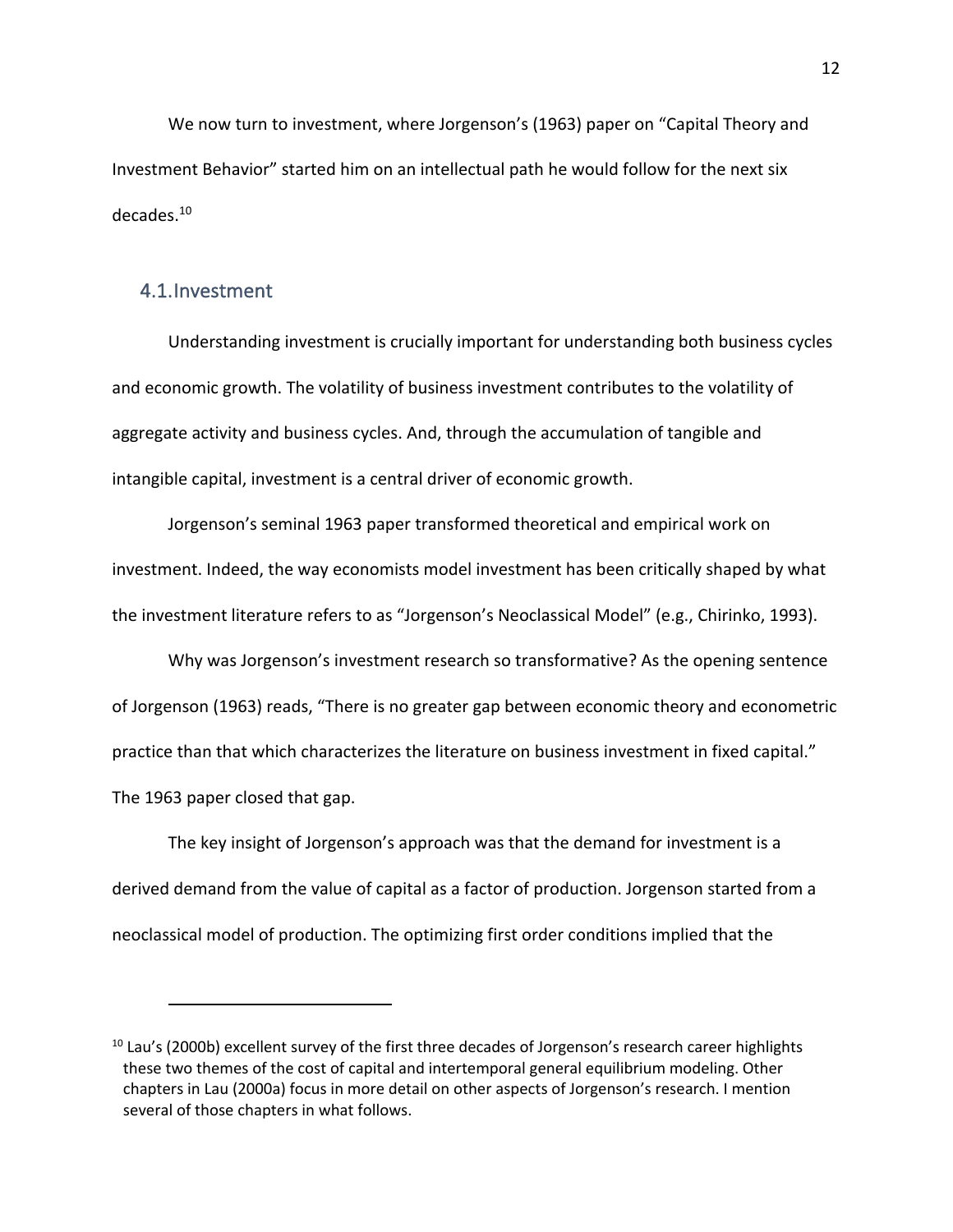marginal product of capital should be equated to the user cost of capital, that is, its implicit rental rate.

The model gave a closed form for the cost of capital. That cost in general depends on the nominal interest rate, the depreciation rate, and the rate of change in the price of the investment good. It also depends on various tax considerations.<sup>11</sup> Jorgenson showed how to take the first order condition for the optimal capital stock and use it to obtain the demand for investment under the assumption that there were gestation lags. Indeed, the paper introduced new econometric methods for modeling these gestation lags in a parsimonious way (methods formalized in Jorgenson, 1966).

The paper was at the methodological forefront of empirical work: It used an optimizing theory to organize and guide data measurement and statistical analysis. Bob Hall, an undergraduate advisee of Dale's at Berkeley (and later Dale's coauthor and prominent academic in his own right), told me, "We take that paper structure for granted today. But previous empirical work on investment was largely ad hoc, guided loosely by intuition rather than clear theory."

The key feature of the model, the cost of capital, showed how to measure the service flow of capital. The cost of capital is the "shadow price or implicit rental of one unit of capital service per period of time" (Jorgenson, 1963, p. 249.) Given an appropriately measured cost of capital, the inherently multi-period, dynamic problem of the firm can be modeled as a static

<sup>&</sup>lt;sup>11</sup> Jorgenson (e.g., 1996a, p. xiv) defines the "user cost of capital" as the rental price of capital services, given by the product of the cost of capital and the real price of the investment good. In what follows, I will often refer simply to the cost of capital, which is the rental rate per real dollar of capital.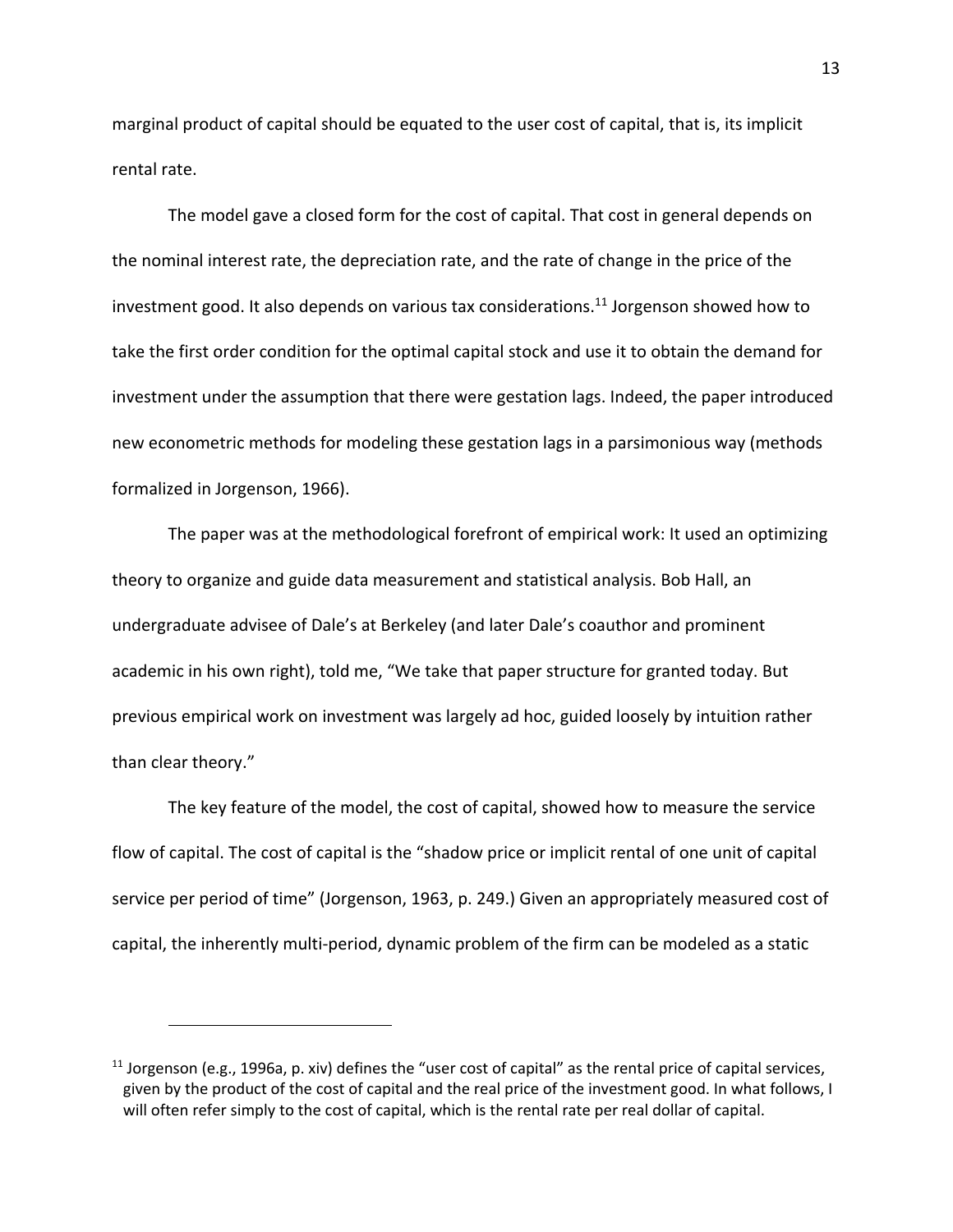problem. The cost of capital incorporates all of the information about (expected) future prices that affect the current behavior of the firm.

In subsequent work, tax considerations loomed particularly large. Jorgenson's initial 1963 exposition included taxes on capital. Hall and Jorgenson (1967) extended the model and showed how the framework could incorporate quite detailed features of the tax code. Those taxes affected the cost of capital formula, which in turn affected the desired capital stock and, as a result, demand for investment. They further showed how to use the model for counterfactuals regarding how changes in the tax code would affect capital accumulation and economic activity over time.

The cost of capital became the central theoretical concept for studying the effects of taxes, and changes in taxes, on capital accumulation. For example, the effects of a wide range of taxes can be summarized through a single marginal effective tax rate (Auerbach and Jorgenson, 1980). 12

In 2011, the *American Economic Review* (Arrow et al., 2011) looked back on its first century, and sought to identify the 20 most important papers it had published over that period. Jorgenson (1963) was one of the 20. Interestingly, it was a *Papers and Proceedings* paper, rather than a "regular" AER paper. The AER citation reads:

This paper provided a theoretical framework for investment behavior based on a neoclassical theory of optimal capital accumulation. The paper introduced the user cost of capital as the key variable that combines the cost of finance (interest rates and equity

<sup>&</sup>lt;sup>12</sup> In my conversation with Bob Hall on 24 August 2021, I referred to Jorgenson (1963) several times as the "cost of capital paper." Bob chided me. "It's the investment paper!" he said. It is, of course, both. As emphasized by Lau (2000a, b), as well as the research summary on Jorgenson's website, the cost of capital is a thread that connects much of Jorgenson's research. The reason is that the cost of capital allows a link between static optimization and intertemporal dynamics.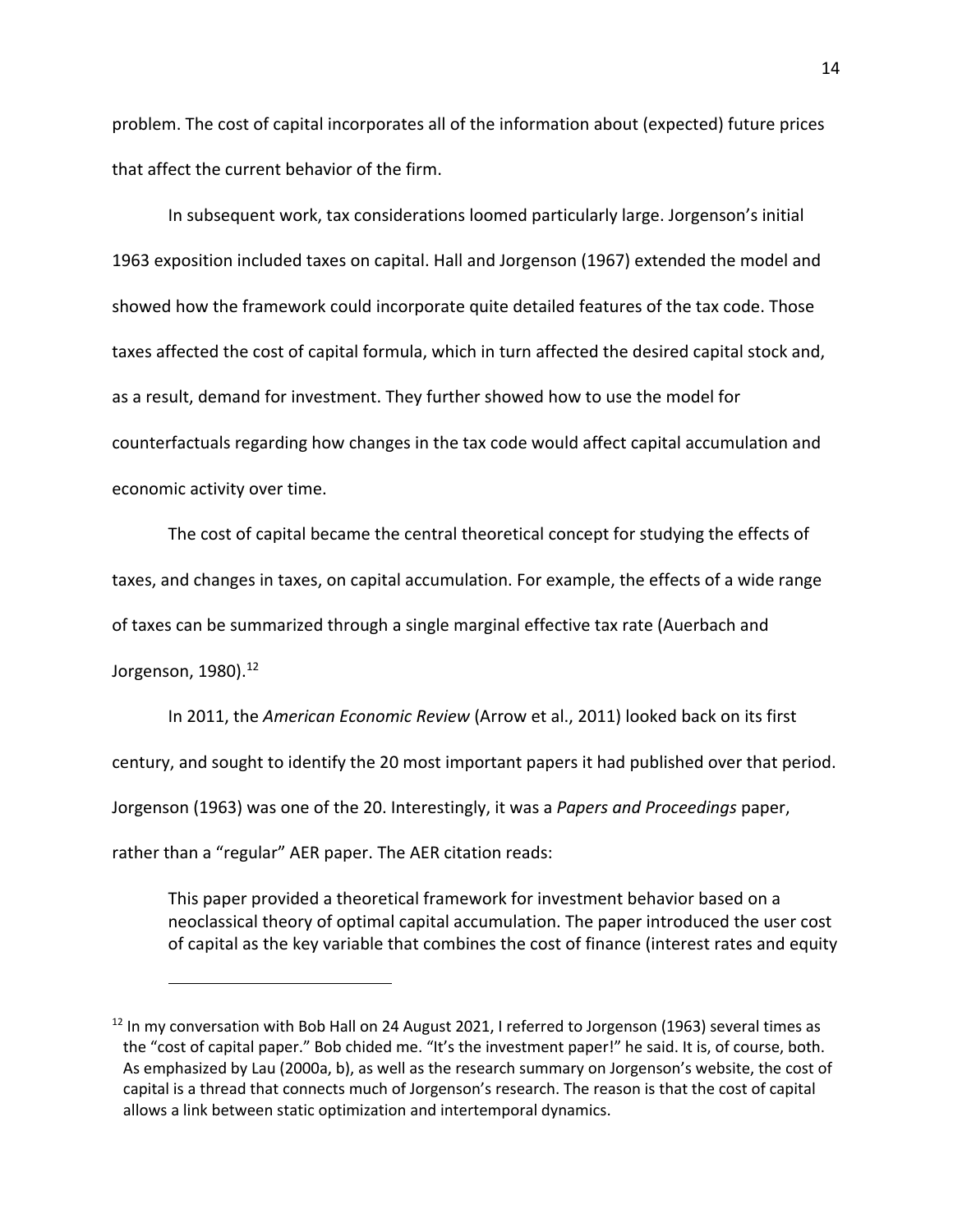yields) and tax rules (tax rates, depreciation schedules) and combined this user cost measure with the Cobb-Douglas production technology to obtain a desired stock of capital. Jorgenson then used the resulting implied optimal capital stock to derive an econometric equation for investment. Generalizations of the Jorgenson framework (e.g., to allow for more general production functions) made this the standard approach to the empirical study of the determinants of investment. The user cost of capital also became the key concept for the theoretical study of the effects of alternative tax rules.

The concept of the cost of capital is largely taken for granted by economists today; only rarely are Jorgenson (1963) or Hall and Jorgenson (1967) cited explicitly. Other economists had written about the general concept of the cost of capital.<sup>13</sup> But Jorgenson showed how to use the theory to derive investment demand under a broad set of conditions.

Dale's research started the investment literature on a path that it has continued to this day. Chirinko's (1993) survey observes that, because of the logical clarity of the Jorgenson approach—where the modeling assumptions are clear and explicit—it provided a roadmap for a vast range of subsequent theoretical, empirical, and policy-oriented research. The results have sometimes been complementary, sometimes competing. But the Jorgenson framework has remained the benchmark for comparison. For example, Hayashi (2000) explicitly relates the Jorgenson cost-of-capital approach to more recent q-theories of investment as well as theories of investment irreversibility. He highlights the essential role played by Jorgenson's cost of capital in these different approaches.

 $13$  Lau (2000b) provides a discussion of previous uses and derivations of the cost of capital, with additional context on the novelty of Jorgenson's contribution. See also the preface to Jorgenson (1996a).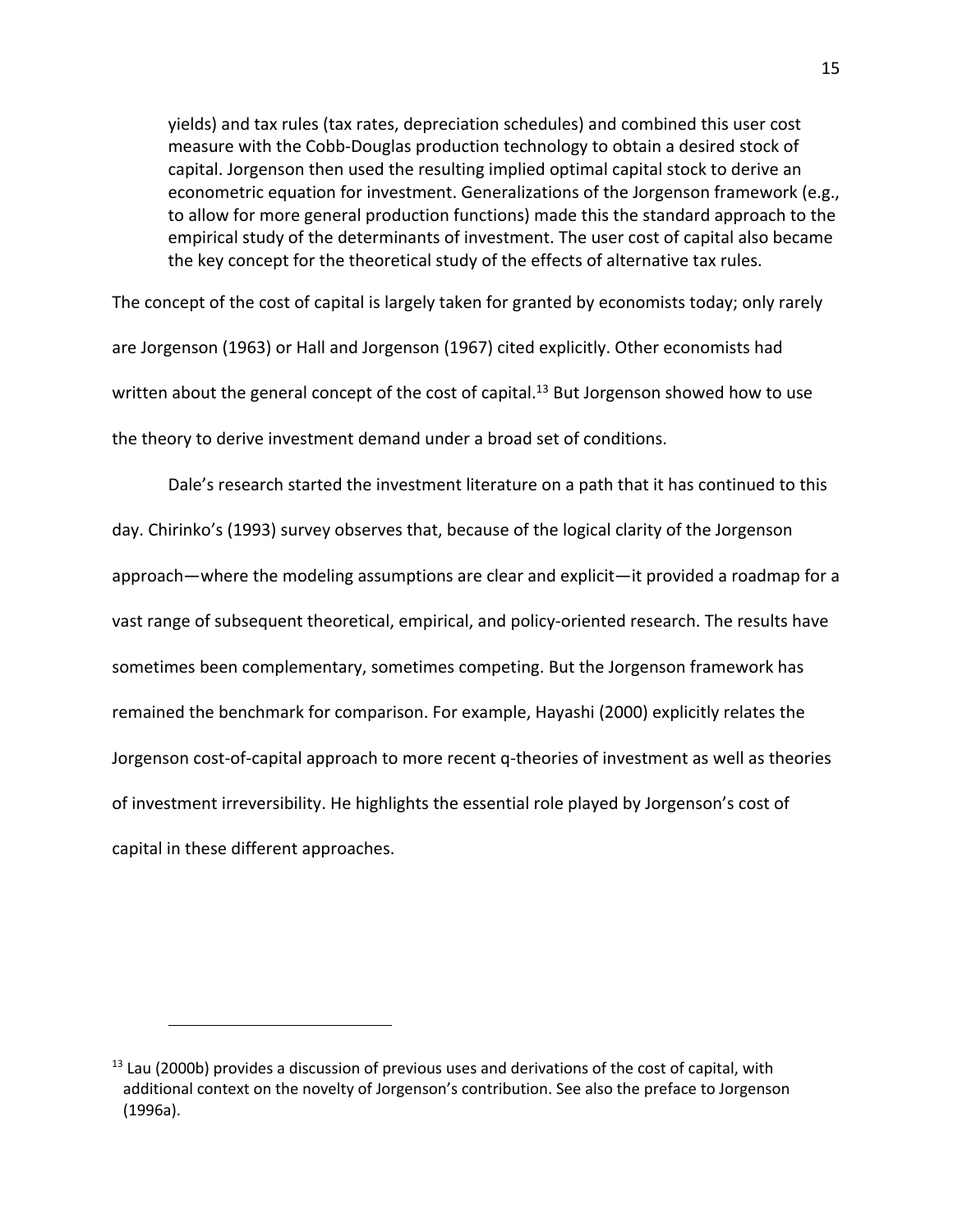In 1971, the American Economic Association awarded Jorgenson its John Bates Clark medal, given every other year to the top economist under the age of 40. The Association's

#### (1971) citation reads: $^{14}$

Dale Jorgenson has left his mark with great distinction on pure economic theory (with, for example, his work on the growth of a dual economy); and equally on statistical methods (with, for example, his development of estimation methods for rational distributed lags). But he is preeminently a master of the territory between economics and statistics, where both have to be applied in the study of concrete problems. His prolonged exploration of the determinants of investment spending…will certainly long stand as one of the finest examples of the marriage of theory and practice in economics.

The citation highlights the hallmarks of Jorgenson's research: Clear theory, data that is consistent with theory, and sound econometrics. His central focus has always been applied, but his research was grounded in theory.

The 1963 paper set Jorgenson on the research path that he has followed for the rest of his career. As we discuss below, Jorgenson has consistently emphasized the role of investment in tangible and human capital in driving economic growth.

In addition, the cost of capital is a thread that connects the 1963 paper with production theory, growth accounting, national income accounting, measurement, and econometric modeling—all areas where Jorgenson has made seminal contributions. For Jorgenson's 60<sup>th</sup> birthday, in 1993, a group of his long-time collaborators organized a surprise birthday conference. The proceedings of that conference were published as Lau (2000a), under the title "Econometrics and the cost of capital." The papers covered a wide range of topics related to Jorgenson's research, and the cost of capital played an important role in almost every chapter.

<sup>14</sup> https://www.aeaweb.org/about-aea/honors-awards/bates-clark/dale-jorgenson (accessed October 15, 2021).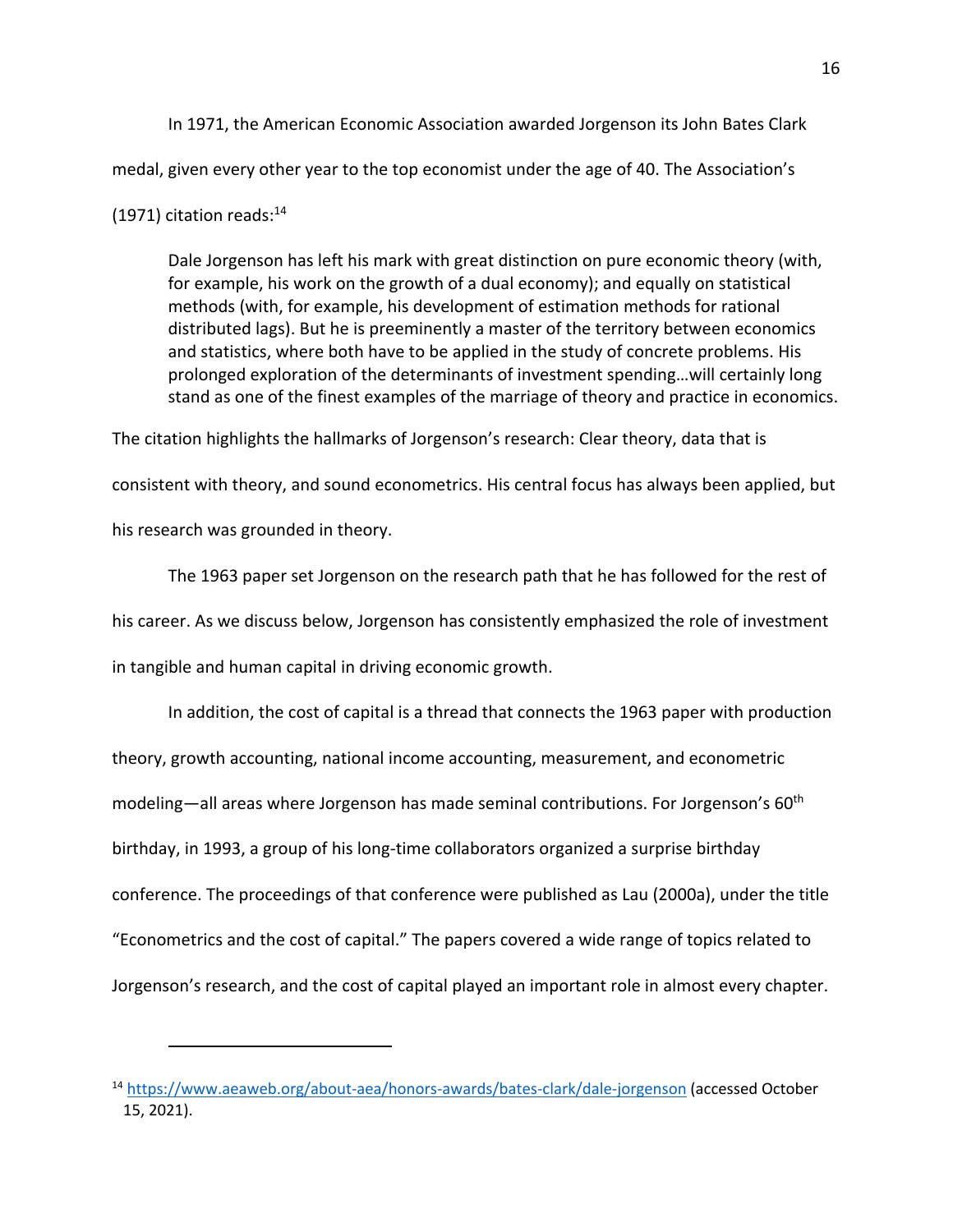#### 4.2.Productivity and growth accounting

Economic growth has driven massive gains in economic well-being around the globe. But where does output come from, and why does it grow? A considerable body of Jorgenson's research has focused on understanding the sources of economic growth in the United States and other countries. Jorgenson has consistently emphasized the role of factor accumulation in explaining growth, with a particular focus on tangible and human capital investment.

Ultimately, output depends on the ability of firms to produce goods and services, which in turn depends on their technology and the inputs they employ. Growth accounting seeks to understand, at least proximately, the role of these different contributors to growth. It provides insights into the resource constraints societies face.

As Zvi Griliches (1996) discusses, the first attempts at accounting for the sources of growth—by relating deflated output to deflated measures of inputs—go back at least to the 1930s. Solow's celebrated 1957 paper brought neoclassical theory to bear on the growth accounting. Solow's theory provided a framework and language to organize thinking.

Jorgenson and Griliches drove much of the subsequent development of that research agenda. For this reason, Hulten (2002) refers to modern growth accounting as "the Solow-Jorgenson-Griliches revolution."

The seminal paper was Jorgenson and Griliches (1967), which conceptualized aggregate growth accounting in a way that has remained standard ever since. That paper integrated elements of previous research by both Jorgenson and Griliches, including an earlier joint paper on capital services (Griliches and Jorgenson, 1966). As Griliches (1991, p. 193) describes Jorgenson and Griliches (1967):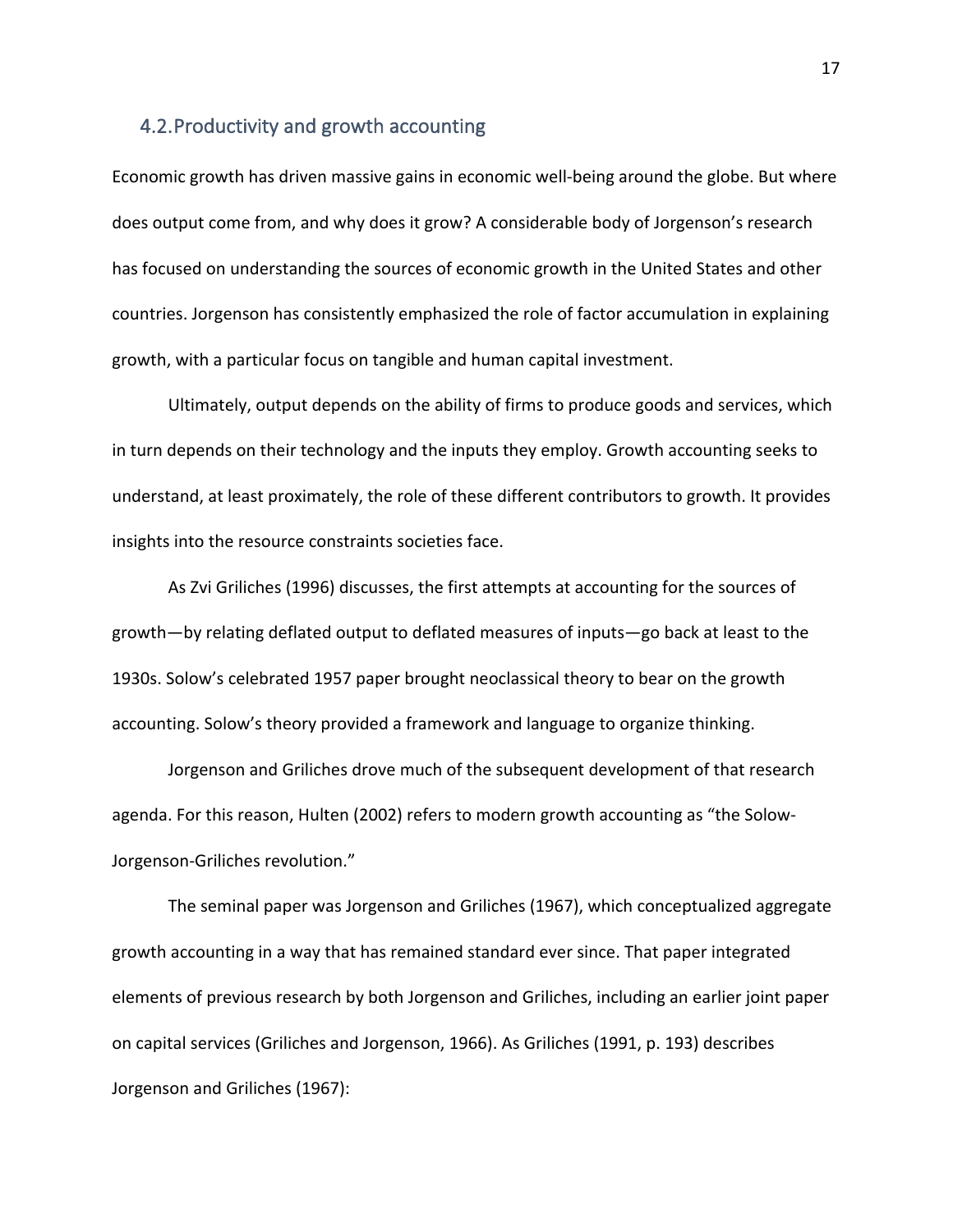It brought together Jorgenson's work on Divisia indexes, on the correct measurement of cost of capital, and on the right aggregation procedures for it, with my own earlier work on the measurement of capital prices and quality change and the contribution of education to productivity growth.

Jorgenson and Griliches (1967, p.249) took as their starting point that "…the economic theory underlying the measurement of real product and real factor input has not been fully exploited." They emphasized the importance of measuring quantities of output and quantities of inputs in a theoretically correct manner—as suggested by the Griliches quote above. They argued that using theoretically appropriate measures made an enormous difference in accounting for the sources of growth.

The first challenge they addressed was to use appropriate measures of real output. Economic theory implies that, for measuring productivity, output growth should be measured as a Divisia index—as share-weighted growth in the components of expenditure. In discrete time, this means that prices should be allowed to change period by period, that is, the indexes should be "chain linked." At the time, and for many years afterwards, the national accounts defined the level of real output using constant base-year prices, which is only appropriate for productivity measurement if consumption and investment goods are perfect substitutes in production. Almost thirty years later, in 1996, the U.S. national accounts finally introduced chain-linked indexes.15

<sup>&</sup>lt;sup>15</sup> Solow (1957) had introduced Divisia aggregates of inputs, which Jorgenson and Griliches (1967) confirmed. Jorgenson's (1966) production possibilities frontier had pointed to the theoretical superiority of Divisia output aggregates, as well. In that paper, Jorgenson introduced a production possibilities frontier between consumption and investment goods, rather than assuming they were perfect substitutes in production. See also Jorgenson and Griliches (1971).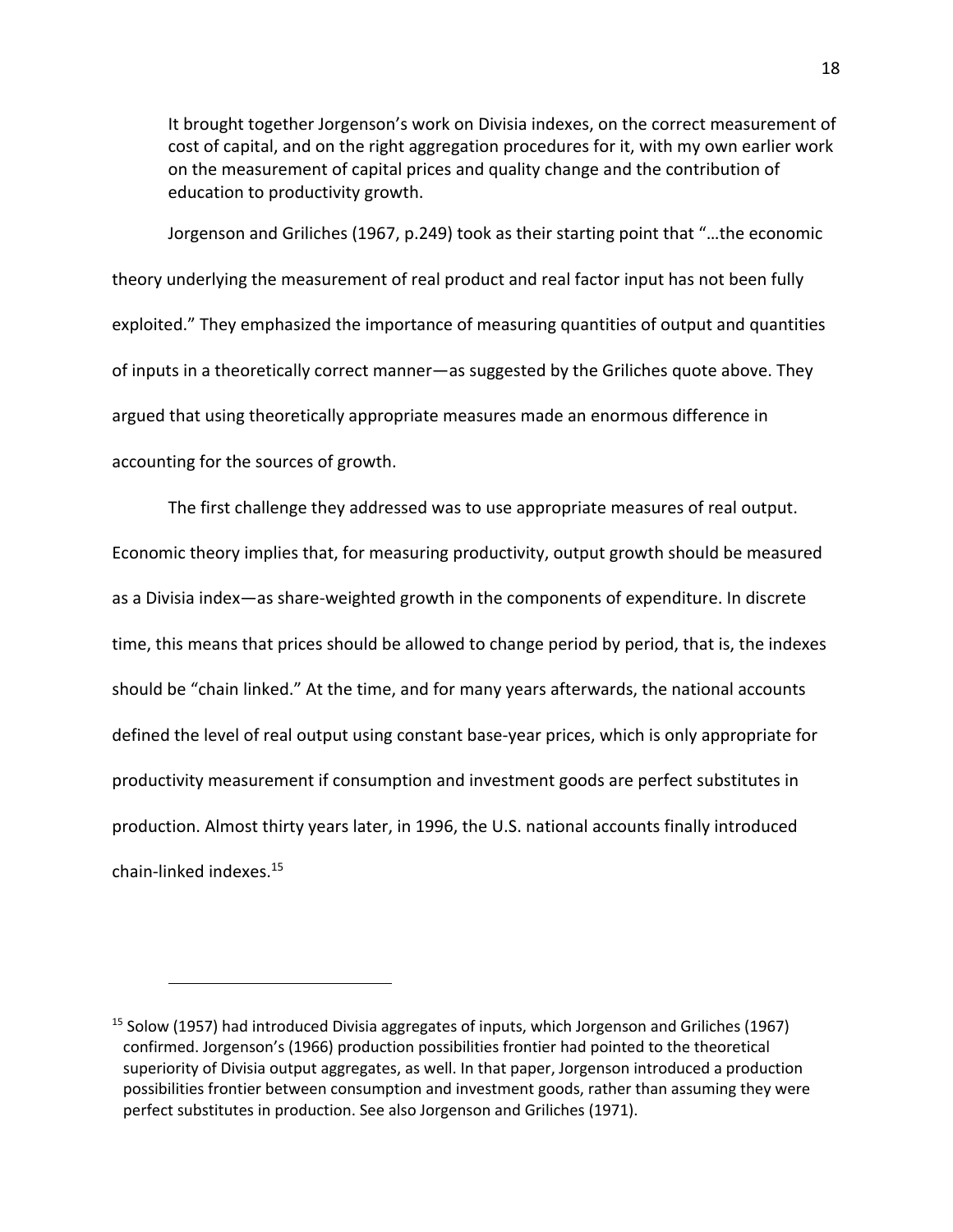Second, Jorgenson and Griliches argued that official constant-quality price indices for investment goods overstated price increases and, therefore, understated quality-adjusted growth in investment and output. Griliches was, of course, one of the key players in introducing hedonic methods to control for quality changes.<sup>16</sup> And Jorgenson, throughout his career, emphasized the importance of accurate constant-quality price indices. Starting in the 1980s, the U.S. national income and product accounts began measuring constant-quality price indexes for computers and eventually other products as well.

Third, Jorgenson and Griliches showed how to aggregate capital and labor services in a setting with heterogeneous inputs of capital and labor. With a neoclassical production function, heterogeneous inputs should be weighted by marginal products in order to allow for imperfect substitutability across inputs. With perfect competition, these marginal products are given by factor prices—wages and capital rental rates. Jorgenson's (1963) work on investment showed that the cost of capital provided the appropriate, if implicit, rental prices for different types of capital. For example, a dollar's worth of equipment needs to rent for a higher price (and provide a higher annual service flow) than a dollar's worth of an office building, because the equipment will depreciate much more quickly. Similarly, highly educated, high-wage workers presumably have a higher marginal product than less educated, low-wage workers. Hence, even if total hours worked didn't change, labor input could rise if the composition of hours shifted towards higher wage, higher marginal product workers.

 $16$  Griliches (1991) discusses his work on hedonics, including antecedents to Jorgenson and Griliches (1967).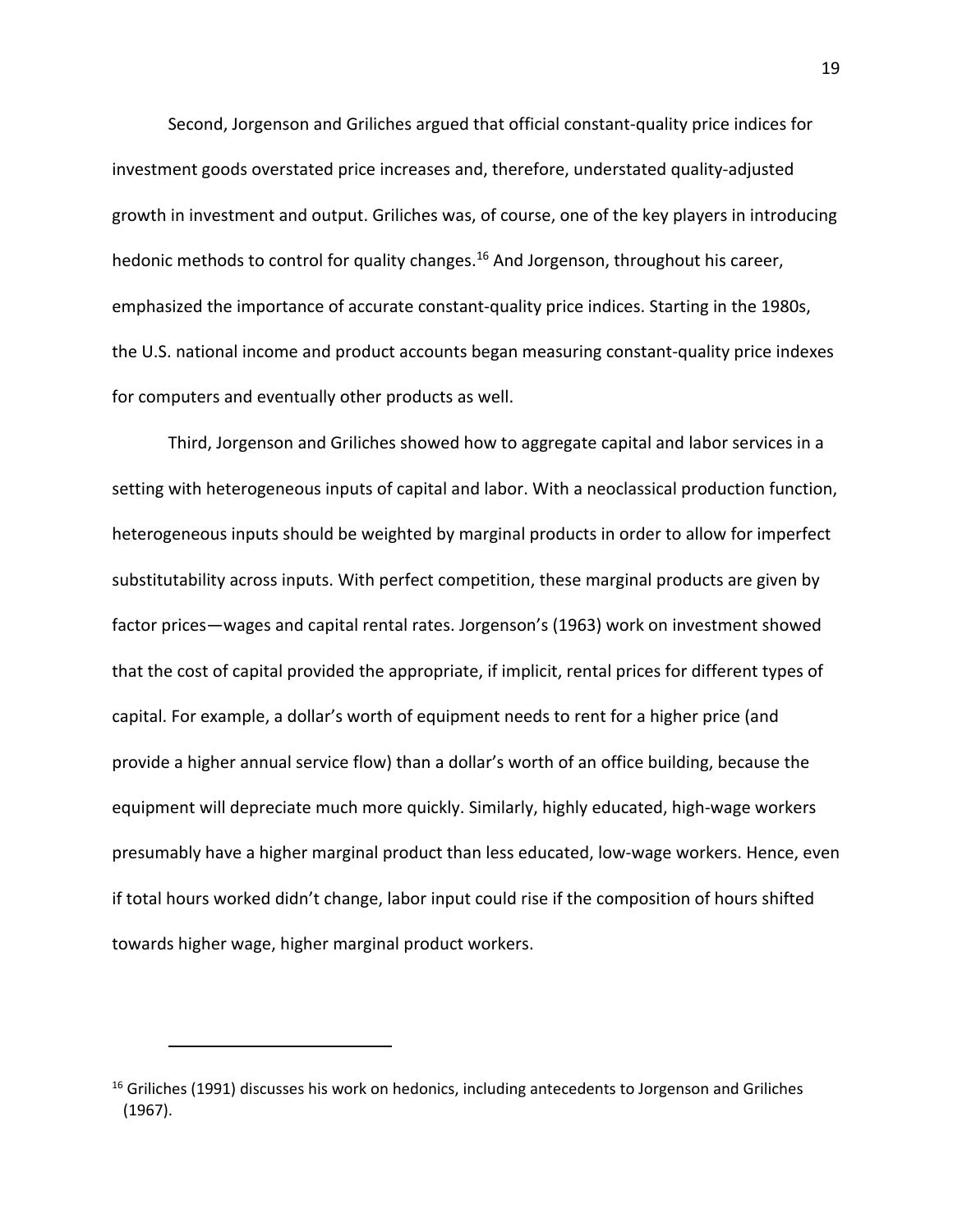Aggregating the service flows from different types of capital and labor has remained central to growth accounting ever since, and it is now the standard in international statistical practice (officially endorsed decades later, as discussed in Section 5). Previous work, including Solow (1957), had used the aggregate capital *stock*, which weights heterogeneous capital based on investment prices rather than user costs; and most of previous work had used crude measures of labor input—whether hours worked or, even cruder, the number of workers. A considerable body of research since Jorgenson and Griliches has found that, (mainly) because of rising educational attainment, labor input grows more rapidly than raw hours.<sup>17</sup> And appropriately measured capital services has grown faster than the capital stock because of substitution over time towards faster depreciating types of capital.

Jorgenson and Griliches (1967) proposed the extreme hypothesis that, correctly measured, input growth would account for all of output growth, so that the residual of "total factor productivity" (TFP) would be negligible. In contrast, prior research, including Solow's important 1957 paper, typically found that TFP accounted for the majority of economic growth. Jorgenson and Griliches seemed to find evidence that, after correcting output and inputs for measurement errors, input growth *did* explain almost all output growth. Subsequent work has eroded the stark nature of this finding—including fairly soon thereafter by Jorgenson and Griliches themselves (1972), in a reply to a range of criticisms by Edward Denison (1969) as well as their own improved data.

 $17$  Griliches (1960) had earlier developed a similar index of weighted labor input for agriculture. See also Denison (1962), who also constructed labor input measures that accounted for worker heterogeneity.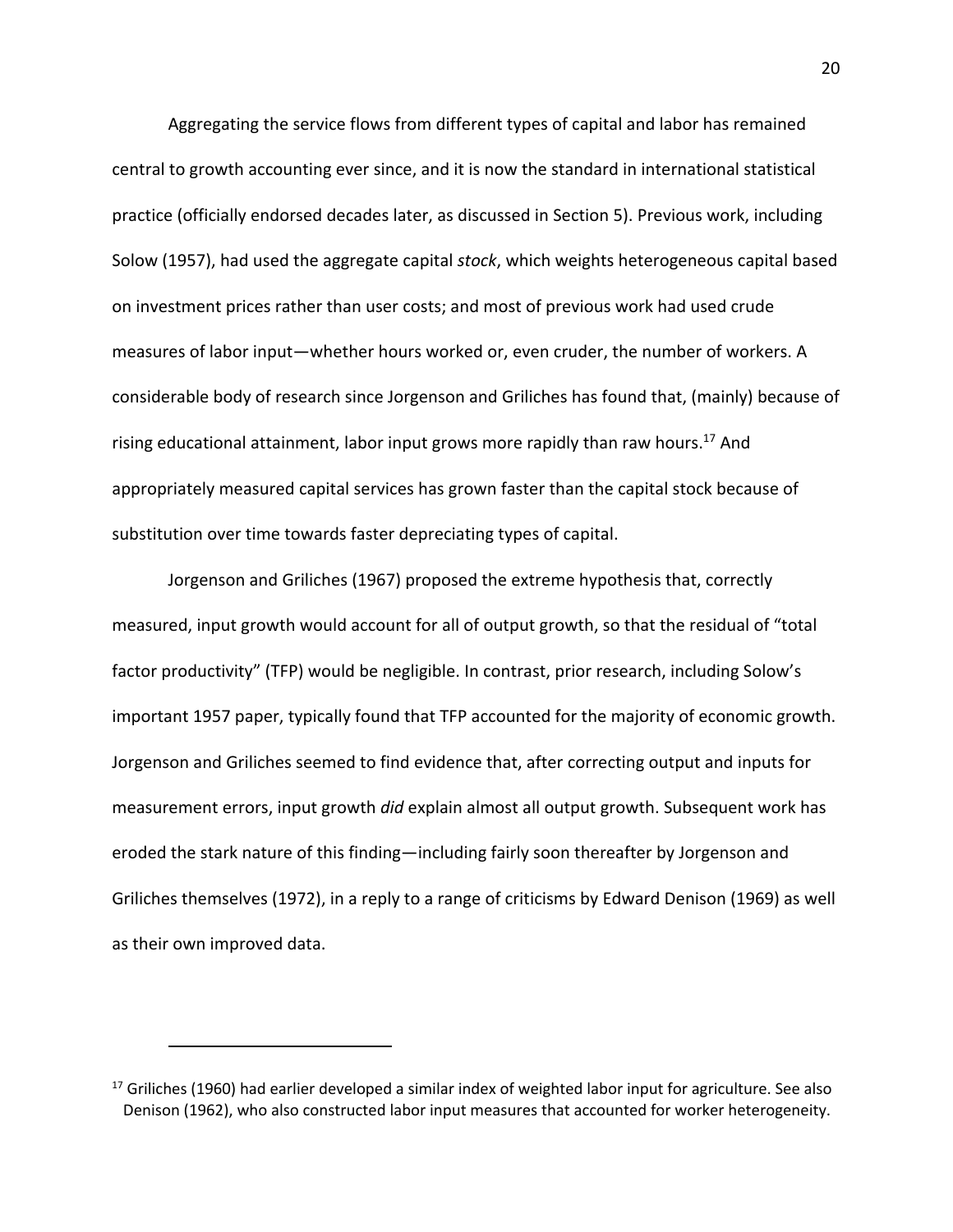Nevertheless, the broad takeaway has remained true in subsequent work: Input growth explains the bulk of observed output growth. Input growth, of course, includes growth in both tangible and human capital. These forms of capital, in turn, depend on investment—whether by individuals (deciding how much education to receive), businesses (deciding on equipment and structures), or governments (deciding on infrastructure). This takeaway thus dovetailed nicely with Jorgenson's research on investment. In addition, it helps motivate the policy focus of Jorgenson's general equilibrium modeling, described below, in which growth is sensitive to policies that stimulate investment and, thereby, factor accumulation.

Jorgenson and Griliches (1967) was written when Jorgenson was at Berkeley and Griliches was at Chicago. In 1969, they became colleagues at Harvard. Despite their continuing interest in understanding economic growth and the role of technical change, they did not continue joint research. As Jorgenson told me, "After our work together, Zvi and I went off in different directions. I worked on macro data, he worked on micro data. And eventually, we came to similar conclusions." For example, both emphasized the role of investment. Jorgenson focused especially on tangible investment and human capital; Griliches highlighted the role of research and development (R&D) as a capital stock of knowledge, and its role in explaining residual growth in TFP.

In following decades, Jorgenson continued to develop, refine, and extend growthaccounting methods, with an aim of better understanding the sources of overall economic growth as well as its welfare implications. An important byproduct of this growth-accounting agenda is what has been called "The Jorgenson System of National Accounts" (Fraumeni, 2000, and Reamer, 2021). Fraumeni (2000, pp. 111) writes: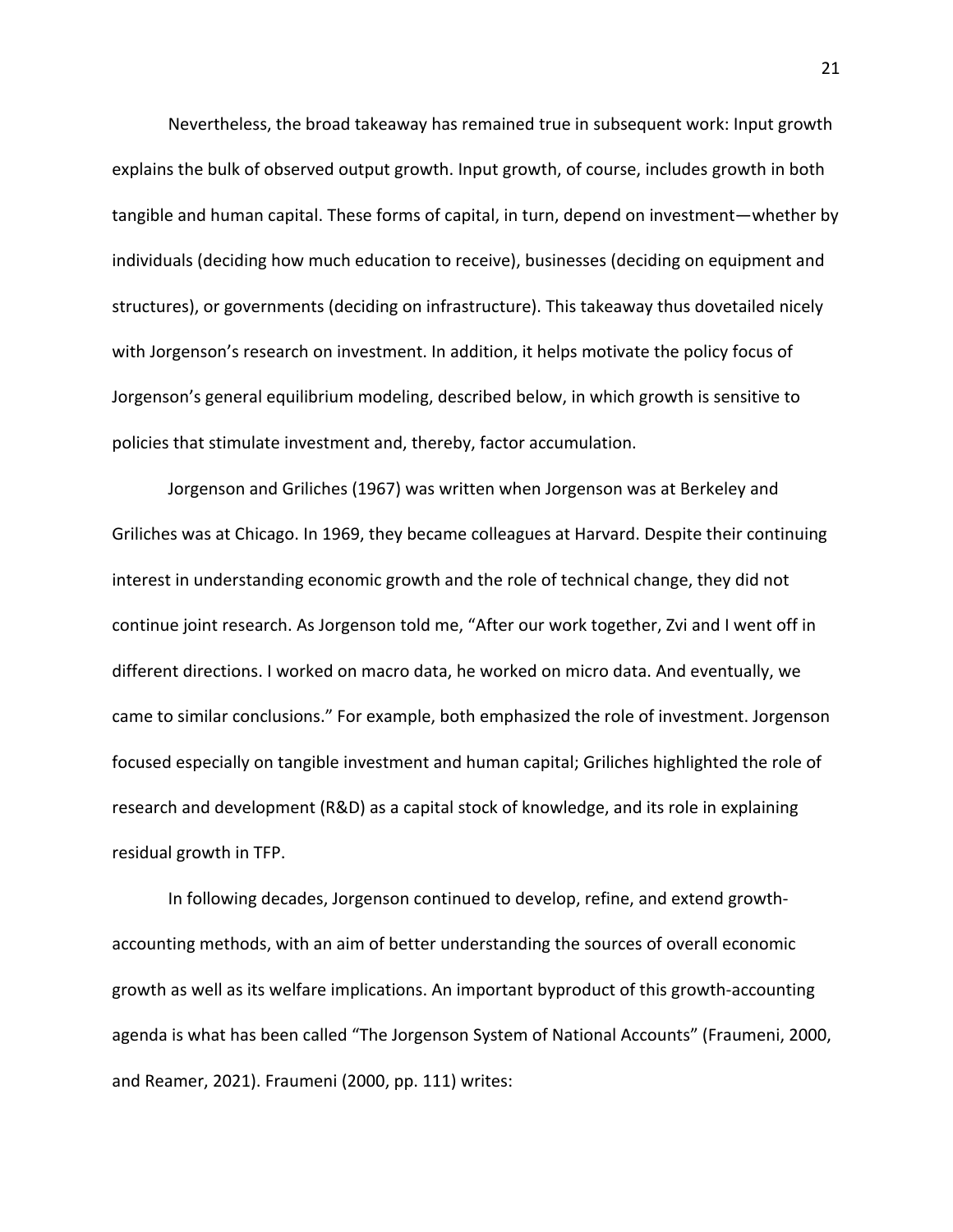The Jorgenson system of national accounting, with the cost of capital formulation at its core, has made a singular contribution to economic analysis… The Jorgenson system of national accounts is a complete and integrated set of national accounts with a production account, income and expenditure account, an accumulation account and a wealth account in current and constant dollars. This set of accounts taken together forms a complete and consistent set of accounts suitable for economic analysis…

The standard national accounts include some pieces of the Jorgenson system, including a production account in nominal terms, as well as expenditure in nominal and real terms. But it has not, historically, included inputs in real terms (let alone adjusted for input heterogeneity along the lines of Jorgenson and Griliches, 1967); nor is saving explicitly linked with the accumulation of assets and liabilities, that is, with a national balance sheet.

Jorgenson developed his distinctive system of national accounts with a range of collaborators. A few key landmarks were the Christensen-Jorgenson (1973) national accounts, the Jorgenson, Gollop, and Fraumeni (1987) sectoral accounts, and the Jorgenson-Fraumeni (1989, 1992a, 1992b) human capital accounts. I discuss each of these in turn.

First, Christensen and Jorgenson (1973) extended the existing national accounts. The goal was to record all the links in the economy consistently in both current and constant prices. Production is linked to income; income is linked to consumption and saving; saving is linked to capital formation and changes in balance sheets. Balance sheets are then linked to service flows of capital assets into production and consumer durables into consumption.

Christensen and Jorgenson focused on the private sector, though Jorgenson subsequently applied the same ideas to the public sector. The production account—the one most closely linked to conventional growth accounting à la Jorgenson and Griliches (1967) included nominal and real output. But, unlike the standard national accounts, the production account also included inputs in real terms. These constant-quality input measures extended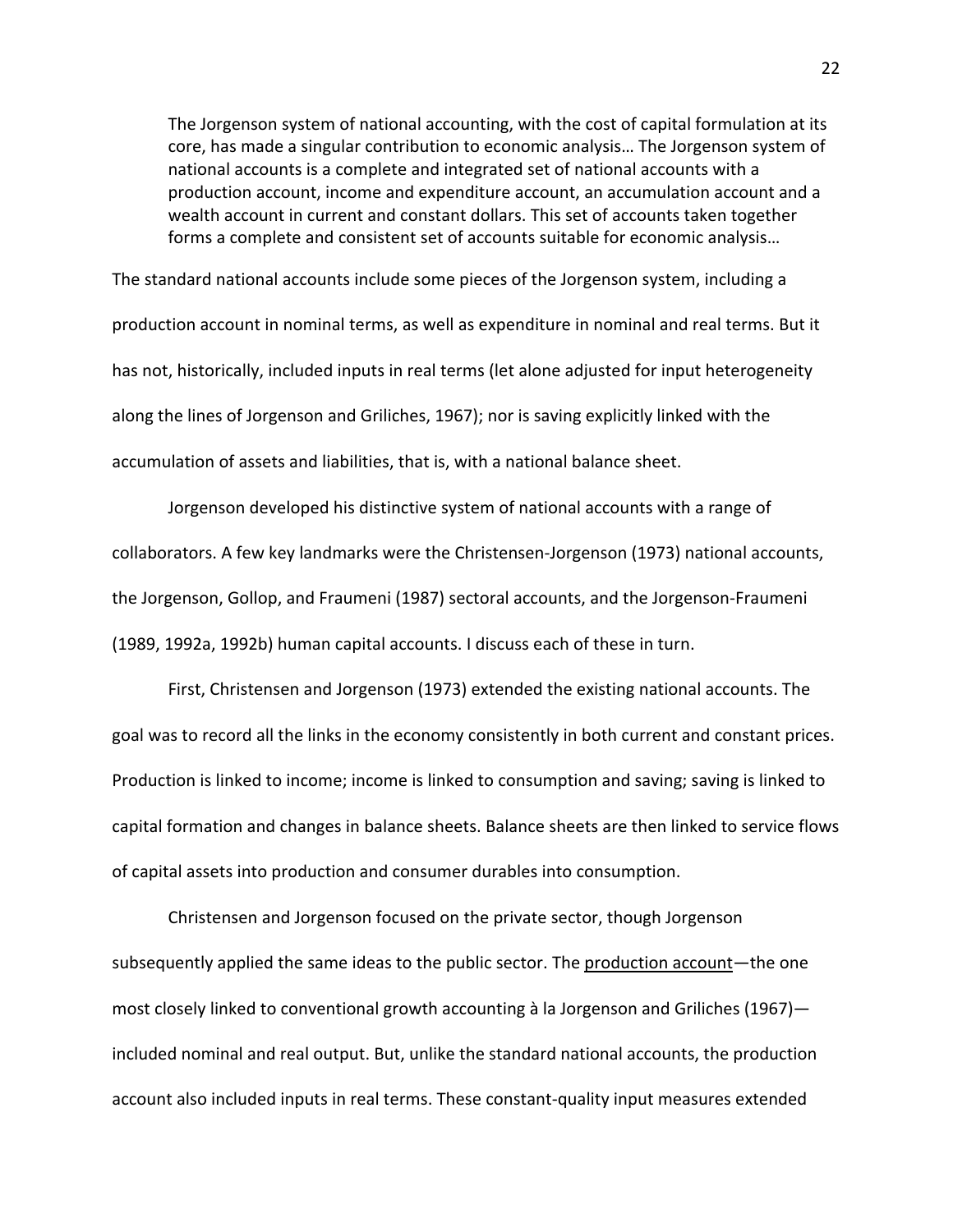Jorgenson and Griliches's approach of weighting heterogeneous capital and labor input growth using factor prices.

The Christensen-Jorgenson income and expenditure accounts were more directly related to welfare. Expenditures were divided into consumption and saving. Unlike the standard national accounts, spending on consumer durables were counted as a form of saving, with the service flow from the resulting stock, estimated via their user costs, added to the flow of consumption services.

An accumulation account mapped saving and investment to changes in national wealth and capital formation. The wealth account showed the value of the stock of assets. Finally, the service flows from these assets, measured with user costs, showed up in various earlier accounts—including inputs in the production account and the service flow from consumer durables in the expenditure account. Thus, the system was internally consistent in showing how any transaction tracked through the economy.

A second major innovation in the Jorgenson System of National Accounts was to disaggregate by industry. For many purposes, such as understanding productivity slowdowns and speedups, such disaggregation is desirable; the insights available from assuming the existence of an aggregate production function are necessarily more limited. Considerable work by Jorgenson and his collaborators in the 1970s and 1980s (starting with Berndt and Jorgenson, 1973, and extended in Fraumeni and Jorgenson, 1981) culminated in the seminal book by Jorgenson, Gollop, and Fraumeni (1987), which provided a granular, industry-by-industry analysis of the sources of U.S. economic growth.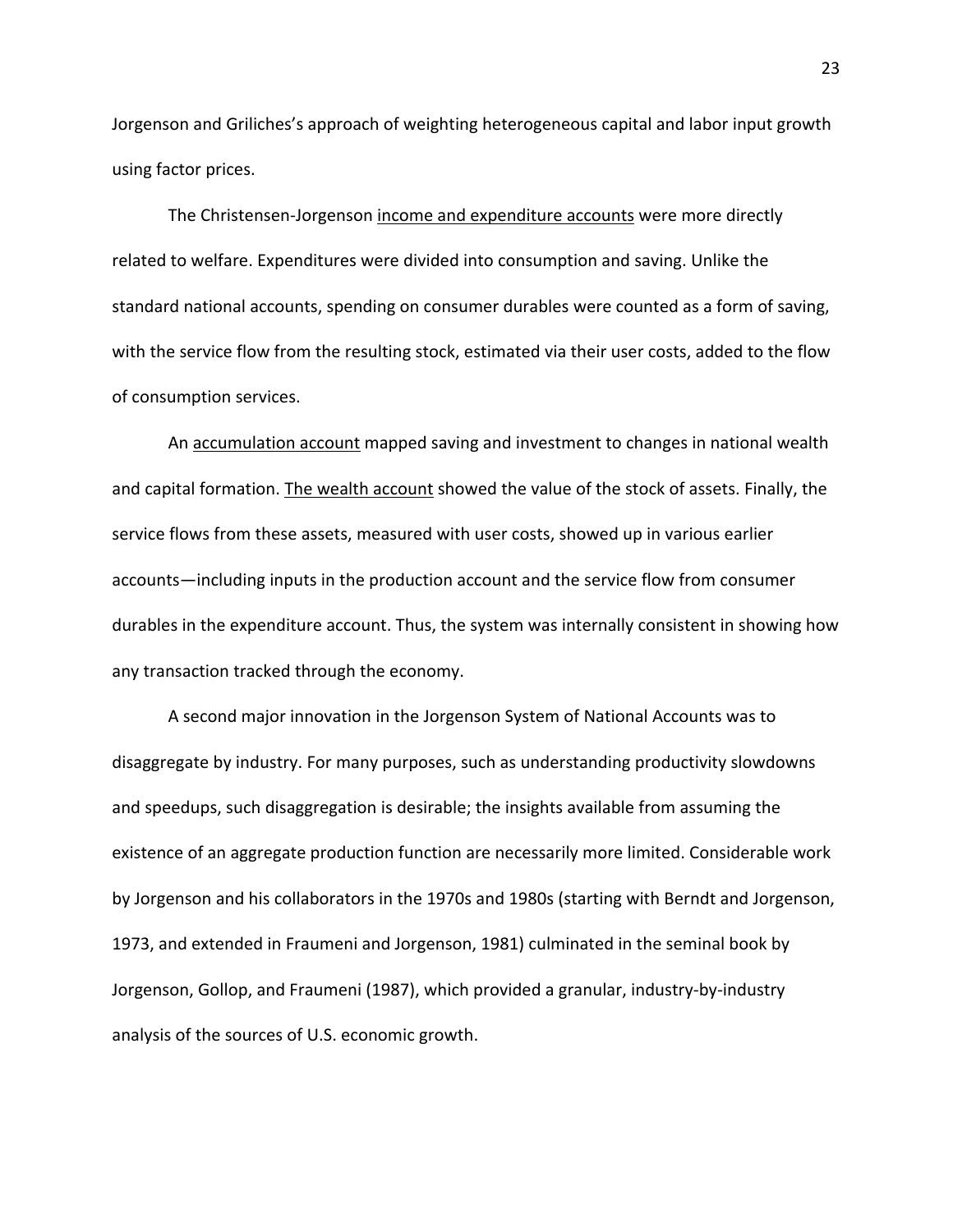This project required "a truly massive empirical research effort" (Jorgenson, 1988, p. 39). For example, it required nominal and real inputs and outputs at an industry level that were fully consistent with economic theory and with the aggregate values for these variables. The underlying data sources had often been collected for different purposes, so they required considerable merging and reworking.<sup>18</sup>

At an economy-wide level, the appropriate concept of output is value added. But at an industry level, it is gross output. As Domar (1961, p.716) put it, value added is "shoes lacking leather and made without power." Understanding the nature of shoe production, for example, requires data on the nominal and real purchases of leather, power, and other purchased intermediates. Thus, to construct the industry data, it was necessary to compile a complete set of annual interindustry input-output tables in both real and nominal terms that were consistent with the national accounts. The output of one industry may be another industry's intermediate input. Hence, productivity or other changes in one industry may affect other industries through these input-output linkages. This industry focus thus provided a conceptual link between aggregate growth accounting and Leontief's (1953) input-output analysis.

Jorgenson, Gollop, and Fraumeni differentiated four main categories of inputs: primary inputs of capital, K, and labor, L; and intermediate inputs of energy, E, and materials, M. Subsequent so-called KLEMS datasets largely follow their lead, but also break out services, S, from intermediate purchases of materials. All inputs, of course, are differentiated by industry

 $18$  See the data appendix to Jorgenson (1988) for a concise presentation of the underlying sources.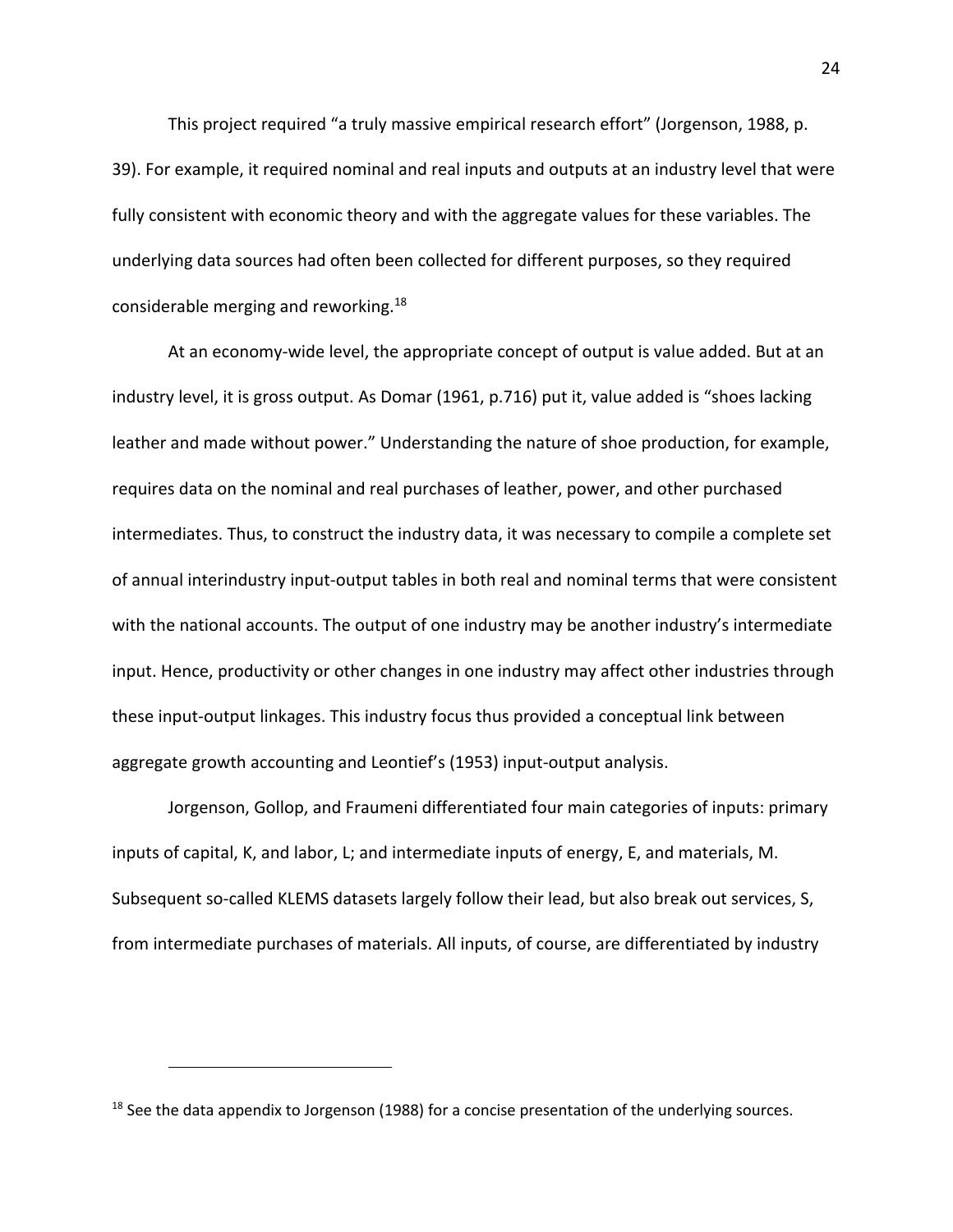and are each constructed as Törnquist or Divisia indices of heterogeneous subcomponents, which allows for imperfect substitutability among them.<sup>19</sup>

A third innovation in the Jorgenson system of national accounts was complete accounting for human capital and the value of non-market time (Jorgenson and Fraumeni, 1989, 1992a, 1992b).<sup>20</sup> On the human capital side, the basic idea is that individuals each own some stock of human capital; their wage is the annual service flow from that stock. Individuals can augment their human capital stock through investments in education. Thus, given lifetime incomes, it is possible to estimate that capital stock.

The values of human capital and non-market activity are enormous. As Fraumeni (2000, p.142) notes, "...the incorporation of human capital and nonmarket activities results in aggregates that are higher by an order of magnitude…" The flow of educational investment is treated as part of market output. Hours not spent on necessary maintenance (such as sleep) are used to work, go to school, or for non-market purposes. Jorgenson and Fraumeni added the value of those hours to overall output. The Jorgenson- Fraumeni approach reflects Jorgenson's consistent focus on theory-driven measurement.

As we discuss in Section 5, the first two innovations (consistent social accounts for production, income, expenditure, and wealth; and KLEMS datasets) have had considerable impact on practical (and often official) measurement across countries. Indeed, the official

<sup>&</sup>lt;sup>19</sup> Jorgenson has regularly updated the U.S. industry KLEMS dataset with a range of coauthors, including Barbara Fraumeni, Mun Ho, Kevin Stiroh, and Jon Samuels.

 $20$  The basic vision for human-capital accounting was previewed in the conclusion to Jorgenson and Griliches (1967, p. 275): "Investment in human capital could be cumulated into stocks…The flow of investment could be treated as part of total output."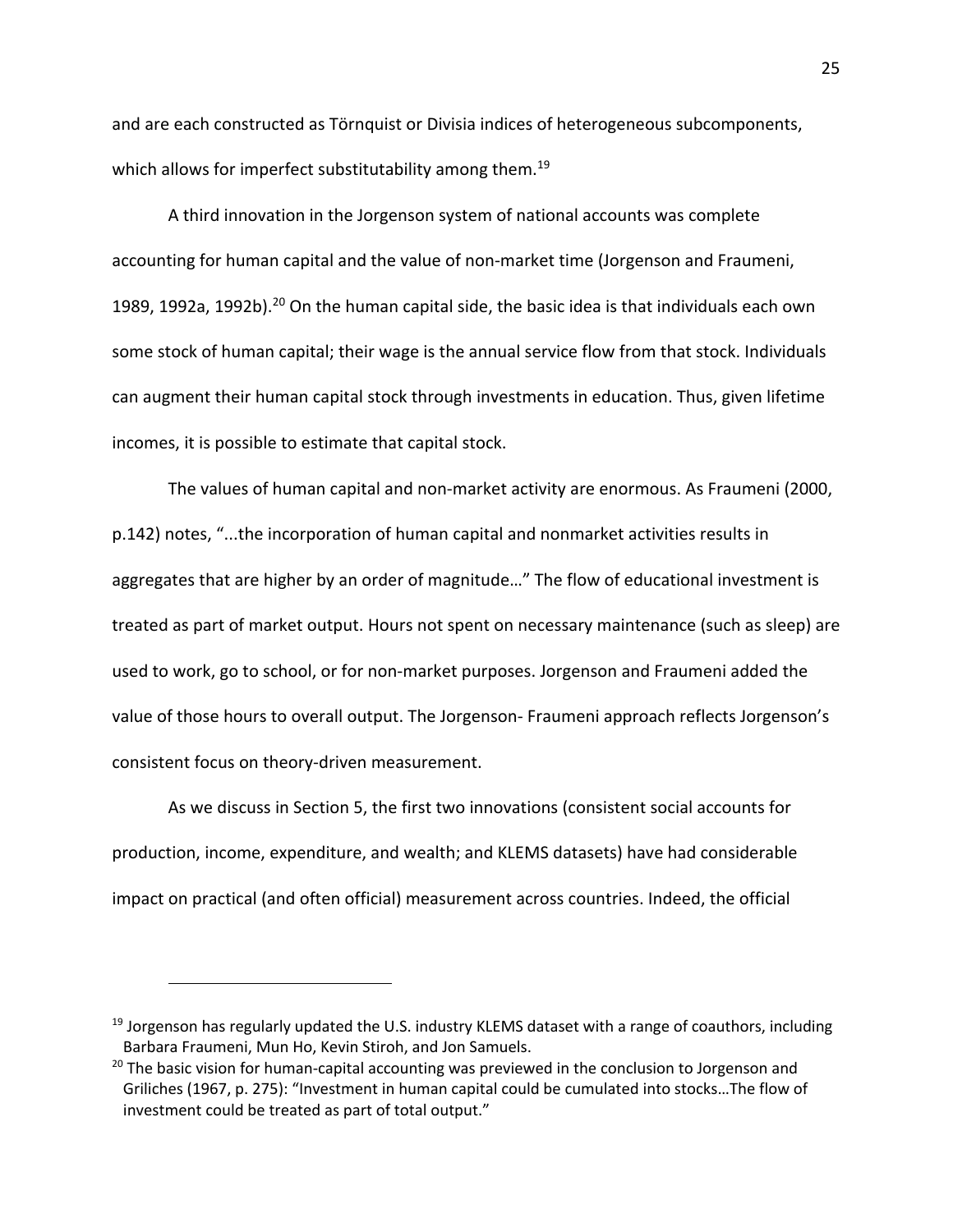accounts have moved closer to the Jorgensonian ideal over time. The Jorgenson-Fraumeni human capital accounts have also had an important conceptual impact, as well as some practical impact, by showing the massive importance of human capital and related investments as sources of wealth.

Growth accounting, including the Jorgenson System of National Accounts, is interesting in its own right for understanding the drivers of economic growth. But Jorgenson has always focused on developing tools and approaches to address major economic issues. These included understanding why productivity growth slowed in the 1970s—even after controlling for the various sources of mismeasurement discussed in Jorgenson and Griliches (1967) and accounting for the further refinements introduced in Jorgenson's later work. In Jorgenson's analysis, as summarized in Jorgenson, (1988), energy-price increases played a key role in the productivity slowdown. In his econometric work, higher energy prices were associated with an endogenous reduction in TFP growth in 29 out of 35 industries.

But in the mid-1990s, the productivity slowdown ended. From the mid-1990s to the mid-2000s, productivity growth returned to a very rapid pace. Jorgenson's analysis of the productivity speedup helped shape and quantify the broader consensus on the central role of information technology in that speedup (e.g., Jorgenson and Stiroh, 2000; Jorgenson, 2001; and Jorgenson, Ho, and Stiroh, 2005). Jorgenson's insights built on his earlier research on the cost of capital and investment, as well as his growth-accounting findings concerning the role of investment and capital accumulation as a driver of economic growth.

In particular, the relative prices of information technology (IT) equipment and software were falling rapidly, a reflection of rapid technical progress in IT-producing industries. This IT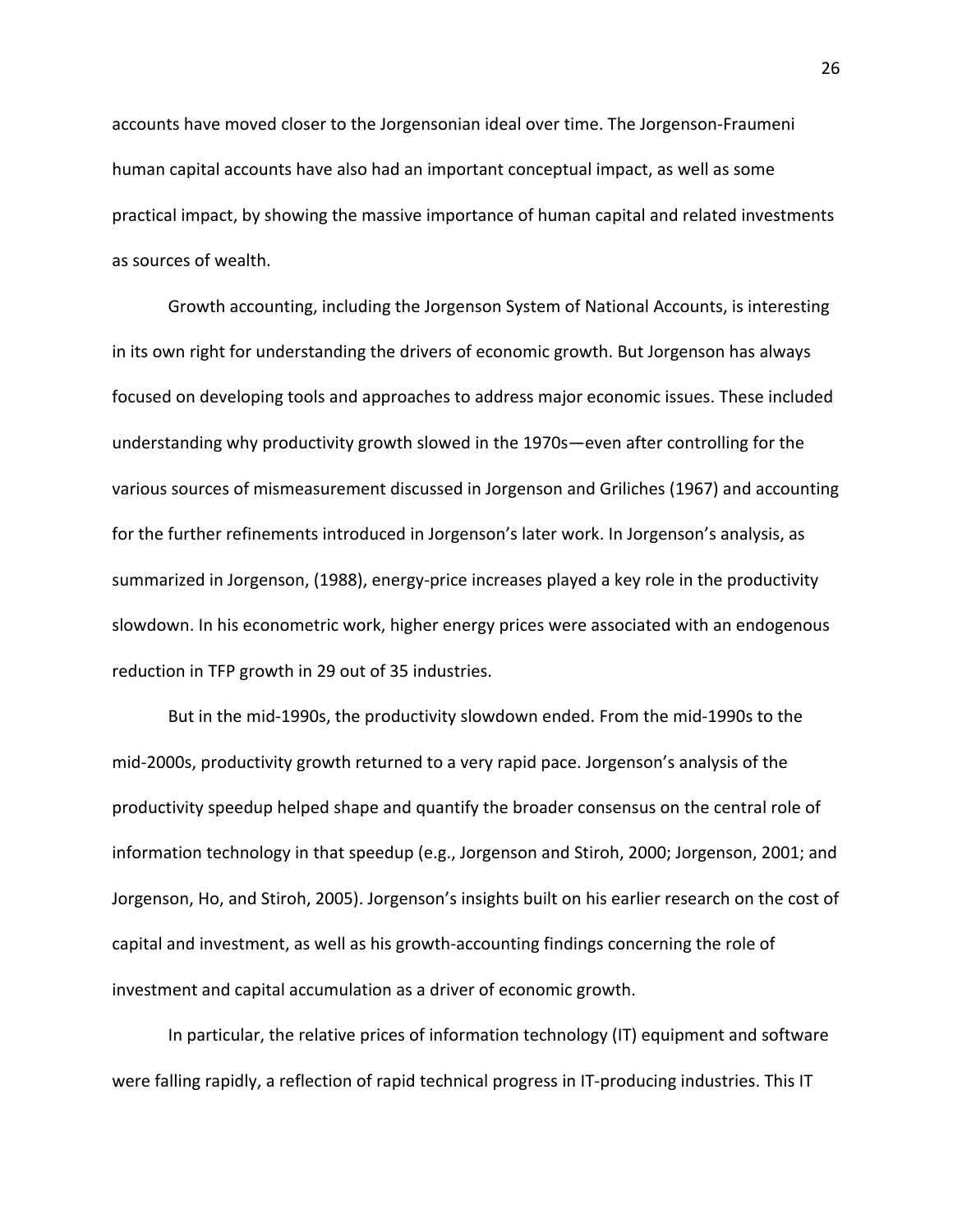price decline provided a powerful incentive for the diffusion of IT. The economy saw a massive accumulation of IT capital as well as a substitution of IT for non-IT inputs. This factor accumulation drove the growth acceleration even beyond the direct TFP acceleration in producing IT equipment and software.

One can see many threads of Jorgenson's earlier research in the analysis of the 1990s productivity pickup. First, it was essential that the U.S. national income and product accounts had developed constant-quality price indices for computers and other IT equipment—a recommendation of Jorgenson and Griliches (1967). Second, the incentives for massive IT investments could be analyzed in the framework of Jorgenson (1963). Third, rapidly falling IT prices meant that the cost of capital—the implicit rental cost of a dollar of computers—was very high; in other words, businesses needed a high return per dollar of IT capital, to offset the fact that IT goods would be much cheaper the following year. (This is in addition to the fact that IT capital depreciates quickly, which also raises its cost of capital). This meant that fast-growing IT capital received a very high weight in a capital-services index. As a result, adjusting appropriately for the composition of the capital stock boosted the measured contribution of capital to growth. Finally, to identify the importance of IT intensity in different sectors, as well as substitution possibilities, Jorgenson's research relied on an updated and extended industry KLEMS dataset (see Jorgenson, Ho, and Stiroh, 2005).

Jorgenson always had an interest in studying economic growth beyond the United States. For example Ezaki and Jorgenson (1974) constructed national accounts for Japan that paralleled the Christensen-Jorgenson (1973) U.S. accounts; Conrad and Jorgenson (1975) presented comparable accounts for West Germany. Jorgenson and Nishimizu (1978) pioneered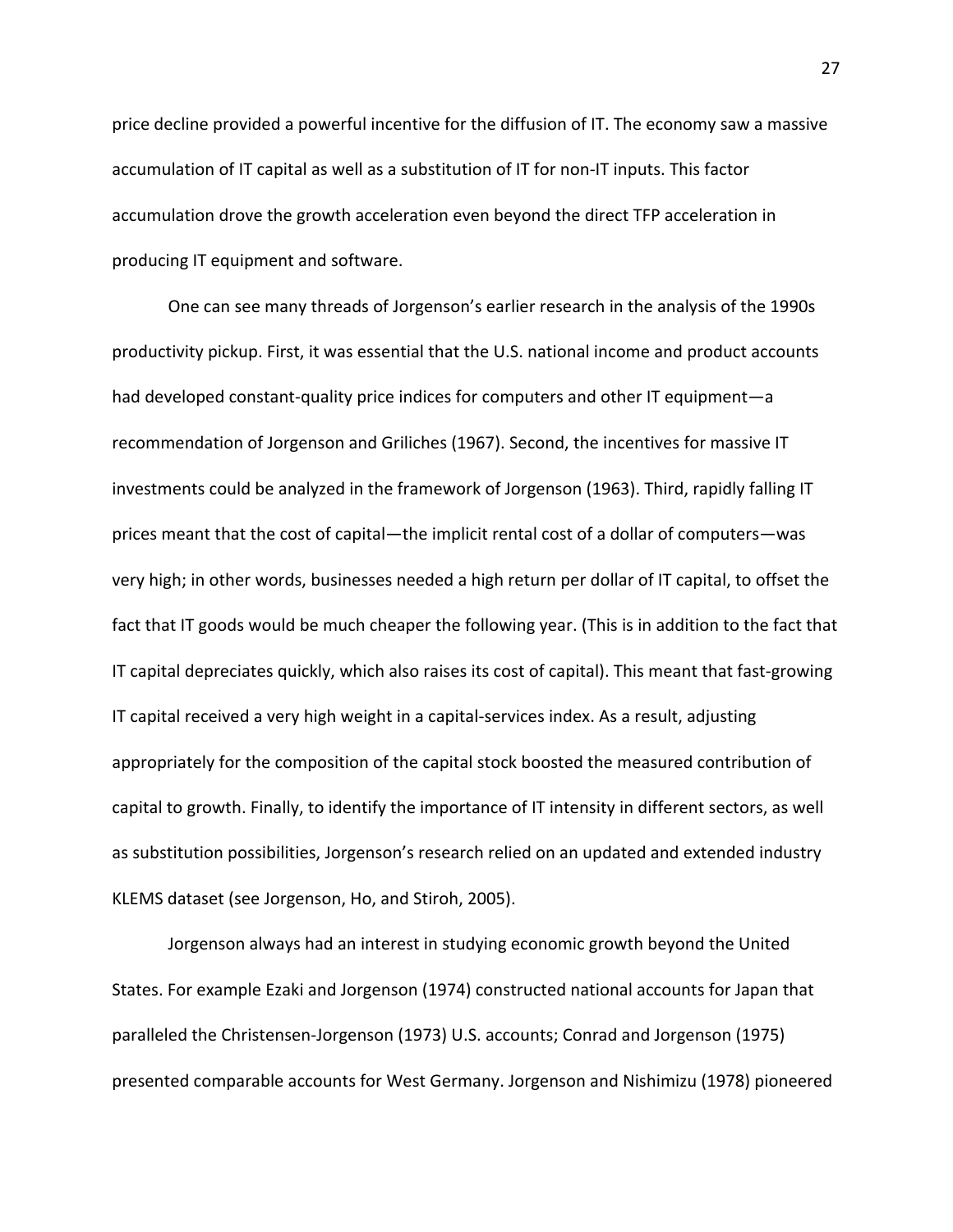a methodology for bilateral comparisons of output, input, and productivity. Christenson, Cummings, and Jorgenson (1981) provided international comparisons for the G7 and beyond.<sup>21</sup>

More recently, Jorgenson has applied his growth-accounting techniques to the study of China's economy. Jorgenson serves as the head of the economics group of the Harvard-China Project on Energy, Economy and Environment (also known as the "Harvard-China Project"). For example, Cao et al (2009) analyze the industry sources of China's rapid economic growth, finding that rapid growth in the 1980s and 1990s mainly reflected factor accumulation.

### 4.3.Econometric and general equilibrium modeling

Jorgenson's research on investment and growth accounting stand on their own. But they also form an important foundation for Jorgenson's continuing goal of building realistic, empirically estimated, intertemporal general equilibrium models that can be used for policy analysis. Indeed, one impetus for careful and detailed growth-accounting data was to develop the required input for econometric estimation of producer behavior. That producer block, in turn, was a central piece of general equilibrium models.

Econometric estimation has been a key point of differentiation of Jorgenson's general equilibrium modeling. Many computable general equilibrium models instead employ more easily available parameters that might be estimated over data that are not the subject of the model—for example, using data from different countries, periods, or sectors.

 $21$  Masahiro Kuroda was an important collaborator in research on Japan. See, for example, Jorgenson, Kuroda, and Nishimizu (1987) and Jorgenson and Kuroda (1990).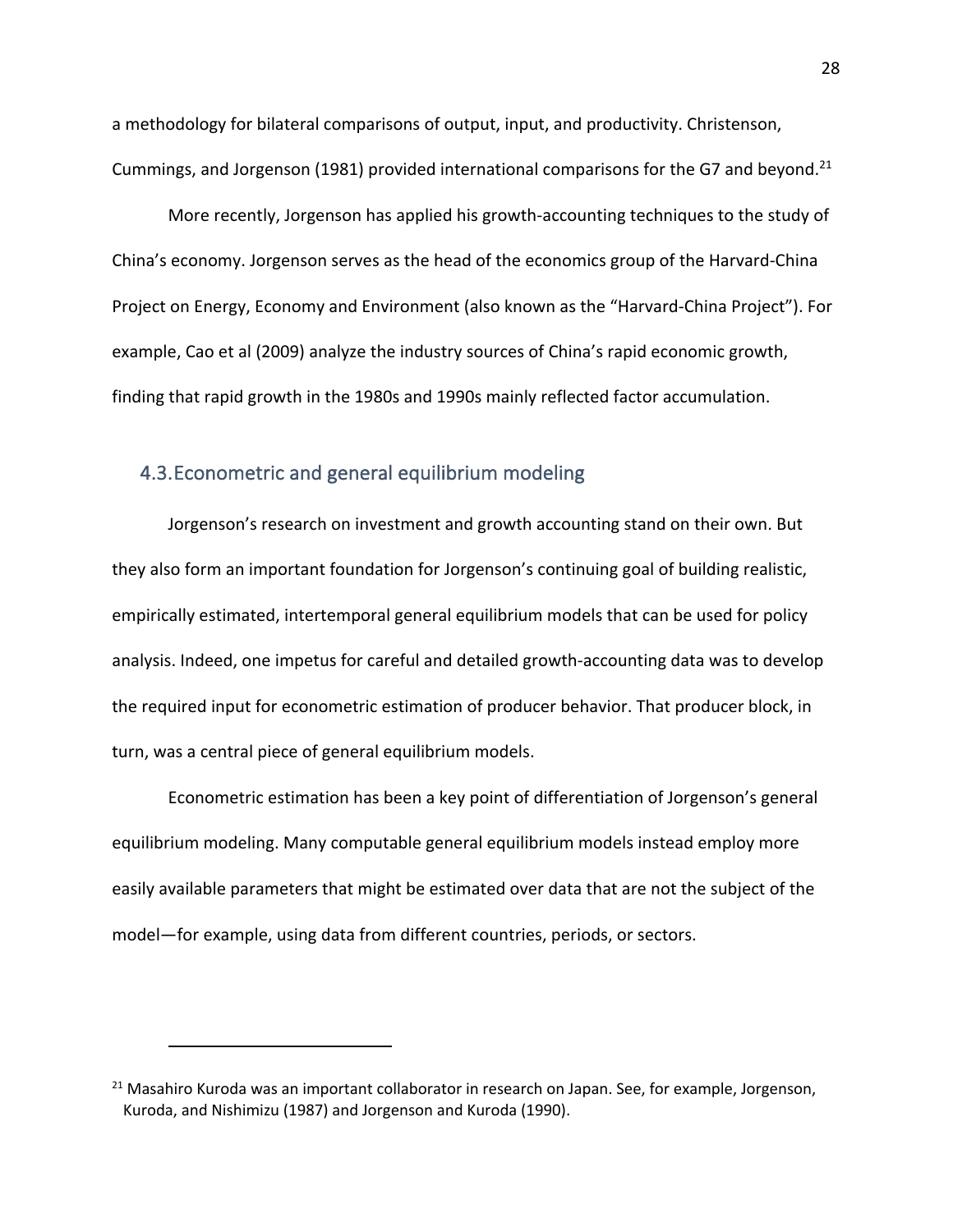Several of Dale's earliest theoretical papers had focused on general equilibrium growth models. These included his PhD thesis (published as Jorgenson, 1960), which explored the stability of dynamic input-output growth models. They also included his 1961 paper on the "Development of a Dual Economy." That paper looked at an economy with a traditional and modern sector. Both sectors followed neoclassical principles. In that way, it contrasted with W. Arthur Lewis's "classical" model where agriculture had surplus labor—that is, where the marginal product of labor in the agricultural sector was zero. The policy implications of the Jorgenson and Lewis models were quite different. In Jorgenson's neoclassical model, the key to breaking out of a low-level equilibrium trap was to develop an agricultural surplus, which freed workers for the industrial sector. In contrast, in Lewis's classical model, some external impetus to industrialization was necessary to draw zero-marginal-product workers away from the agricultural sector.

In the early 1970s, energy prices rose sharply. In response, Jorgenson began developing econometric general equilibrium models to address how economies responded to changes in energy prices and to understand the effects of energy-conservation policies. This led to a number of papers with Edward Hudson (e.g., Hudson and Jorgenson, 1974, 1978) that examined the link between energy prices, energy conservation, and economic growth.<sup>22</sup>

These models disaggregated across sectors of the economy. Energy use differs across sectors, and they respond differently to changes in energy and other input prices. Equally

<sup>&</sup>lt;sup>22</sup>Jorgenson (1998a, p.xvi) describes the beginnings of this research agenda in 1972, under the auspices of the Ford Foundation's Energy Policy Project. That volume summarizes Jorgenson's early work using econometric general equilibrium models to understand energy markets. The description below draws heavily on volume's preface.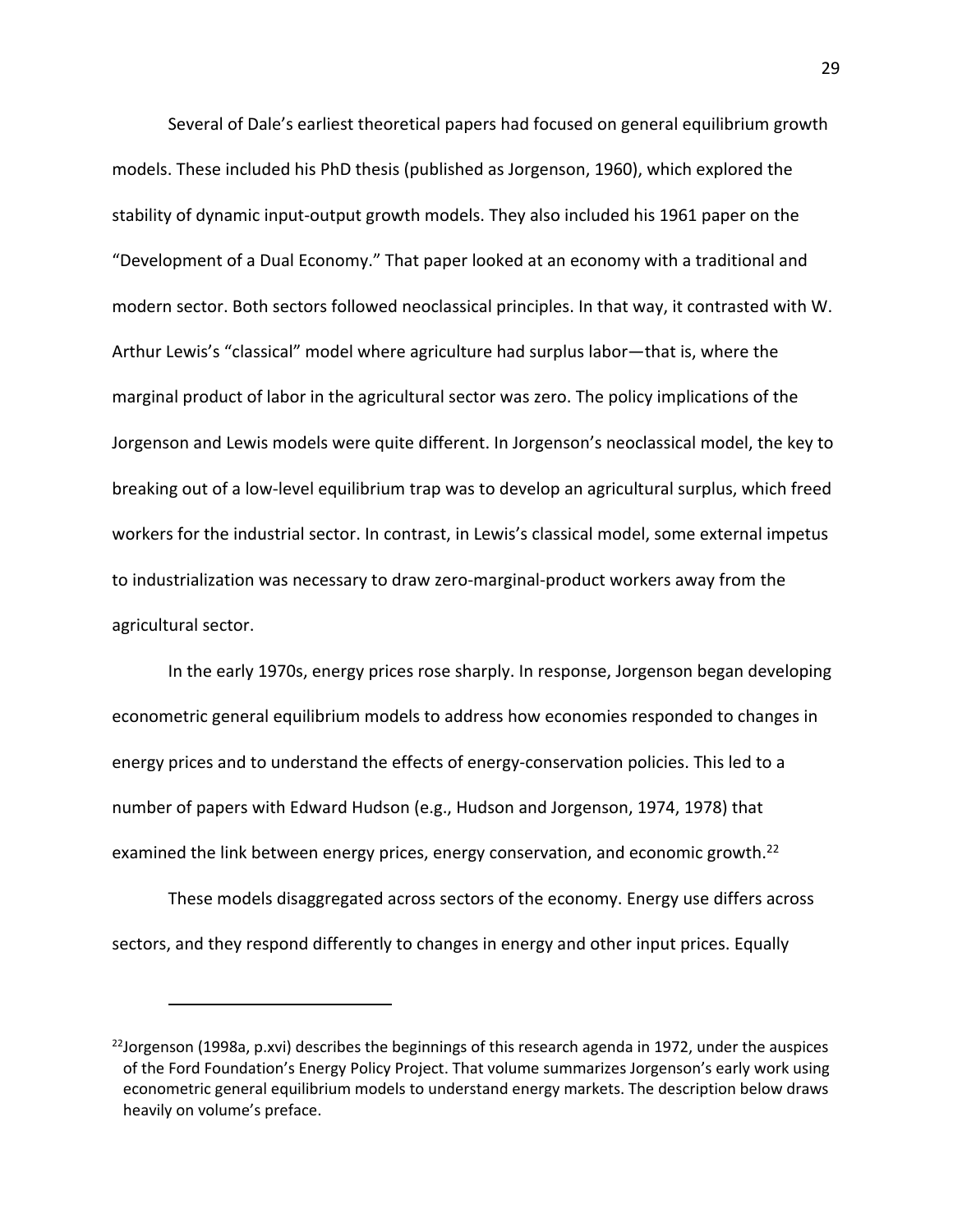importantly, an energy shock is, by its very nature, a shock transmitted through inter-industry (input-output) relationships.

Jorgenson's general-equilibrium models use the neoclassical production theory underlying the growth-accounting methods described earlier. Starting with Christensen, Jorgenson, and Lau (1971, 1973), Jorgenson steadily refined his econometric modeling of producer behavior.<sup>23</sup> That 1973 paper introduced the transcendental logarithmic (translog) functional form for production, cost, or profit functions. With that flexible functional form, factor substitution, factor biases, and other features of technology could be determined econometrically by the data, not pre-specified by the functional form. For example, inputoutput coefficients were endogenous variables, depending on input prices.<sup>24</sup>

Hudson and Jorgenson used the nine-industry dataset constructed in Berndt and Jorgenson (1973), along with the econometric approach to modeling producer behavior from Christensen, Jorgenson, and Lau (1973). The endogeneity of input-output coefficients was crucial for allowing a role for energy conservation policies, whose inherent goal was to reduce the energy intensity of production. This flexibility contrasts with the exogenous, fixed coefficients assumed by Leontief (1953) and many general equilibrium models that followed.

<sup>&</sup>lt;sup>23</sup> Both Christensen and Lau were Ph.D. students of Jorgenson's at Berkeley.

<sup>&</sup>lt;sup>24</sup> Diewert (1976) links flexible functional forms, such as the translog, to index numbers used in growth accounting. Remarkably, if the production function takes the translog form that Jorgenson and his collaborators assumed, then the Törnquist (or translog) growth-accounting formulas used by Jorgenson is exactly correct, not just an approximation. Christensen, Jorgenson, and Lau (1973) also estimate a production possibility frontier with two not-perfectly-substitutable outputs—consumption and investment.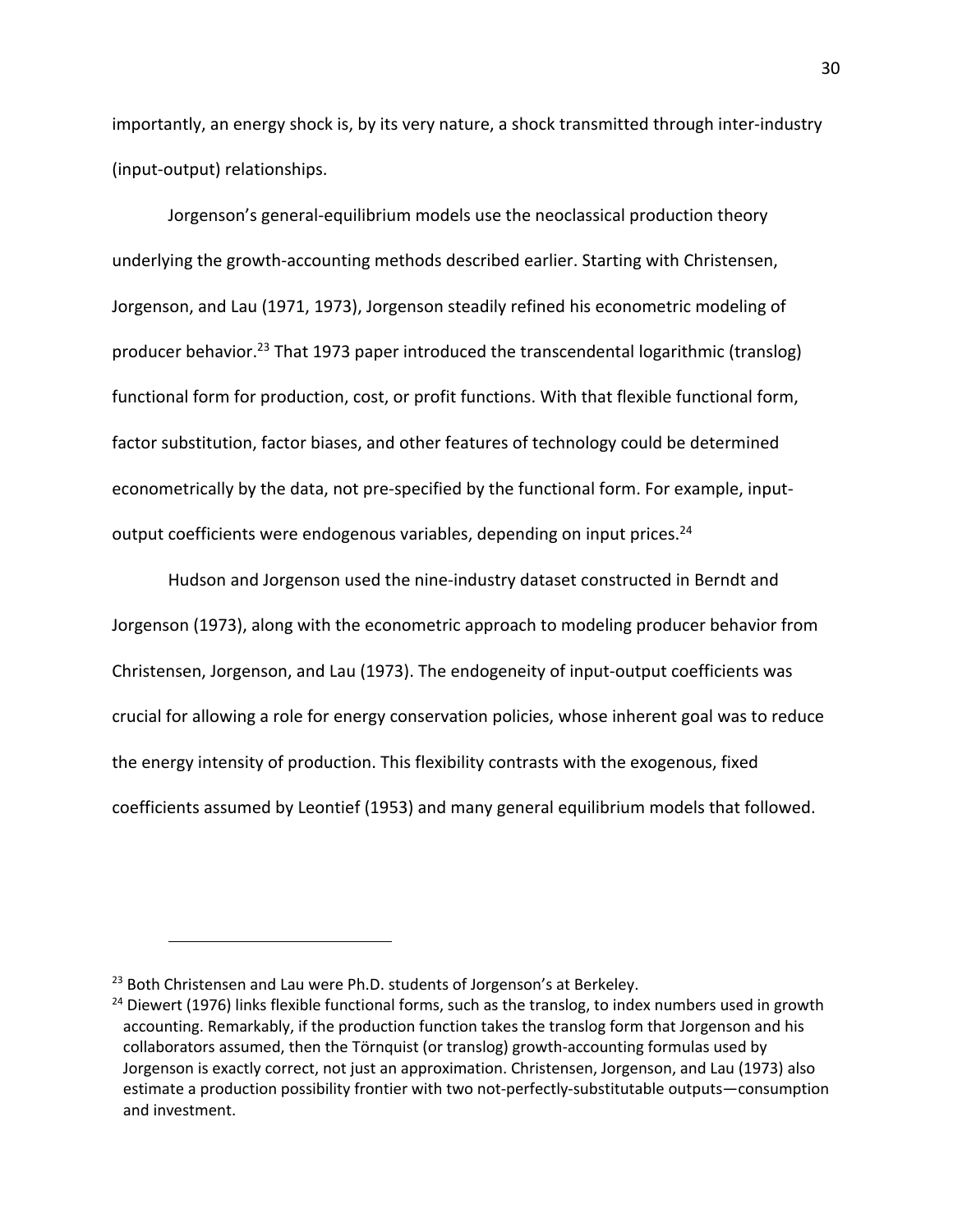Indeed, factor shares did change dramatically following the energy-price shocks, so the flexibility mattered for fitting the data and capturing the economic trade-offs.

In these early general equilibrium models, household preferences were given by a translog indirect utility function for a representative consumer, as introduced by Christensen, Jorgenson, and Lau (1975). This function allows a greater degree of flexibility compared to the Cobb-Douglas (or, slightly more general, the constant elasticity of substitution) functions that were commonly used. With these preferences, budget shares could change endogenously as a function of energy (and other) prices. This provided an additional channel for policy to influence energy use. Because leisure entered the utility function, labor input was also endogenous.

The cost of capital played a central role in making the general equilibrium model intertemporally consistent. As Jorgenson (1963) had shown, the cost of capital was a key determinant of demand for capital services; it incorporated the expectations about future relative prices that mattered for decisions today. The accumulation of capital, in turn, played an important role in the process of economic growth. The cost of capital also mattered for consumption-savings decisions of households, since household decisions about consumer durables (including owner-occupied housing) are also an intertemporal decision.

In addition, the Hudson-Jorgenson model was consistent with the Christensen-Jorgenson (1973) national accounting system, described earlier. That system integrated production, investment, the capital stock, and capital services into a consistent set of accounts.

Estimating these models econometrically required new statistical tools, since the model was nonlinear and prices were endogenous. Jorgenson and Laffont (1974) developed new econometric methods appropriate for estimating this kind of non-linear system of equations.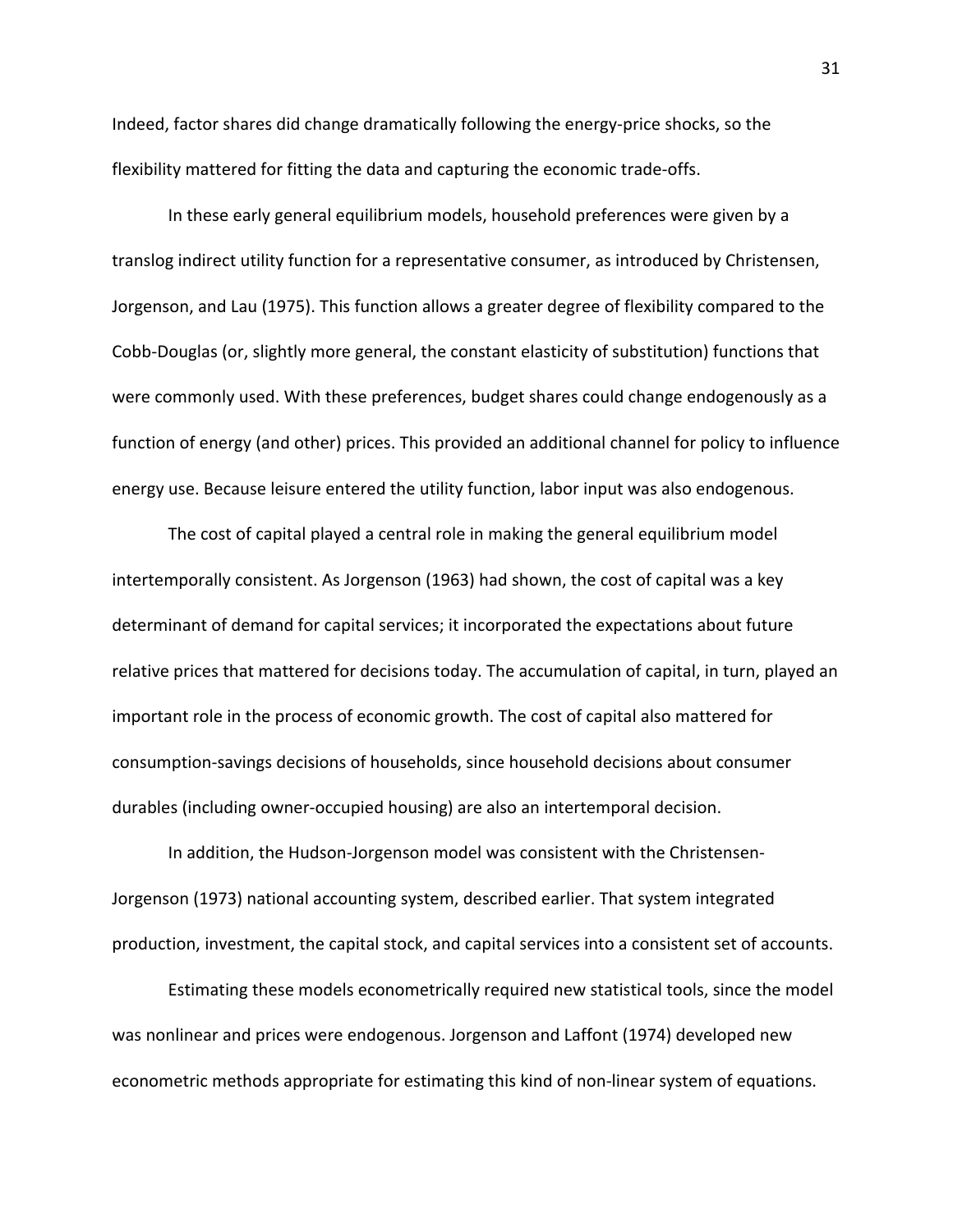Gallant and Jorgenson (1979) provided tools for statistical inference in such models. (Lars Hansen, 1982, extended and generalized the approach with his generalized methods of moments.)

Jorgenson continued to develop and refine his econometric intertemporal general equilibrium models in later decades. In terms of the intertemporal block of the model, Jorgenson and Yun's (1986a, b) analysis of alternative tax policies introduced several innovations that improved the intertemporal consistency of the model, beyond simply incorporating the cost of capital. First, the paper incorporated a forward-looking econometric model of household behavior, based on Hall's (1978) Euler equation approach. Second, the paper added an intertemporal price system, in which asset prices equal present values of future prices of capital services. Finally, the model was then solved with rational expectations, making the model fully internally consistent intertemporally.

Other refinements to Jorgenson's general equilibrium modeling involved adding blocks that were developed in Jorgenson's ongoing research on econometric modeling of production, consumption, and welfare. I mention a few examples here.

In terms of industry disaggregation, Fraumeni and Jorgenson (1981) extended the general equilibrium model to include an econometric model of production for 35 industries, the same later ones used in Jorgenson, Gollop, and Fraumeni (1987). That 35-industry/commodity model was used in later general equilibrium models as well.

On the household side, Jorgenson's early general equilibrium models had assumed there was a representative consumer. Jorgenson's first steps in relaxing this assumption focused on modeling consumer demand on its own, rather than fitting it into a general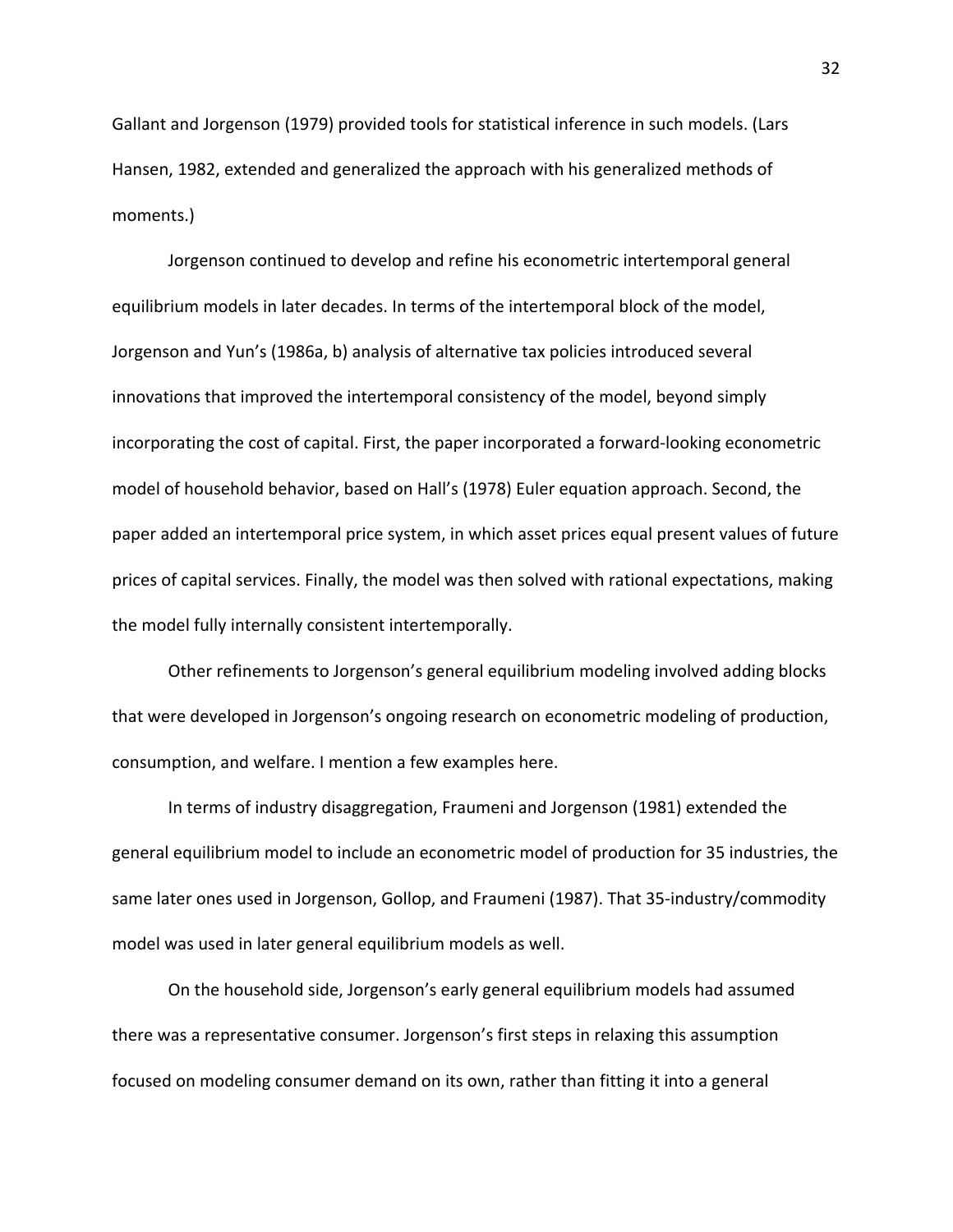equilibrium model. Unfortunately, Jorgenson and his collaborators (starting with Christensen, Jorgenson, and Lau, 1975) found that statistical tests "…have strongly adverse implications for models of consumer demand based on the model of a representative consumer…" (Jorgenson, 1997a, p. xvii).

Given that the representative consumer paradigm had neither a theorical nor a statistical rationale, Jorgenson introduced econometric methods to allow household heterogeneity in preferences. Allowing every household to have unique and idiosyncratic preferences would not have been implementable without detailed accounting for every household over time. But Jorgenson, Lau, and Stoker (1982) implemented a practical method by allowing preferences to depend on a parsimonious set of household demographic characteristics (e.g., family size and the age of children).<sup>25</sup>

As was often the case with Jorgenson's research, estimating the model required Jorgenson to develop new econometric techniques, in this case for pooling aggregate time series and individual cross sections. Jorgenson and Stoker (1986) presented the required statistical methodology.

Welfare analysis was a relatively short additional step. Conceptually, Jorgenson, Lau, and Stoker (1982) were estimating indirect utility functions for each individual in the economy. Welfare analysis is then a question of how to weight the utilities of different individuals. Doing so requires a social welfare function (as originated by Abram Bergson, 1937) as well as cardinal measures of individual welfare that can be compared (see Amartya Sen, 1977).

 $25$  This work implemented Lau's (1982) theory of exact aggregation empirically. Stoker (2000) surveys the literature on modeling consumer demand, with a focus on Jorgenson's contributions.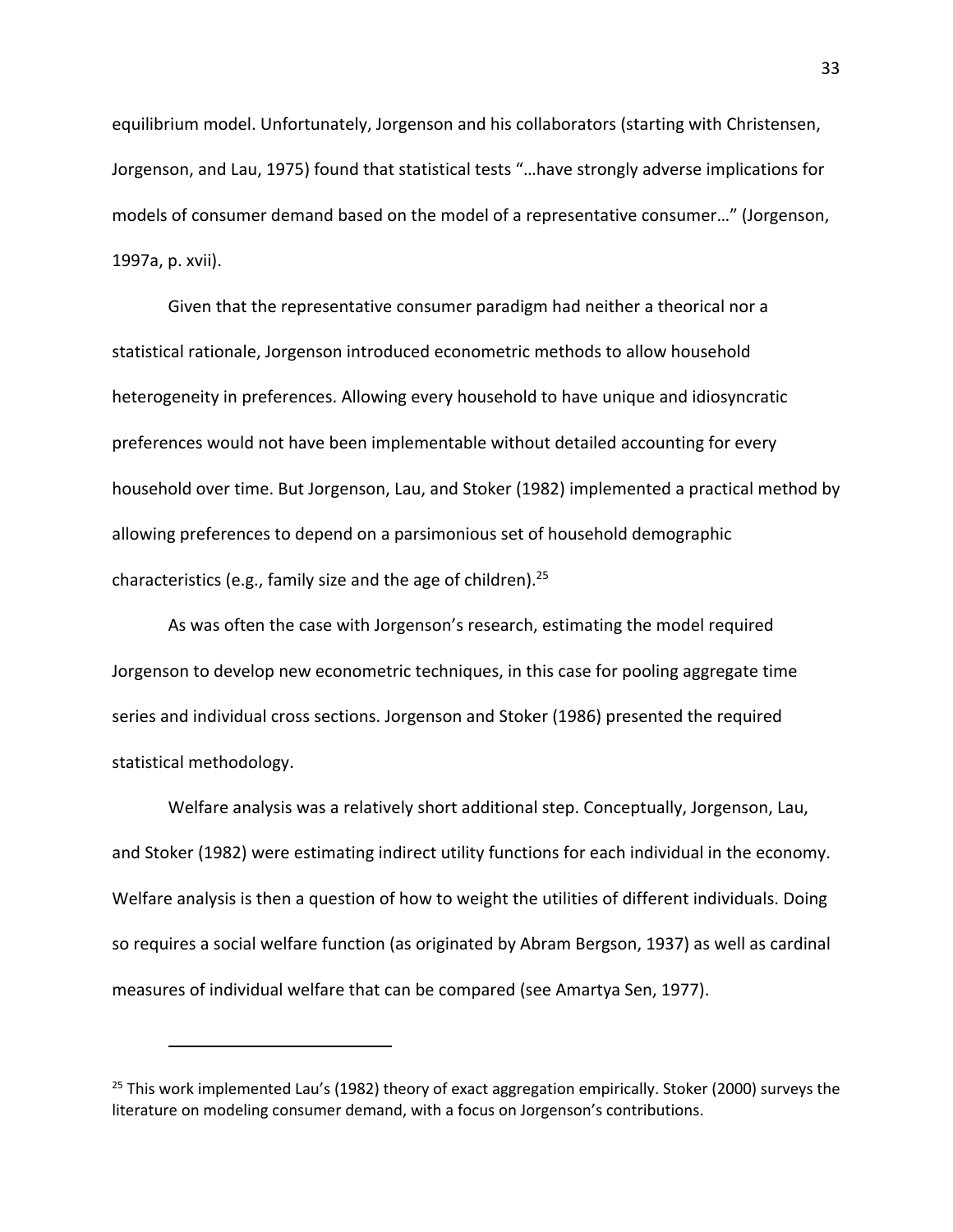Jorgenson (1990) summarizes his research on integrating econometric models of household behavior and social welfare measurement.<sup>26</sup> Several notable early papers were Jorgenson and Slesnick (1983), who presented an econometric approach to cost-of-living measurement; and Jorgenson and Slesnick (1984), who discussed how to decompose social welfare into the contributions of equity and efficiency.

This body of research on econometric modeling of production, consumption, and applied welfare analysis are, of course, important contributions in their own right. But an important goal was to incorporate these building blocks into an econometric, multi-sector, intertemporal, general equilibrium model. Jorgenson and Wilcoxen (1990) implemented these refinements to analyze environmental regulation.

Since that time, Jorgenson (especially in collaboration with Pete Wilcoxen) has written extensively about policies to combat climate change, using increasingly refined versions of their intertemporal general equilibrium model. This application follows naturally from his early work with Hudson on energy policies in a general equilibrium context.

A notable example of this work is in Jorgenson, Goettle, Ho, and Wilcoxen (2014). The acknowledgement to that book says it is based on "version 18" of the intertemporal general equilibrium model that began with Jorgenson and Wilcoxen (1990)—and which was, as noted, itself built on a foundation of many earlier papers and models. The 2014 book finds that there is potential "double dividend" from a properly designed package of tax changes. A carbon tax

 $26$  Slesnick (2000) surveys Jorgenson's approach to applied welfare measurement and discusses applications of the approach to the social welfare impact of changes in carbon taxes, as well as measures of the cost of living, the standard of living, inequality, and poverty. Jorgenson (2018) discusses welfare measures in the context of production and the national accounts.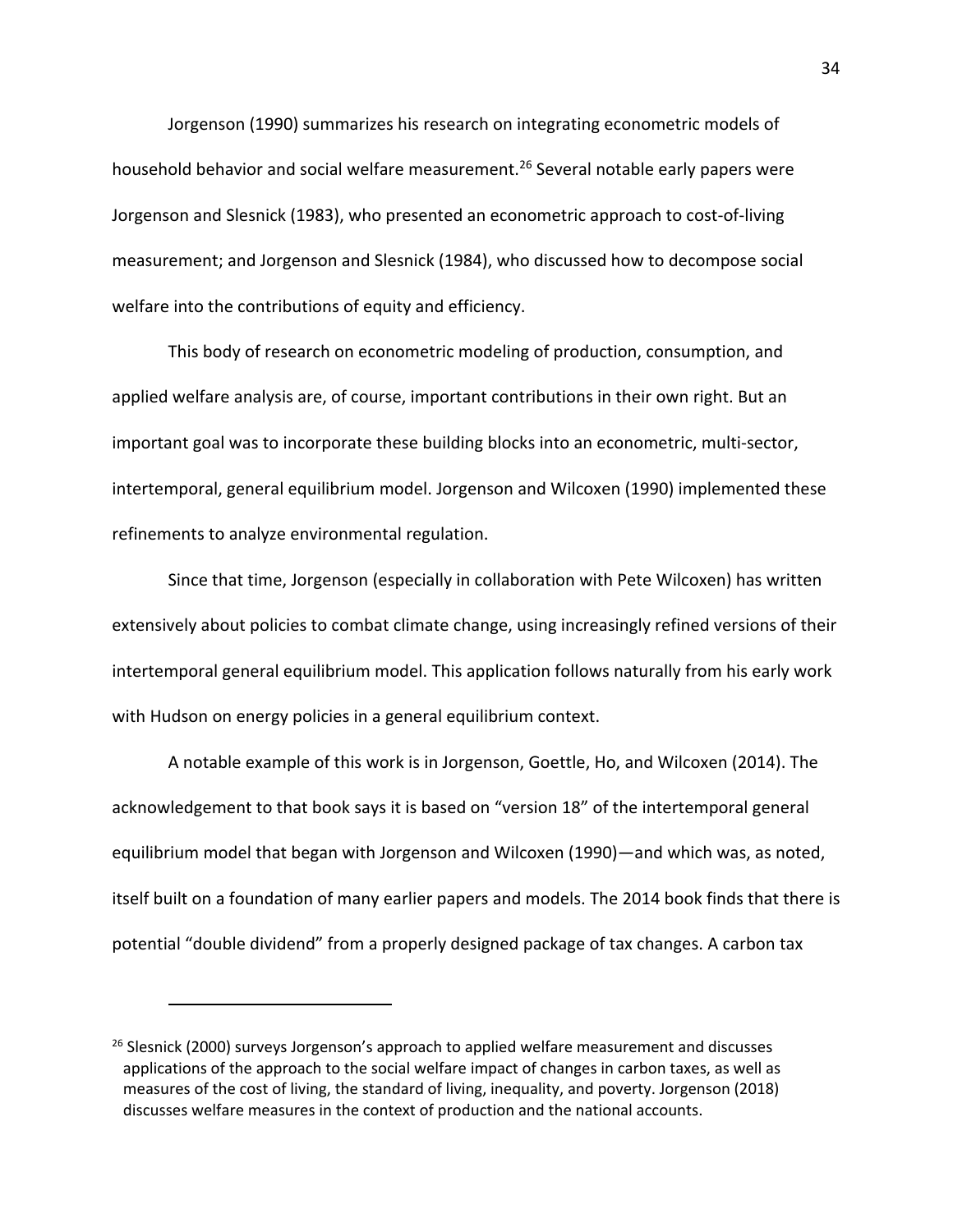would induce firms to reduce carbon emissions while simultaneously raising revenue. That revenue could then be used to reduce capital taxes, thereby reducing the cost of capital and promoting capital accumulation and growth. As Jorgenson (2014) puts it,

Taxing energy and reducing the cost of capital leads to large gains in the efficiency of the economy overall, as goods and services are produced less energy-intensively. For society as a whole, you end up with a positive impact on economic well-being because the large gain in the efficiency of the economy outweighs the increase in inequality.

Note that, in their model, the positive impact on economic well-being occurs even apart from any environmental benefits.

Jorgenson has also applied these ideas to China. For example, Jorgenson, Cao, and Ho (2013) discuss how to design a system of taxes and revenue recycling that would allow China to reduce their pollution while maintaining economic growth.

### 5. Jorgenson's influence on official statistical measurement

Jorgenson's research has had a notable influence on official (and semi-official) measurement, especially in the national accounts and growth accounting. The influence reflects Jorgenson's focus on measuring variables in a way that is consistent with theory. It is equally a testament to his tireless "proof of concept" efforts—showing that these theoretically consistent measures could be implemented in practice.<sup>27</sup>

Jorgenson and Landefeld (2006) recommended a range of changes to the U.S. national accounts to improve the theoretical and empirical consistency of data measures—both within the existing national accounts and across official data providers. Jorgenson (2009) presented an

 $27$  My informal observation is that, in measurement and growth-accounting circles, Dale is treated as a godlike figure.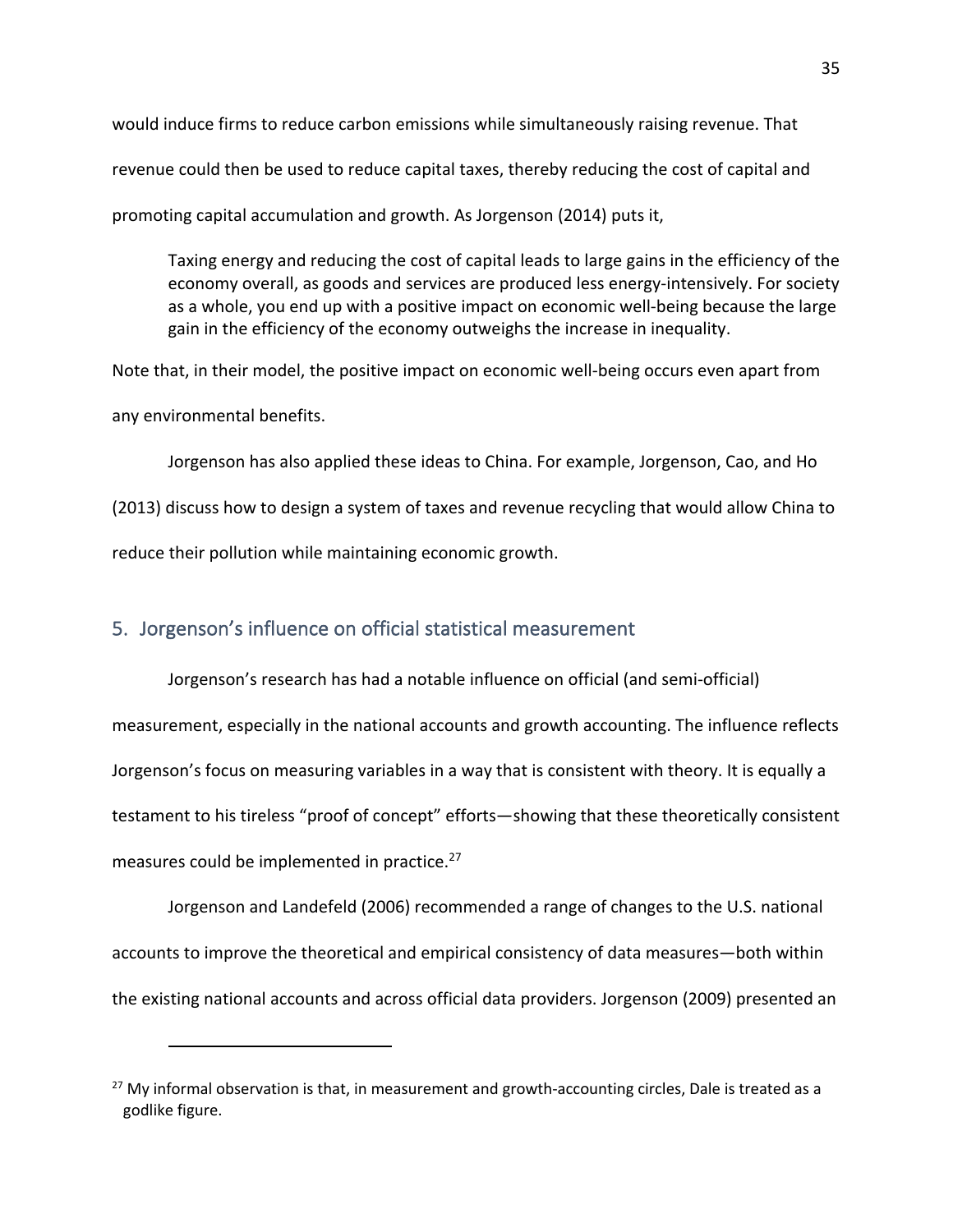updated version of this recommendation. In large part, the new architecture would implement important aspects of the "Jorgenson system of national accounts" discussed earlier—which built on the vision first presented in Christensen and Jorgenson (1973). The cost of capital plays an important role in these recommendations by linking capital services and wealth accounts to the U.S. national accounts. Some steps in the Jorgenson and Landefeld recommendations have since been implemented; others remain on the radar screen of statistical authorities.<sup>28</sup>

Landefeld (2020) describes the evolution over time in the U.S. national accounts and highlights ways in which Jorgenson's research has influenced the official accounts. These include implementing several of the innovations recommended in Jorgenson and Griliches (1967), such as the use of chain-weighted indices and substantially improved quality-adjusted price indexes for investment and other goods. As Landefeld writes (p. 31-32)

Most of the changes for the national accounts proposed by Jorgenson and Landefeld were a summary of the extensions and suggestions in the integrated frameworks put forth earlier by Jorgenson, Fraumeni, and others. The New Architecture, Jorgenson's chairmanship of the [Bureau of Economic Analysis, BEA] Advisory Committee, and his work with [the Bureau of Labor Statistics, BLS] and the Federal Reserve [FRB], helped to foster long-term work that evolved from prototypes to the regular production by BLS and BEA (Integrated aggregate production MFP accounts (2006–16), Integrated industry level production MFP accounts (2012–15) and by FRB and BEA of estimates of integrated financial and production accounts (2007–16).

Jorgenson's influence on measurement has been particularly notable for growth accounting. Since 1983, the U.S. Bureau of Labor Statistics (BLS) has produced annual growthaccounting measures for the private business economy and for major sectors. Those accounts include capital services measured along the conceptual lines initially laid out by Jorgenson and

<sup>&</sup>lt;sup>28</sup> Jorgenson (2018) reviews advances in the measurement of production and welfare within the national accounts. Some of those advances are discussed below.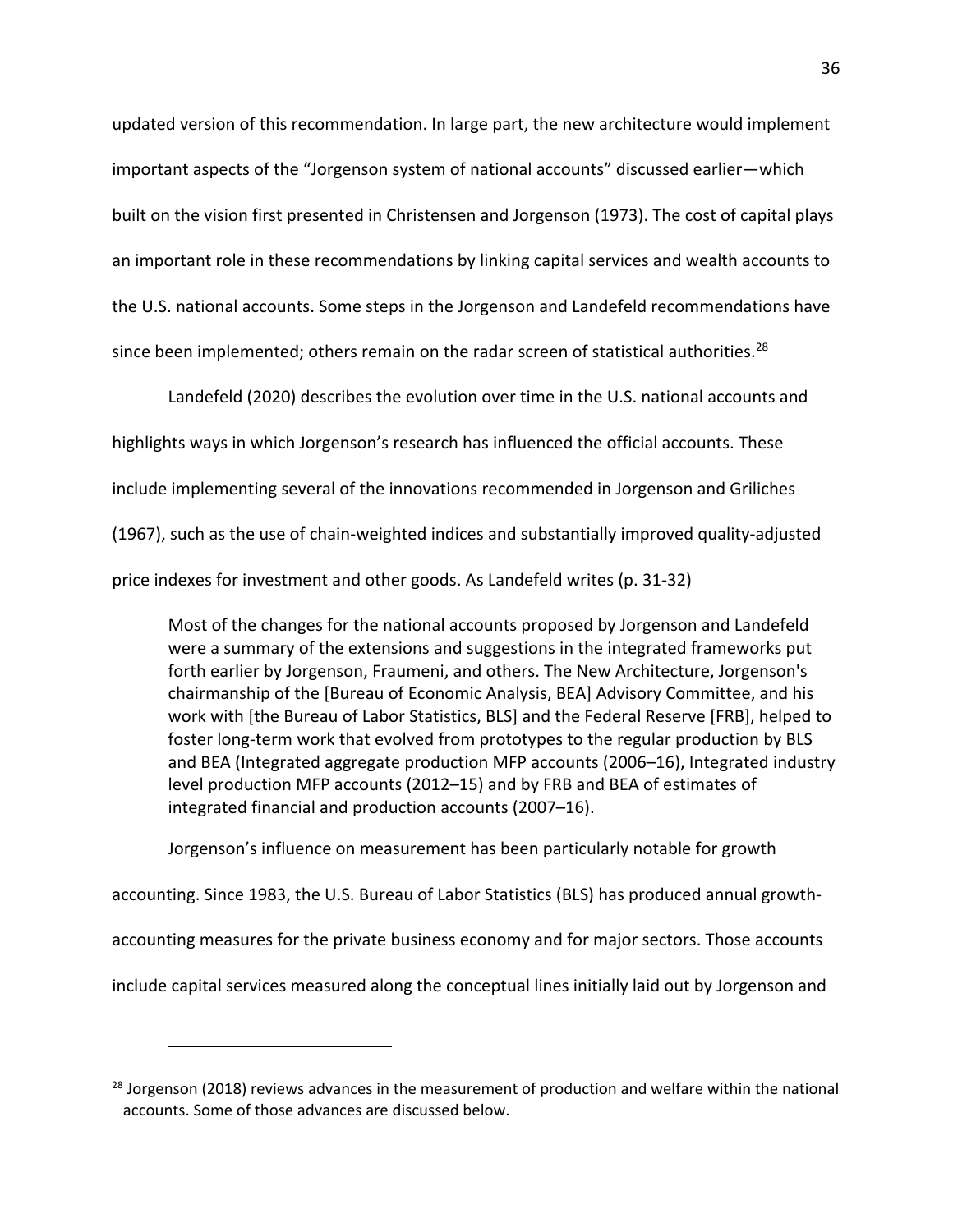Griliches (1967), and refined in Jorgenson's later work, which allowed for heterogeneous capital weighted with implicit rental rates (costs of capital). Since 1993, the BLS accounts have measured labor input along Jorgensonian lines, allowing for heterogeneous labor. 29

More recently, the Bureau of Economic Analysis and the BLS have begun producing an integrated industry-level production account that is explicitly modeled on Jorgenson, Gollop, and Fraumeni (1987). It integrates BEA's GDP by industry data with constant-quality capital and labor input measures that are consistent with Jorgenson's methods.<sup>30</sup> This production account implements one of the recommendations of Jorgenson and Landefeld (2006).

Many other countries have, similarly, developed official growth accounts that follow the Jorgenson template. The Organization of Economic Cooperation and Development (OECD) manuals on capital (Schreyer, 2009) and productivity growth (Schreyer, 2001) recommend that countries implement the Jorgenson growth-accounting system at an aggregate and industry level. The United Nation's (2009) *System of National Accounts 2008* recommends that constantquality inputs of labor and capital be implemented along Jorgensonian lines as part of the production account. As of 2015, at least 50 countries produced constant-quality measures of labor input (that is, labor-input measures that incorporate changes in the composition of hours).<sup>31</sup> Jorgenson and Schreyer (2013) discuss how to integrate industry-level production accounts with the System of National Accounts 2008. They note that statistical authorities in a

<sup>&</sup>lt;sup>29</sup> See Dean and Harper (2001). Their discussion emphasizes that the BLS uses "measurement techniques developed by Jorgenson…." (p.79).

<sup>30</sup> https://www.bea.gov/data/special-topics/integrated-industry-level-production-account-klems. Accessed February 21, 2022.

 $31$  Cited by Dale Jorgenson in email correspondence with the author, October 3, 2015.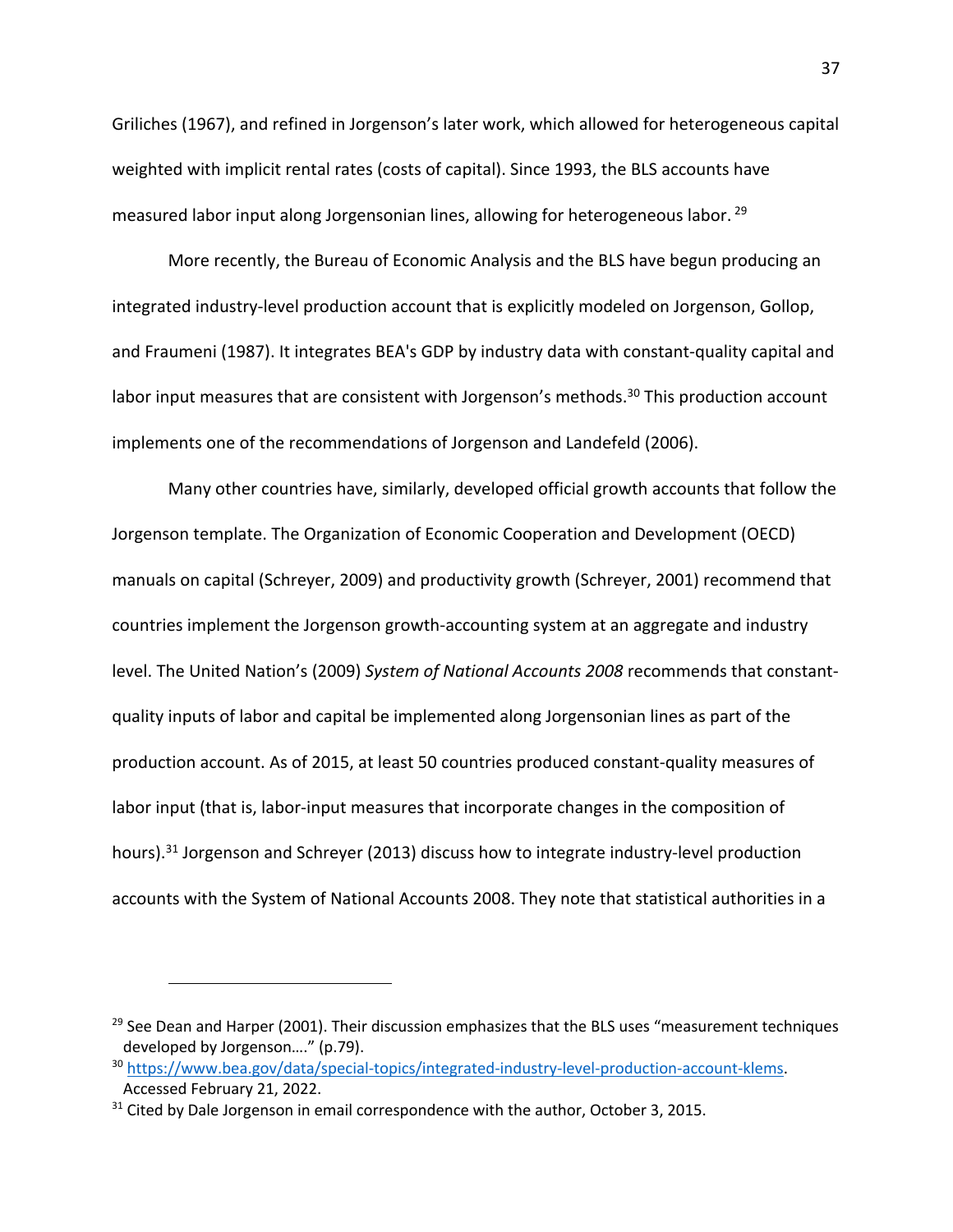number of countries (Canada plus a number in Europe) already have production accounts that are consistent with Jorgenson's long-standing recommendations.

Jorgenson's research has also stimulated the development of datasets that may not be part of the official national accounts of particular countries, but that are nevertheless coordinated across countries. The EU KLEMS and World KLEMS projects have developed industry KLEMS datasets for a large number of countries that follow the Jorgenson, Gollop, and Fraumeni (1987) template. The EU KLEMS project began in the early 2000s as a collaboration among 18 research institutions, with a common methodology given by the OECD productivity and capital manuals (Schreyer, 2001, 2009). The India KLEMS project came to fruition in 2009, following a meeting with Jorgenson and several economists in India. The Asia KLEMS project followed in December 2010. The World KLEMS project was inaugurated in 2010 by Dale Jorgenson (in collaboration with Marcel Timmer and Bart van Ark), with a goal of extending the EU KLEMS database to a number of emerging and transition economies. $32$ 

These datasets allow researchers to properly understand the industry sources of growth across countries on an internationally consistent basis. They are consistent with the United Nations' (2009) System of National Accounts and follow recommendations in Jorgenson and Landefeld's (2006) and Jorgenson's (2009) "new architecture" for the production account.

Data produced for the Penn World Tables (a standard source of cross-country data, currently maintained by the University of Groningen's Growth and Development Centre) have

<sup>&</sup>lt;sup>32</sup> For EU KLEMS, see Timmer et al, (2010) as well as http://www.euklems.net/ (accessed February 22, 2022). For background on the World KLEMS Productivity and Growth Accounting initiative, see https://www.worldklems.net/wkabout (accessed February 22, 2022). Jorgenson et al. (2014, p. 16-17) also discuss the EU KLEMS and World KLEMS initiatives.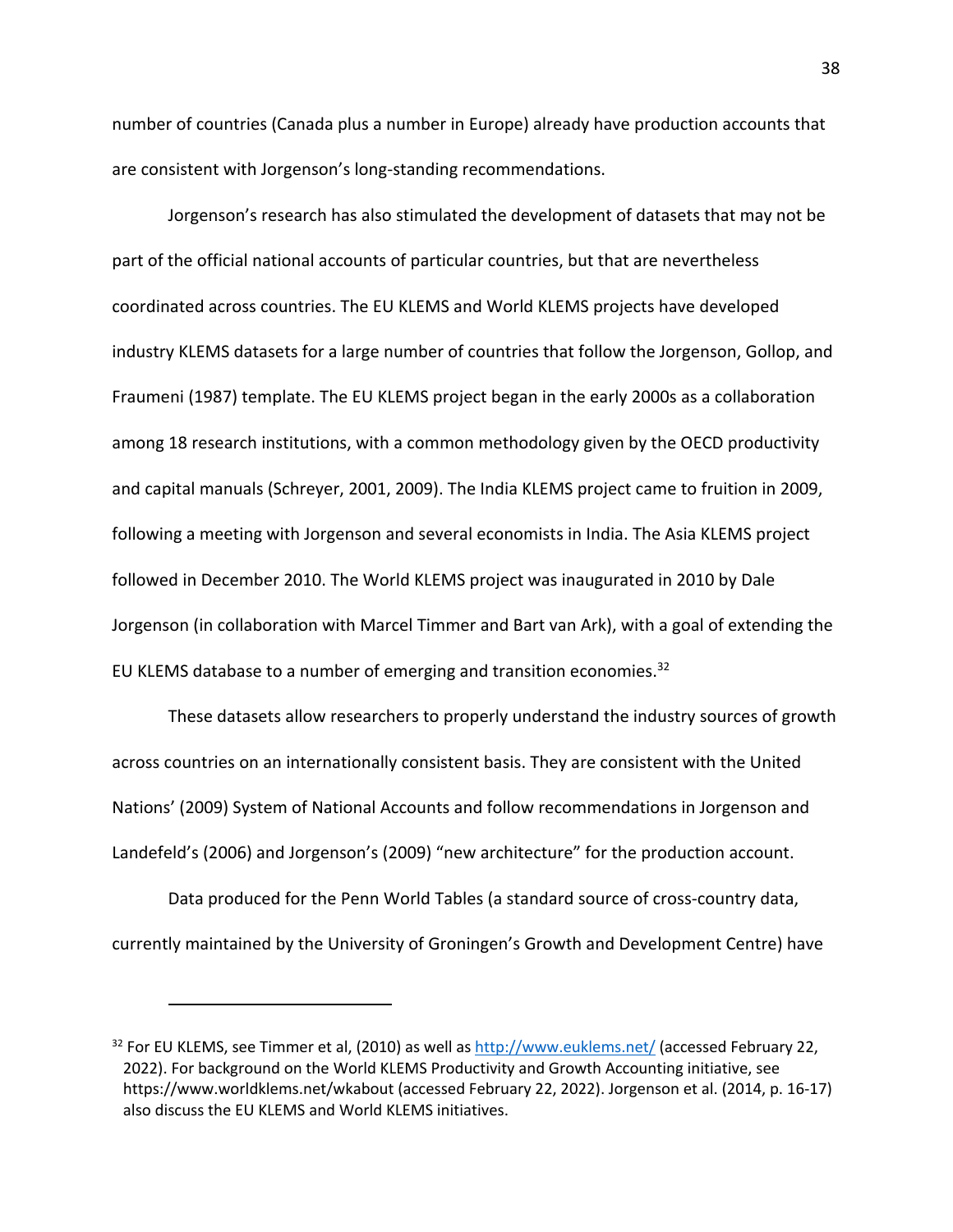been influenced by Jorgenson's recommendations.<sup>33</sup> The Jorgenson system is data intensive and cannot easily be implemented for every country in the world. But as Inklaar et al (2019) describe, the PWT version 9.1 (released in 2019) implemented a new measure of capital input for a large number of countries, following Jorgenson and Nishimizu (1978). Inklaar et al. (2019) show that, properly measured, capital input explains a larger share of cross-country income differences than does a naïve capital stock measure.

In 2018, the World Bank (Lange et al 2018) published a blockbuster report that focused on a wealth account for a large number of countries that includes human capital measures that follow the lifetime income approach of Jorgenson and Fraumeni (1989, 1992b). (The World Bank (2021) has updated these estimates.)

### 6. Conclusion

In his long and productive career, Dale W. Jorgenson has had an enormous influence in economic and policy circles. His research has shaped entire fields—perhaps most notably in the areas of investment and growth accounting. His seminal work on investment integrated the theory and econometric practice of investment in a transformational way. The field has continued to evolve over time, of course. Nevertheless, Jorgenson's research on investment from the 1960s and 1970s continues to echo and reverberate into the 2020s.

In growth accounting, Jorgenson's ongoing research over more than half a century showed the value of drawing out all of the implications of theory. More than that, he has

<sup>&</sup>lt;sup>33</sup> See https://www.rug.nl/ggdc/productivity/pwt/ (accessed 21 February 2022).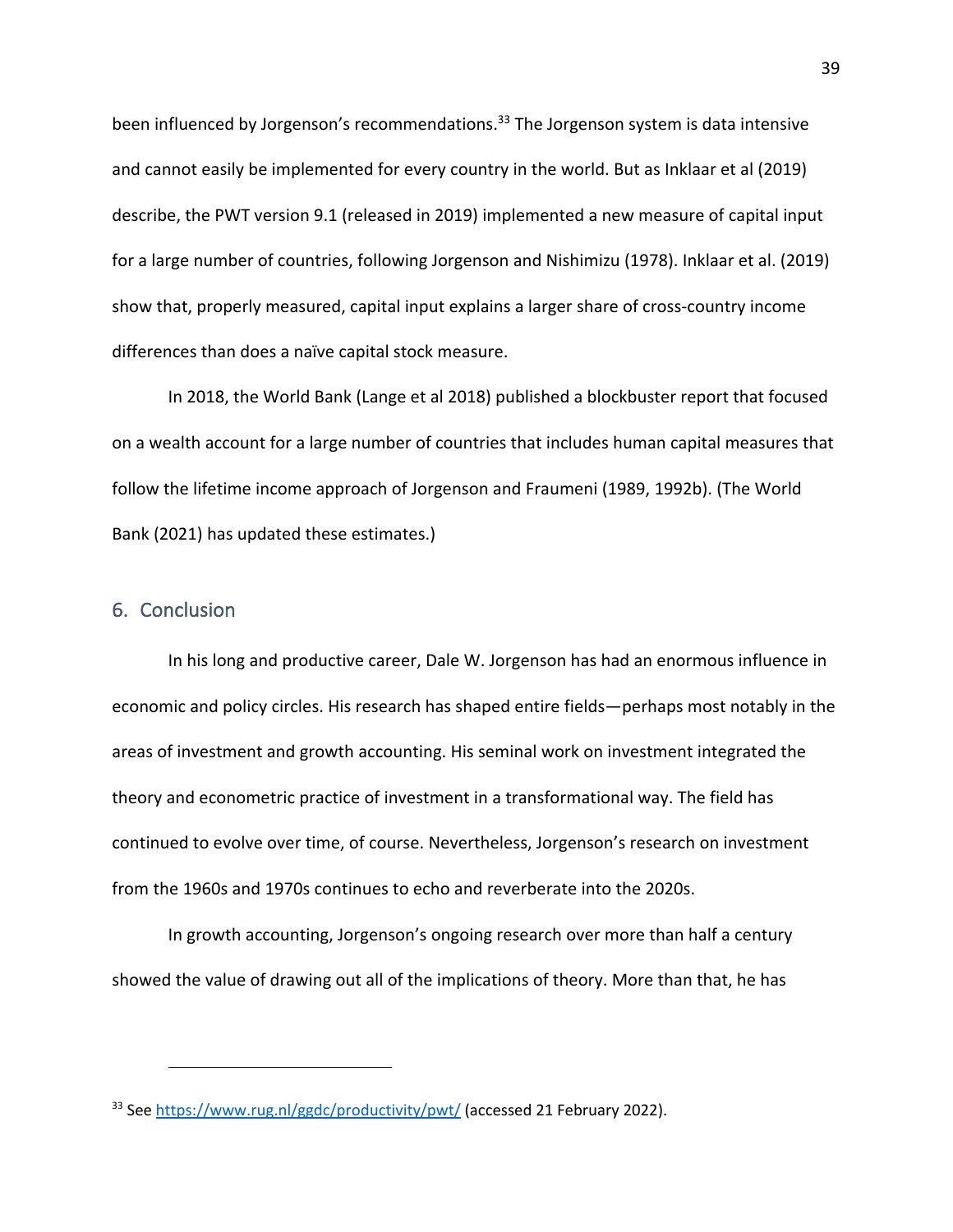showed that, with massive amounts of effort, those implications could be implemented in the data. For this reason, modern growth accounting is Jorgenson's growth accounting. Indeed, Jorgenson's work has moved far beyond academic corridors and into the practical business of compiling economic data by statistical authorities. Statistical authorities around the world follow Jorgenson's lead when it comes to productivity measurement; and other areas of the national accounts increasingly follow Jorgenson's theoretically-driven precepts as well. Researchers in many areas of economics use KLEMS datasets that wouldn't exist—certainly not in their theoretically coherent form—without Jorgenson's determination and resolve.

Jorgenson has contributed much more broadly. An important area is the econometric modeling of producer behavior, where Jorgenson pioneered the flexible translog functional form and showed how to estimate it. He applied similar insights to the econometric modeling of consumer behavior. And he has put the different building blocks together into practical, econometrically estimated, intertemporal and multi-sectoral general equilibrium models. These models provide a coherent vision of the economy, in which policies that influence investment have first-order effects on growth and well-being.

Along the way, Dale's contributions to Harvard were enormous. He helped bolster the reputation of the economics department worldwide, to the benefit of many other Harvard scholars—including those yet to come.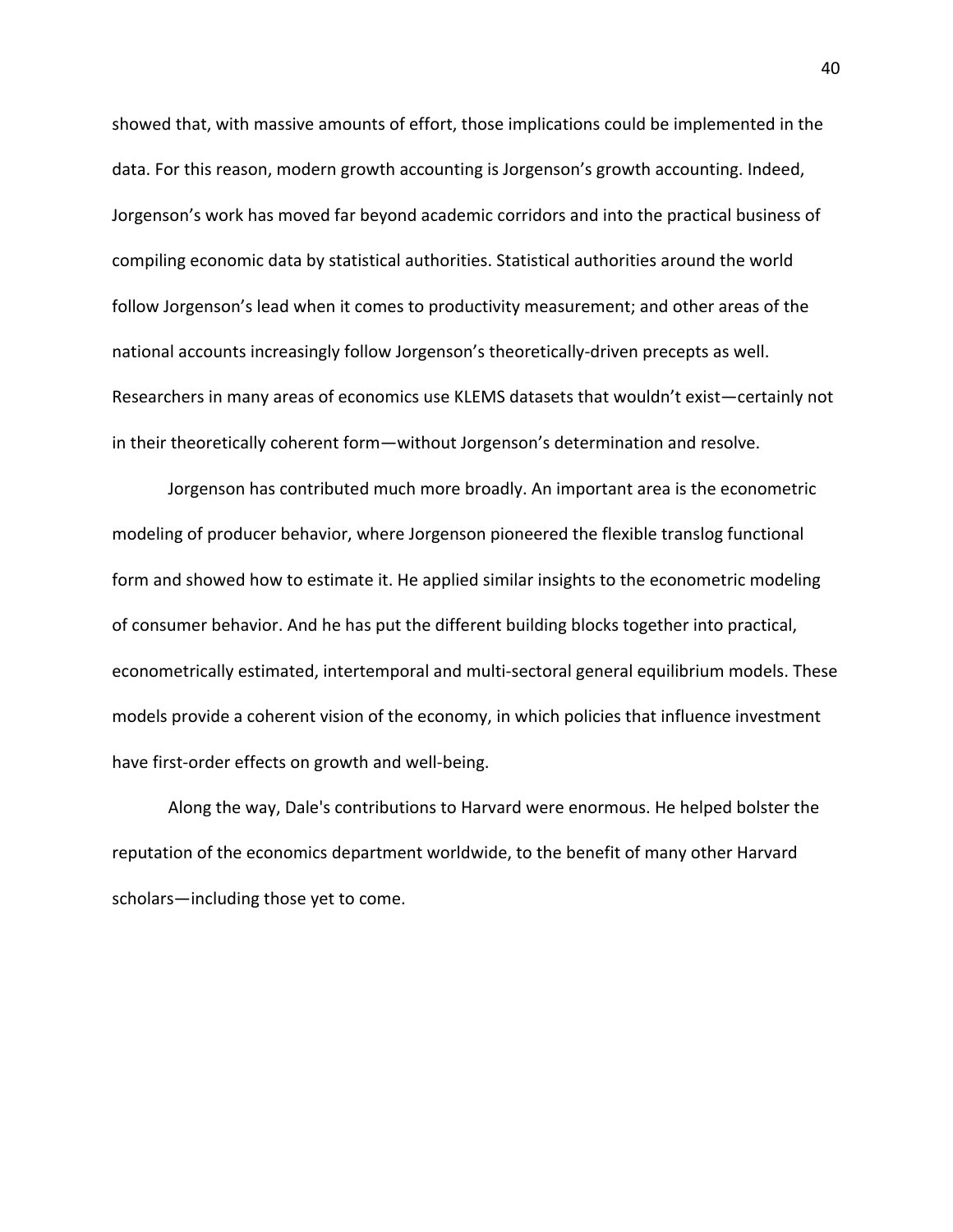## 7. Major works by Dale W. Jorgenson

- Auerbach, Alan J., and Dale W. Jorgenson. 1980. Inflation-Proof Depreciation of Assets. *Harvard Business Review* 58, no. 5 (September-October): 113-118. Reprinted in Jorgenson, 1996b.
- Bernanke, Ben and Dale W. Jorgenson. 1975. "The Integration of Energy Policy Models." *Computers and Operations Research* 2, no. 3 (1975): 225-249.
- Berndt, Ernst R., and Dale W. Jorgenson. 1973. "Production Structures." In *U.S. Energy Resources and Economic Growth*, eds. Dale W. Jorgenson and Hendrik S. Houthakker, ch. 3, Washington, DC: Energy Policy Project.
- Jing Cao, Mun S Ho, Dale W Jorgenson, Rouen Ren, Linlin Sun, and Ximing Yue. 2009. "Industrial and aggregate measures of productivity growth in China, 1982-2000." *Review of Income Wealth* , 55, s1, Pp. 485-513.
- Christensen, Laurits R., Dianne Cummings, and Dale W. Jorgenson. 1981. "Relative Productivity Levels, 1947-1973: An International Comparison." European Economic Review 16, no. 1 (1981): 61-94.
- Christensen, Laurits R., Dale W. Jorgenson, 1973. "Measuring Economic Performance in the Private Sector." In *The Measurement of Economic and Social Performance*. ed. M. Moss. Studies in Income and Wealth, vol. 37. New York, NY: Columbia University Press. Reprinted in Jorgenson, 1995a.
- Christensen, Laurits R., Dale W. Jorgenson, and Lawrence J. Lau. 1971. "Conjugate Duality and the Transcendental Logarithmic Production Function." *Econometrica* 39, no. 4 (July): 255-256.
- Christensen, Laurits R., Dale W. Jorgenson, and Lawrence J. Lau. 1973. "Transcendental Logarithmic Production Frontiers." *The Review of Economics and Statistics* 55, no. 1 (February): 28-45. Reprinted in Jorgenson, 2000.
- Christensen, Laurits R., Dale W. Jorgenson, and Lawrence J. Lau. 1975. "Transcendental Logarithmic Utility Functions." *American Economic Review* 65, no. 3 (June): 367-383. Reprinted in Jorgenson, 1997a.
- Conrad, Klaus, and Dale W. Jorgenson. 1995. *Measuring Performance in the Private Economy of the Federal Republic of Germany 1950-1973*. Tubingen: J.C.B. Reprinted in Jorgenson, 1995b.
- Ezaki, Mitsuo, and Dale W. Jorgenson. 1973. "Measurement of Macroeconomic Performance in Japan, 1951-1968". In *Economic Growth: The Japanese Experience Since the Meiji Era, vol. 1*, eds. Kazushi Ohkawa and Yujiro Hayami, 286-361, Tokyo: Japan Economic Research Center. Reprinted in Jorgenson, 1995b.
- Fraumeni, Barbara M., and Dale W. Jorgenson. 1981."Relative Prices and Technical Change." In *Modeling and Measuring Natural Resource Substitution* , edited by E Berndt and B Field, 17-47. Cambridge: M.I.T. Press.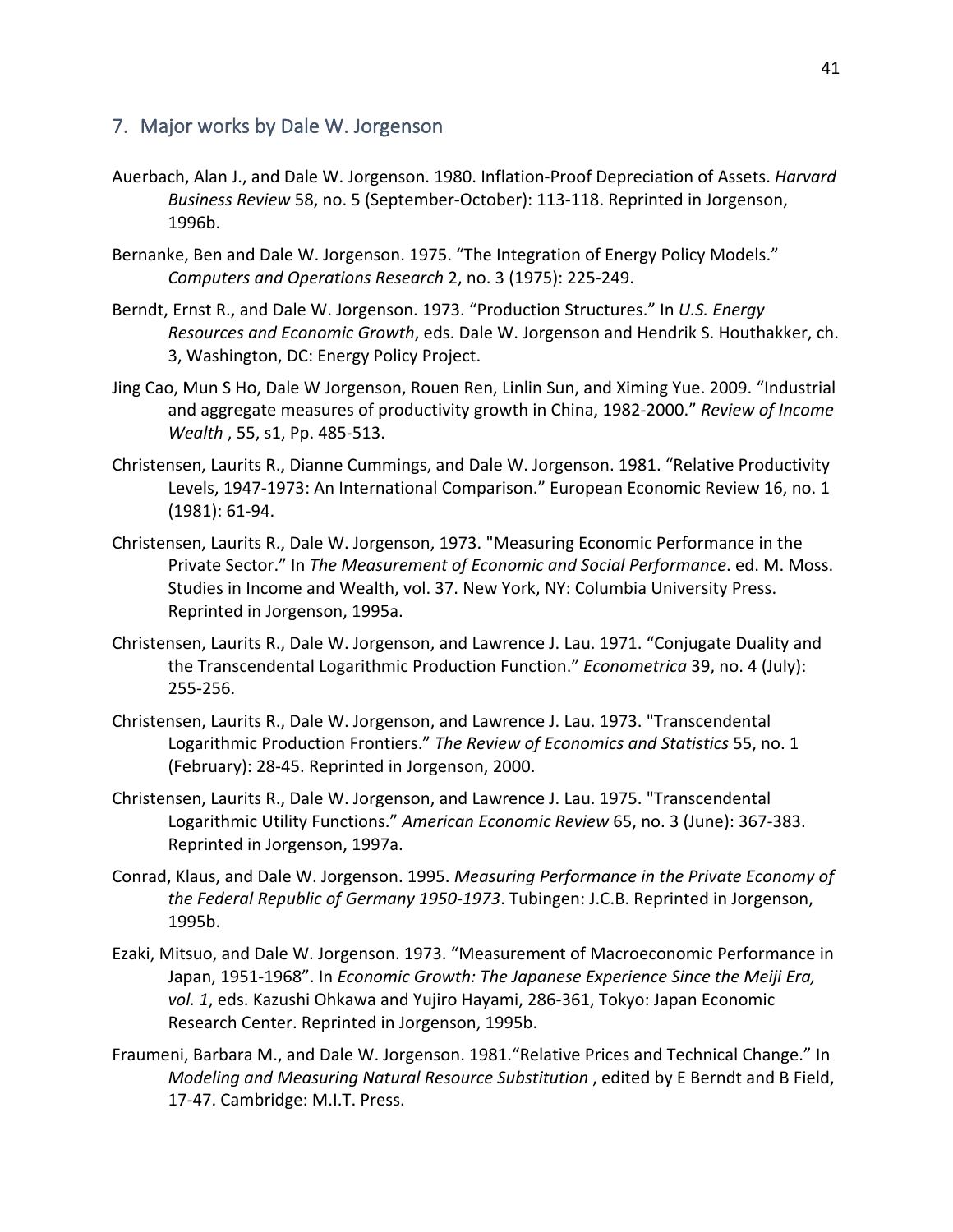- Gallant, A. Ronald, and Dale W. Jorgenson. 1979. "Statistical Inference for a System of Simultaneous, Nonlinear, Implicit Equations in the Context of Instrumental Variable Estimation." *Journal of Econometric*s 11, nos. 2/3 (October/December): 275-302.
- Griliches, Zvi, and Dale W. Jorgenson. "Sources of Measured Productivity Change: Capital Input." The American Economic Review 56, no. 2 (1966): 50-61.
- Hall, Robert E., and Dale W. Jorgenson. 1967. "Tax Policy and Investment Behavior." *The American Economic Review* 57, no. 3 (June): 391—414. Reprinted in Jorgenson, 1996b.
- Hudson, Edward A., and Dale W. Jorgenson. 1974. "U.S. Energy Policy and Economic Growth, 1975-2000." *Bell Journal of Economics and Management Science* 5, no. 2 (Autumn): 461- 514. Reprinted in Jorgenson, 1998a.
- Hudson, Edward A., and Dale W. Jorgenson. 1978. Energy Policy and U.S. Economic Growth. American Economic Review 68, no. 2 (May): 118-123. Reprinted in Jorgenson, 1998a.
- Jorgenson, Dale W. 1963. "Capital Theory and Investment Behavior." *American Economic Review* 53, no 2 (May): 247-259. Reprinted in Jorgenson, 1996a.
- Jorgenson, Dale W. 1966. "The Embodiment Hypothesis." Journal of Political Economy 74, no. 1 (1966): 1-17. Reprinted in Jorgenson, 1995a.
- Jorgenson, Dale W. 1988. "Productivity and Postwar U.S. Economic Growth." Journal of Economic Perspectives 2, no. 4 (1988): 23-42. Reprinted in Jorgenson, 1995a.
- Jorgenson, Dale W. 1990. "Aggregate Consumer Behavior and the Measurement of Social Welfare." *Econometrica* 58, no. 5 (1990): 1007-1040. Reprinted in Jorgenson, 1997b.
- Jorgenson, Dale. 1995a. *Productivity, Volume 1: Postwar U.S. Economic Growth*. The MIT Press
- Jorgenson, Dale. 1995b. *Productivity, Volume 2: International Comparisons of Economic Growth*. MIT Press
- Jorgenson, Dale. 1996a. *Investment - Volume 1: Capital Theory and Investment Behavior*. MIT Press.
- Jorgenson, Dale. 1996b. *Investment - Volume 2: Tax Policy and the Cost of Capital*. MIT Press.
- Jorgenson, Dale. 1997a. *Welfare, Volume. 1 Aggregate Consumer Behavior*. MIT Press, 1997.
- Jorgenson, Dale. 1997b. *Welfare, Volume 2: Measuring Social Welfare*. MIT Press, 1997.
- Jorgenson, Dale W. 1998a. *Growth, Volume 1: Econometric General Equilibrium Modeling.* MIT Press, Cambridge, MA.
- Jorgenson, Dale W. 1998b. *Growth, Volume 2: Energy, the Environment, and Economic Growth.* MIT Press.
- Jorgenson, Dale W. 2000. *Econometrics, Volume 1: Econometric Modeling of Producer Behavior*. MIT Press.
- Jorgenson, Dale W. 2001 "Information Technology and the U.S. Economy." American Economic Review 91, no. 1: 1-32.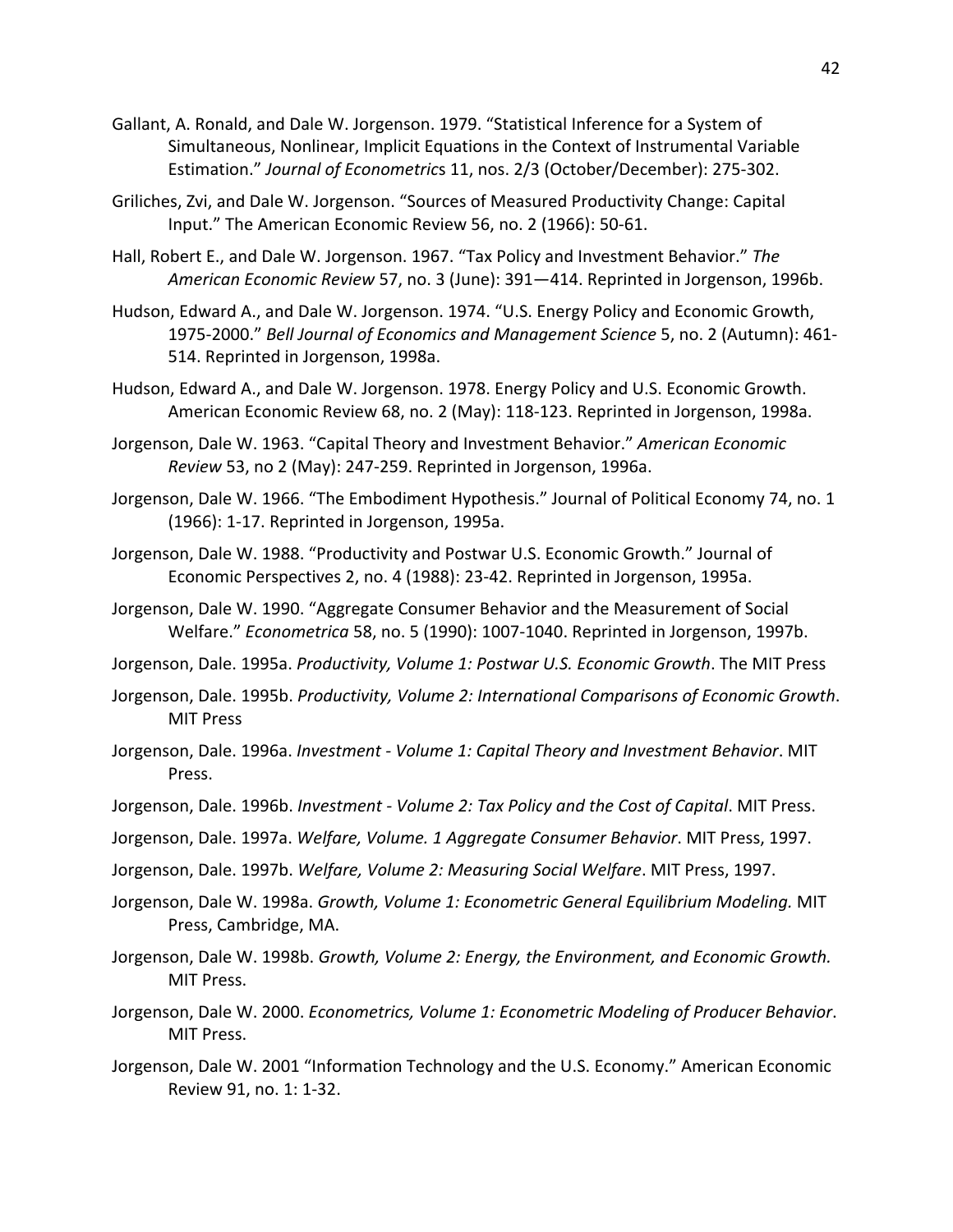- Jorgenson, Dale W. 2009. "A New Architecture for the U.S. National Accounts." Review of Income and Wealth 55, no. 1 (2009): 1-42.
- Jorgenson, Dale W. 2012. "The World KLEMS Initiative," International Productivity Monitor, Centre for the Study of Living Standards, vol. 24, pages 5-19, Fall.
- Jorgenson, Dale W. 2014. "Time to Tax Carbon: Enhancing environmental quality and economic growth." *Harvard Magazine* (interview with Dale Jorgenson), September-October 2014. https://www.harvardmagazine.com/2014/09/time-to-tax-carbon (accessed 27 February 2022).
- Jorgenson, Dale W. 2018. "Production and Welfare: Progress in Economic Measurement." Journal of Economic Literature LVI, no. 3 (2018): 867-919
- Jorgenson, Dale W., and Ben Bernanke. 1975. "The Integration of Energy Policy Models." Computers and Operations Research 2, no. 3 (1975): 225-249.
- Jorgenson, Dale W, Jing Cao, and Mun S Ho. 2013. "The Economics of Environmental Policies in China." In *Clearer Skies over China*, 329-372. Cambridge, MA: The MIT Press.
- Jorgenson, Dale W. and Barbara M. Fraumeni 1989. "The Accumulation of Human and Nonhuman Capital, 1948– 84." In *The Measurement of Saving, Investment, and Wealth*, eds. R. E. Lipsey and H. S. Tice. Studies in Income and Wealth, vol. 52. Chicago, IL: University of Chicago Press.
- Jorgenson, Dale W. and Barbara M. Fraumeni. 1992a. "The Output of the Education Sector," in Z. Griliches, T. Breshnahan, M. Manser, and E. Berndt (eds.), *The Output of the Service Sector*. Chicago, NBER, 1992, pp. 303-341. Reprinted in Jorgenson, 1995a.
- Jorgenson, Dale W. and Barbara M. Fraumeni. 1992b. "Investment in Education and U.S. Economic Growth." *Scandinavian Journal of Economics* 94 (supplement): S51–70. Reprinted in Jorgenson, 1995a.
- Jorgenson, Dale W., Richard J. Goettle, Mun S. Ho, and Peter J. Wilcoxen. 2013. *Double Dividend: Environmental Taxes and Fiscal Reform in the United States*, Cambridge, The MIT Press.
- Jorgenson, Dale W., Frank M. Gollop, and Barbara M. Fraumeni. 1987. *Productivity and U.S. Economic Growth*, Cambridge , Harvard University Press.
- Jorgenson, Dale W. and Zvi Griliches. 1967. The Explanation of Productivity Change." *Review of Economic Studies* 34, No. 99 (July): 249– 280. 4. Reprinted in Jorgenson, 1995a.
- Jorgenson, Dale W., and Zvi Griliches. 1971. "Divisia Index Numbers and Productivity Measurement." *Review of Income and Wealth* 17, no. 2 (1971): 53-55.
- Jorgenson, Dale W. and Zvi Griliches. 1972. "Issues in Growth Accounting: A Reply to Edward F. Denison." *Survey of Current Business* 52, No. 5, Part II (May): 65– 94. 5.
- Jorgenson, Dale W., Mun S. Ho, and Kevin J. Stiroh. 2005. *Productivity, Volume 3: Information Technology and the American Growth Resurgence.* MIT Press.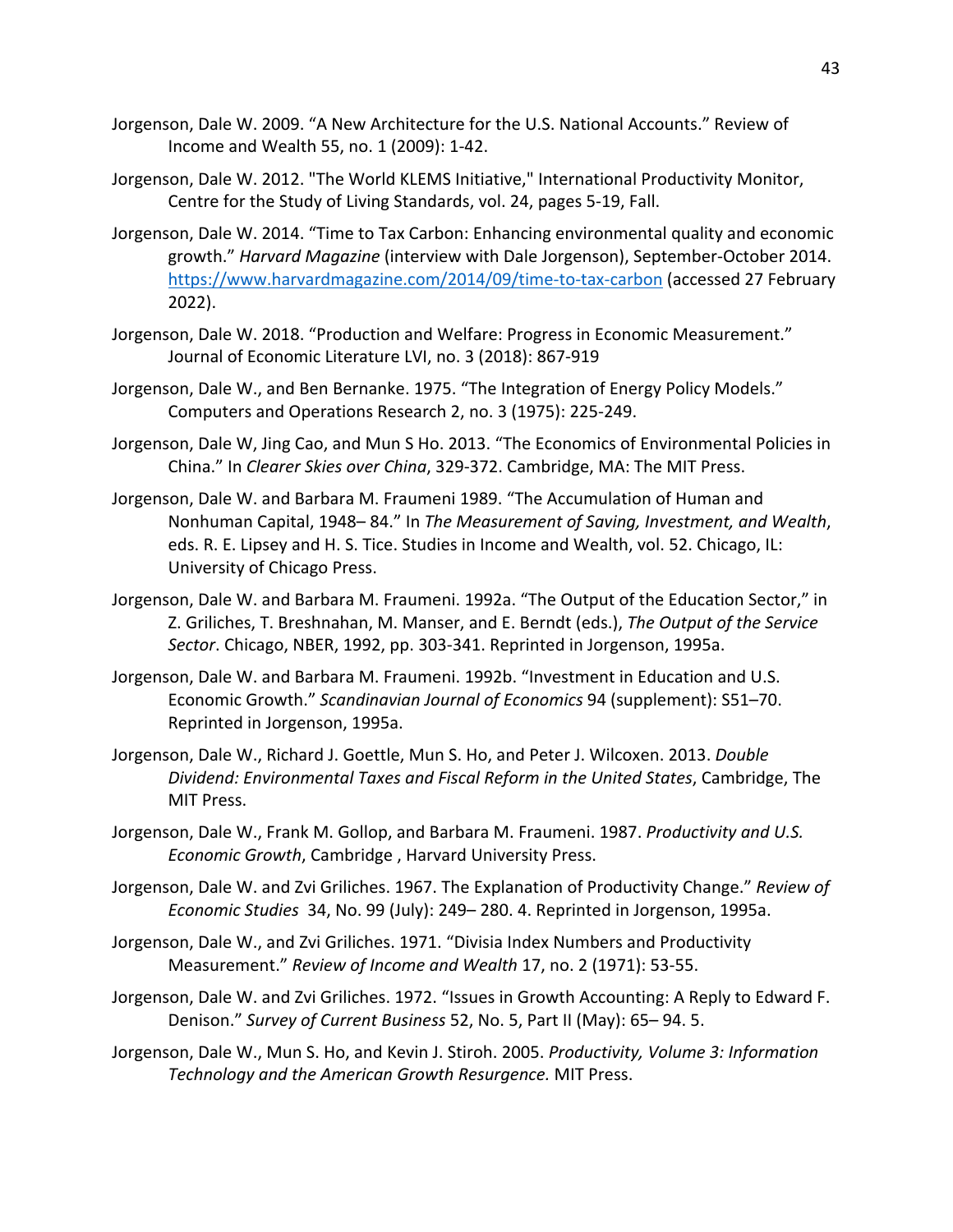- Jorgenson, Dale W. and Masahiro Kuroda. 1990. "Productivity and International Competitiveness in Japan and the United States, 1960-1985." In *Productivity in the U.S. and Japan*, Studies in Income and Wealth, Vol. 51, edited by CR Hulten, 29-58. Chicago: University of Chicago Press, 1990.
- Jorgenson, Dale W., Masahiro Kuroda, and Mieko Nishimizu. 1987. "Japan-U.S. Industry-Level Productivity Comparisons, 1960-1979." *Journal of the Japanese and International Economies* 1, no. 1 (1987): 1-30.
- Jorgenson, Dale W., and Jean-Jacques Laffont. 1974. "Efficient Estimation of Nonlinear Simultaneous Equations with Additive Disturbances." *Annals of Social and Economic Measurement* 3, no. 1 (January): 615-640.
- Jorgenson, Dale W., and J. Steven Landefeld. 2006. "Blueprint for Expanded and Integrated U.S. Accounts: Review, Assessment, and Next Steps." In *A New Architecture for the U.S. National Accounts*, edited by Dale W. Jorgenson, J. Steven Landefeld, and William D. Nordhaus, 13–112. Chicago and London: University of Chicago Press.
- Jorgenson, Dale W, Lawrence J. Lau, and Thomas M. Stoker. 1980a. "Welfare Comparison under Exact Aggregation." *American Economic Review* 70, no. 2 (May): 268-272.
- Jorgenson, Dale W, Lawrence J. Lau, and Thomas M. Stoker. 1982. "The Transcendental Logarithmic Model of Aggregate Consumer Behavior." In *Advances in Econometrics 1*, eds. Robert L. Basmann and G.F. Rhodes, vol. 1, 97-238, Greenwich: JAI Press.
- Jorgenson, Dale W. and Mieko Nishimizu. 1978. "U.S. and Japanese Economic Growth, 1952- 1974: An International Comparison," *Economic Journal*, Vol. 88, No. 352, pp. 707-726. Reprinted in Jorgenson, 1995b.
- Jorgenson, Dale W, and Paul Schreyer. "Industry-level Productivity Measurement and the 2008 System of National Accounts." *Review of Income and Wealth* 59 (2013): 185–211.
- Jorgenson, Dale W. and Daniel T. Slesnick. 1983. "Individual and Social Cost of Living Indexes." In *Price Level Measurement* , edited by W Erwin Diewert and C Montmarquette, 241- 323. Ottawa: Statistics Canada, 1983. Reprinted in Jorgenson, 1997b.
- Jorgenson, Dale W. and Daniel T. Slesnick. 1984. "Inequality in the Distribution of Individual Welfare." In *Advances in Econometrics* , edited by RL Basmann and G Rhodes, 67-130. Greenwich: JAI Press. Reprinted in Jorgenson, 1997b.
- Jorgenson, Dale W. and Kevin J. Stiroh. 2000. "Raising the Speed Limit: U.S. Economic Growth in the Information Age." *Brookings Papers on Economic Activity*, vol. 2000, no. 1, Brookings Institution Press, 2000, pp. 125–235, http://www.jstor.org/stable/2667350.
- Jorgenson, Dale W and Thomas M. Stoker. 1986. "Nonlinear Three Stage Least Squares Pooling of Time Series and Cross Section Data." In *Advances in Statistical Analysis and Statistical Computing, Vol.1*, edited by RS Mariano, 87-115. Greenwich: JAI Press, 1986. Reprinted in Jorgenson, 1997a.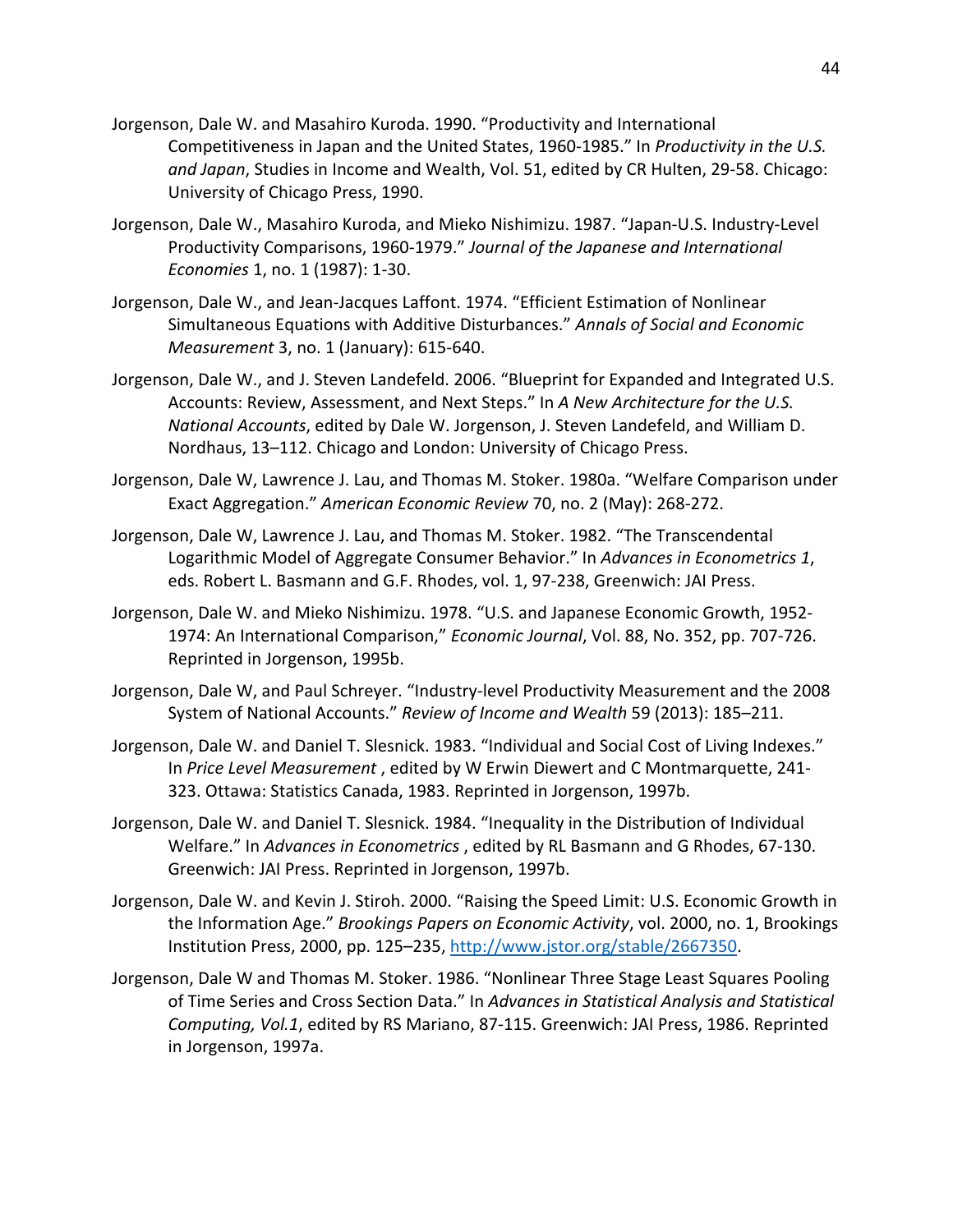- Jorgenson, Dale W. and Peter J. Wilcoxen. 1998b. "Environmental Regulation and U.S. Economic Growth." *Rand Journal of Economics* 21, no. 2 (1990): 314-340. Reprinted in Jorgenson, 1998b.
- Jorgenson, Dale W., and Kun-Young Yun. 1986a. "The Efficiency of Capital Allocation." *Scandinavian Journal of Economics* 88, no. 1: 85-107. Reprinted in Jorgenson, 1996b.
- Jorgenson, Dale W., and Kun-Young Yun. 1986b. "Tax Policy and Capital Allocation." *Scandinavian Journal of Economics* 88, no. 2: 355-377. Reprinted in Jorgenson, 1996b.

#### **Additional References**

- American Economic Association. 1971. "Dale Jorgenson, Clark Medalist 1971: Citation on the Occasion of the Presentation of the Medal". https://www.aeaweb.org/aboutaea/honors-awards/bates-clark/dale-jorgenson (accessed October 15, 2021).
- Arrow, Kenneth J., B. Douglas Bernheim, Martin S. Feldstein, Daniel L. McFadden, James M. Poterba, and Robert M. Solow. 2011. "100 Years of the American Economic Review: The Top 20 Articles." *American Economic Review*, 101 (1): 1-8.
- Bergson, Abram. 1937. "Real Income, Expenditure Proportionality, and Frisch's 'New Methods of Measuring Marginal Utility.'" *Review of Economic Studies* 4, no. 1 (October): 33-52.
- Chirinko, Robert S. 1993. "Business Fixed Investment Spending: Modeling Strategies, Empirical Results, and Policy Implications." *Journal of Economic Literature*, vol. 31, no. 4, American Economic Association, pp. 1875–911, http://www.jstor.org/stable/2728330.
- Dean, Edwin and Michael Harper, 2001. "The BLS Productivity Measurement Program." In Charles Hulten, Edwin Dean, and Michael Harper, eds., *New Developments in Productivity Analysis,* pages 55-84, National Bureau of Economic Research, Inc.
- Denison, Edward F., 1962. "The Sources of Economic Growth in the United States and the Alternatives Before Us." *Supplementary Paper No. 13*, New York, Committee for Economic Development.
- Denison, Edward F. 1969. "Some Major Issues in Productivity Analysis: An Examination of Estimates by Jorgenson and Griliches." *Survey of Current Business* 49, no. 5, pt. 2 (May): 1-27.
- Diewert, W. Erwin. 1976. "Exact and Superlative Index Numbers." *Journal of Econometrics* 4, no. 2 (May): 115-146
- Domar, Evsey D. 1961. "On the Measurement of Technological Change." *The Economic Journal*, Volume 71, Issue 284, 1 (December), Pages 709–729, https://doi.org/10.2307/2228246.
- Barbara M. Fraumeni. 2000. "The Jorgenson System of National Accounting," in Lawrence J. Lau, editor, *Econometrics Volume 2: Econometrics and the Cost of Capital: Essays in Honor of Dale W. Jorgenson*, MIT Press, pp. 111–142.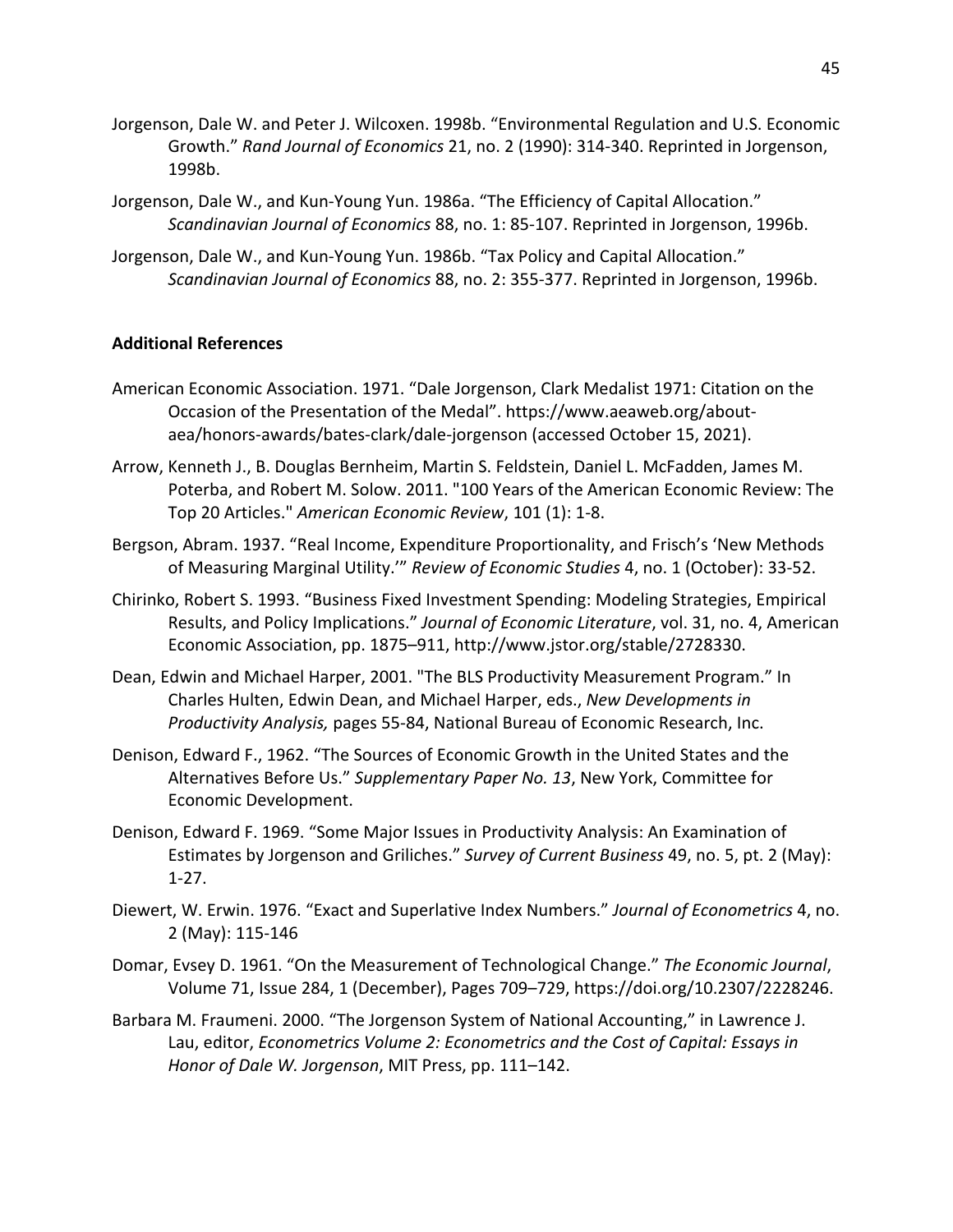- Barbara M. Fraumeni, editor. 2020. *Measuring Economic Growth and Productivity: Foundations, KLEMS Production Models, and Extensions*. Elsevier Press
- Griliches, Zvi (1960). "Measuring Inputs in Agriculture: A Critical Survey." *Journal of Farm Economics*, Proceedings Issue, vol. 17, no. 5 (December): 141 1-33.
- Griliches, Zvi. 1991. "Hedonic Price Indexes and the Measurement of Capital and Productivity: Some Historical Reflections." In Ernst R. Berndt and Jack E. Triplett, editors *Fifty Years of Economic Measurement: The Jubilee of the Conference on Research in Income and Wealth*, pages 185-206, National Bureau of Economic Research, Inc.
- Griliches, Zvi. 1996. "The Discovery of the Residual: A Historical Note." *Journal of Economic Literature*, 34(3), 1324–1330. http://www.jstor.org/stable/2729504
- Hall, Robert E. 1978. "Stochastic Implications of the Life Cycle-Permanent Income Hypothesis: Theory and Evidence." *Journal of Political Economy* 86, no. 6 (December): 971-987.
- Hansen, Lars P. 1982. "Large Sample Properties of Generalized Methods of Moments Estimators." *Econometric*a 50, no. 4 (July): 1029-1054.
- Hayashi, Fumio. 2000. "The Cost of Capital, Q,and the Theory of Investment Demand." In Lawrence J. Lau., editor. *Econometrics, Volume 2 : Econometrics and the Cost of Capital*. The MIT Press, 2000. pp.55-83.
- Hulten, Charles R. 2002. "Review of 'R&D, Education, and Productivity: A Retrospective,' by Z. Grilliches." *Journal of Economic Literature*, 40(3), 961–963. http://www.jstor.org/stable/3217145
- Inklaar, Robert, Pieter Woltjer, and Daniel Gallardo Albarrán. 2019. "The Composition of Capital and Cross-Country Productivity Comparisons," *International Productivity Monitor*, Centre for the Study of Living Standards, vol. 36, pages 34-52, Spring.
- Landefeld, J. Steven. 2020. "Expanding the conceptual foundation, scope, and relevance of the US national accounts: the intersection of theory, research, and measurement." Chapter 2 of Barbara M. Fraumeni, ed., *Measuring Economic Growth and Productivity*. Academic Press, Pages 17-35.
- Lange, Glenn-Marie; Wodon, Quentin; Carey, Kevin. 2018. *The Changing Wealth of Nations 2018 : Building a Sustainable Future*. Washington, DC: World Bank. © World Bank. https://openknowledge.worldbank.org/handle/10986/29001 License: CC BY 3.0 IGO.
- Lau, Lawrence J. 1982. "A Note on the Fundamental Theorem of Exact Aggregation." *Economics Letters* 9, no. 2 (February): 119-126.
- Lau, Lawrence J. (editor). 2000a. *Econometrics, Volume 2 : Econometrics and the Cost of Capital: Essays in Honor of Dale W. Jorgenson.* The MIT Press.
- Lau, Lawrence J. 2000b. "Research on the Cost of Capital: Past, Present, and Future." in Lawrence J. Lau, editor, *Econometrics Volume 2: Econometrics and the Cost of Capital: Essays in Honor of Dale W. Jorgenson*, The MIT Press.